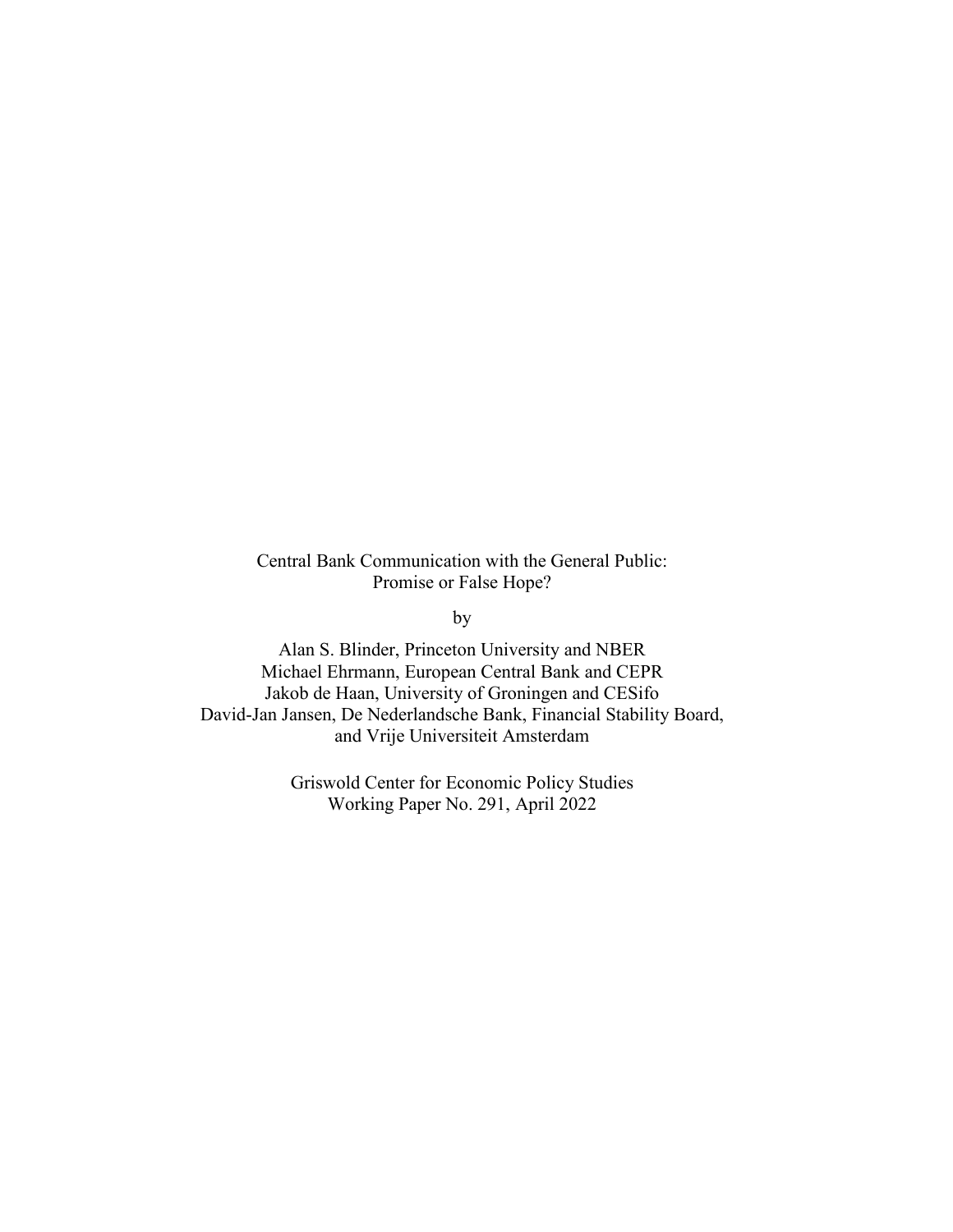# **Central Bank Communication with the General Public: Promise or False Hope?**

Alan S. Blinder, Michael Ehrmann, Jakob de Haan, and David-Jan Jansen<sup>[1](#page-1-0)</sup>

This draft: 23 March 2022

*Central banks are increasingly reaching out to the general public to motivate and explain their monetary policy actions. One major aim of this outreach is to guide inflation expectations; another is to ensure accountability and create trust. This article surveys a rapidly-growing literature on central bank communication with the public. We first discuss why and how such communication is more challenging than communicating with expert audiences. Then we survey the empirical evidence on the extent to which this new outreach does in fact affect inflation expectations and trust. On balance, we see some promise in the potential to inform the public better, but many challenges along the way.* (*JEL* D12, D84, E52, E58, G53)

<span id="page-1-0"></span> <sup>1</sup> Blinder: Princeton University and NBER; Ehrmann: European Central Bank and CEPR; De Haan: University of Groningen and CESifo; Jansen: De Nederlandsche Bank, Financial Stability Board, and Vrije Universiteit Amsterdam. We are grateful to Steven Durlauf (the editor) and five anonymous referees, as well as to Guido Ascari for comments and suggestions. Jansen worked on this paper prior to joining the FSB. Views expressed in this paper are personal and do not reflect those of the European Central Bank, de Nederlandsche Bank, the Eurosystem, or the Financial Stability Board.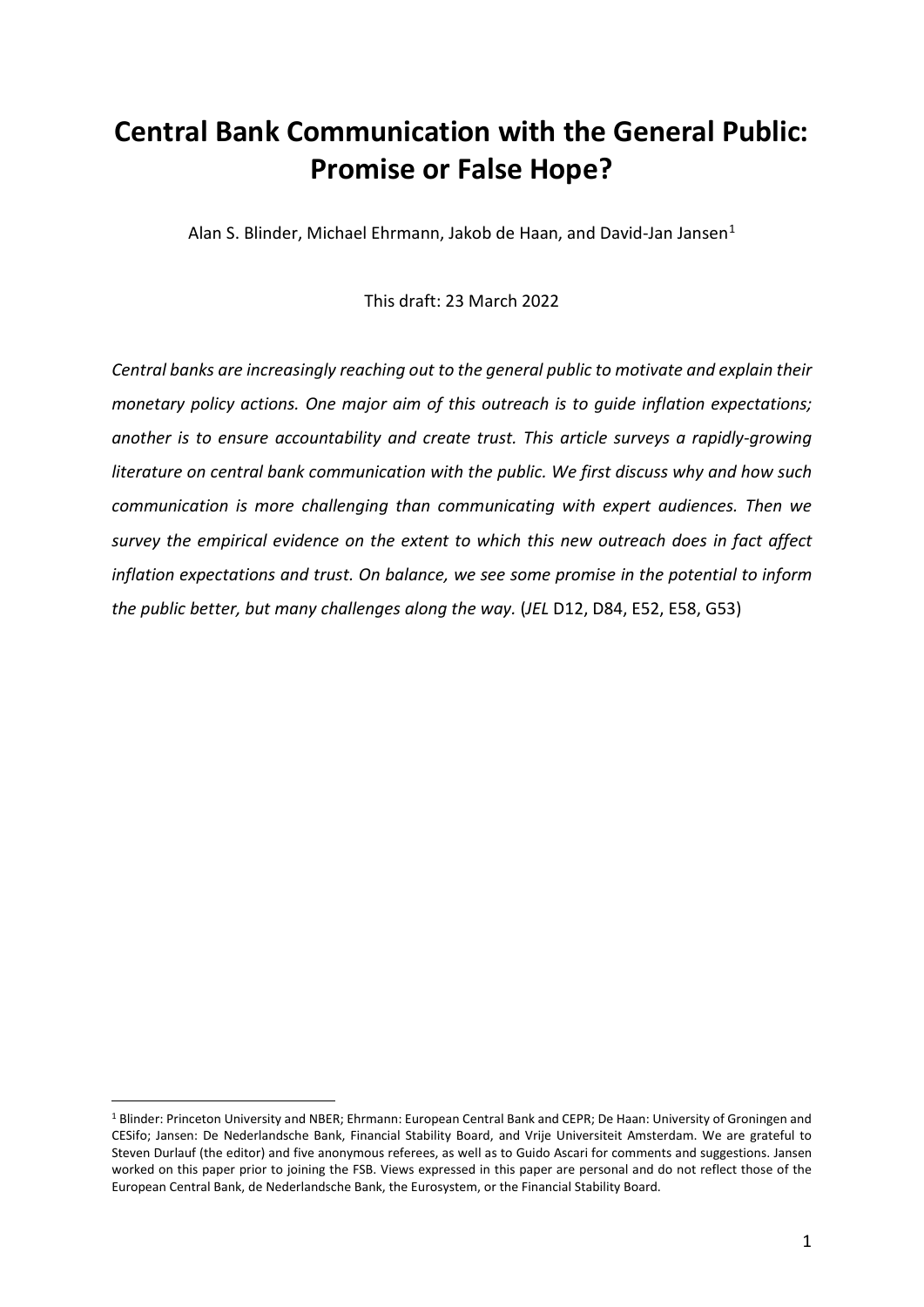#### *1. Introduction*

When central bankers talk, financial markets listen—intently. About 15 years ago, we concluded that central bank communication was already a powerful part of central bankers' toolkits (Blinder, Ehrmann, Fratzscher, de Haan, and Jansen 2008). Since then, the use of communication by central banks has intensified enormously. For financial experts, who dote on every word, information on monetary policy is now available in abundance. Many central banks publish detailed inflation reports, release minutes of meetings, hold press conferences, give interviews and public speeches, and appear before parliamentary committees. In a 2016 survey, more than 80% of central bank governors indicated that their communications had intensified since the financial crisis, and a clear majority expected these changes in communication practices to remain or go further (Blinder, Ehrmann, de Haan, and Jansen 2017).

However, almost all of these communication efforts have been targeted toward the traditional audiences of central banks: the financial markets and other expert groups. A new element, still in its early stages, is the focus of this survey: outreach to the general public.

Recent efforts to communicate with a broader audience were triggered by several developments. First, the prominence and visibility of central bank operations in both the financial crisis and the Covid-19 recession pushed central banks into the limelight. Second, changes in central bank mandates and the use of new and more complex monetary policy tools required more explanation. Third, some of these changes are controversial, which has thrust monetary policy decisions squarely into the public debate. All of these developments made central bank communication with the general public imperative. Realizing this, central banks around the world have increased their efforts in this domain. They have strengthened (or began) their presence on social media, provided multi-layered communication that explains the content at different levels of complexity, broadened their provision of educational resources, e.g., via websites, and organized "listening events."

Aiming central bank communication at the general public raises a host of challenges that are not present when communication is designed forthe financial markets. For one thing, communication requires both a sender and a receiver, and non-experts often are not listening. Even when they are, they may not receive the signals correctly—especially if the central bank speaks in market-tested code words. It is precisely this problem that led one of us to predict several years ago that "central banks will keep trying to communicate with the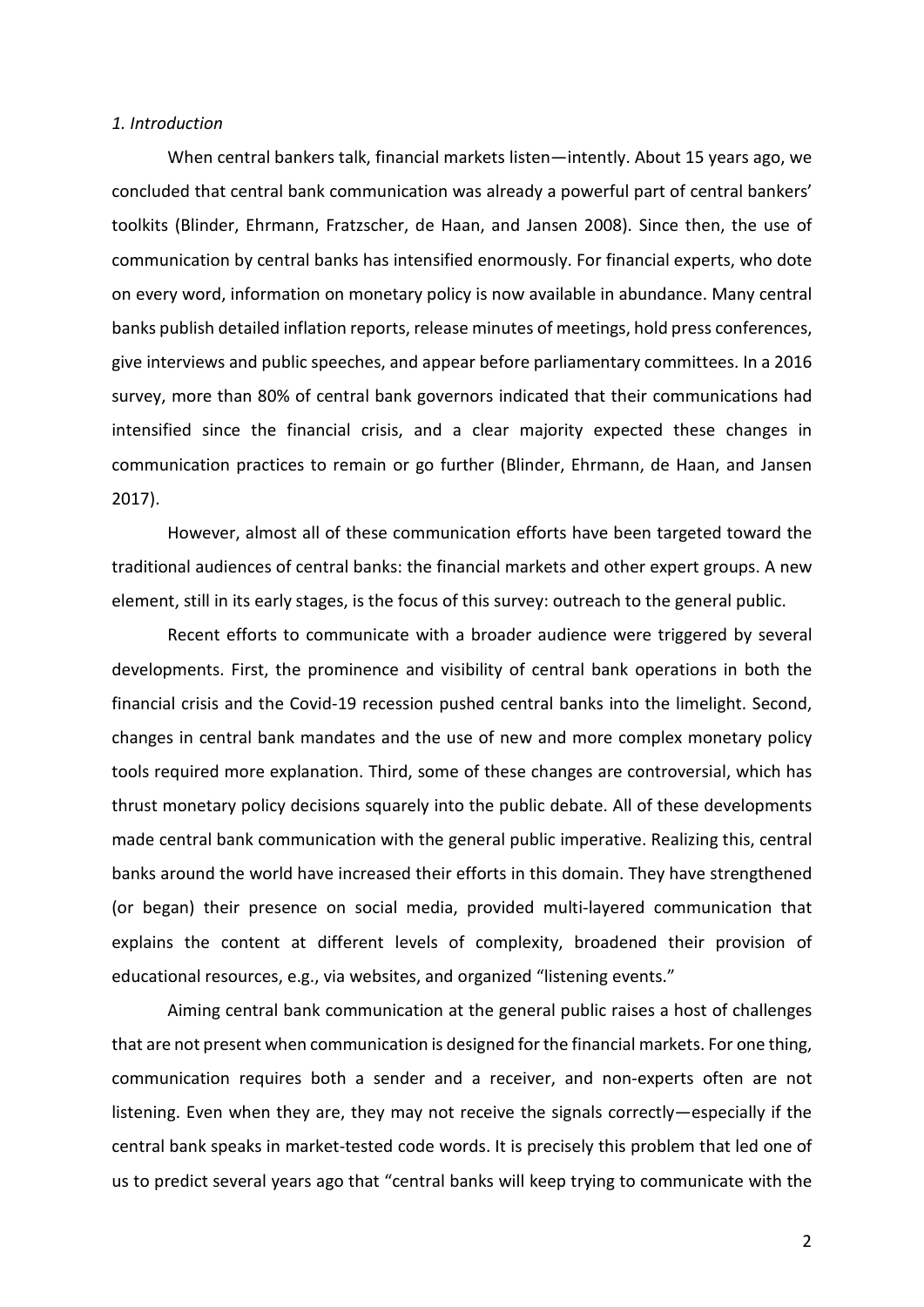general public, as they should. But for the most part, they will fail." (Blinder 2018: 569) The empirical evidence presented here suggests that Blinder's prediction has been more correct than incorrect—at least so far. But this survey also looks for, and finds, some glimmers of hope.

Better communication with the public *could* provide central banks with an additional tool for the conduct of monetary policy. It can enhance effectiveness, transparency, and accountability. However, getting it right is far from easy. We have much more to learn about how the public's expectations are formed and how central bank communications influence that process. But we already know that one challenge for central banks is to improve the clarity of their communications so as to avoid misinterpretation and unwanted reactions whether economic or political. Another challenge is to develop a layered communication strategy, with some communications targeted at experts and others targeted at nonexperts—while keeping them consistent. Perhaps the largest benefits from central bank communication with the general public accrue when the central bank explains its role clearly and clarifies its objectives. We will argue that this is where central banks should focus first and might have some success.

## *2. How do central banks reach out to the public?*

We start by documenting *how* central banks reach out to the general public. New forms of communication embrace various approaches, such as outreach on web sites, focusing on financial and economic education, presence on social media, and organizing listening events. Figure 1 illustrates how widespread these new types of central bank outreach have become, using a sample of 75 central banks.<sup>[2](#page-3-0)</sup>

<span id="page-3-0"></span> <sup>2</sup> These banks are the 63 members of the Bank of International Settlements (BIS) and the twelve US regional Federal Reserve Banks. We collected the data for Figure 1 in December 2021.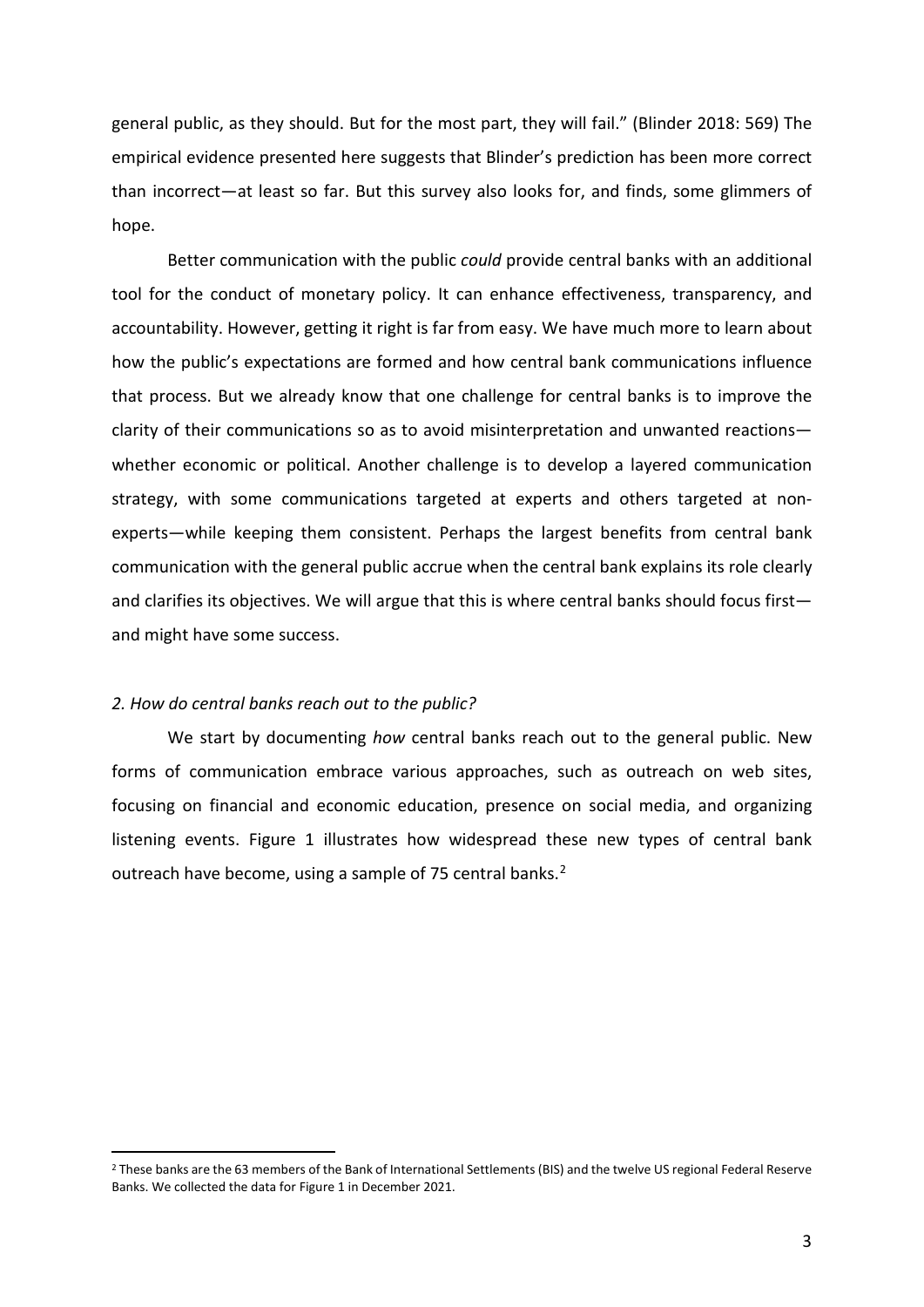

*Figure* 1. Central bank outreach to the public

*Note:* Based on data for December 2021. The first three bars indicate whether the central bank web site has, respectively, any form of outreach, an explicit mention to education, or an explicit mention of a central bank museum or visitor center. The second three bars indicate whether, respectively, the central bank has a Twitter account, the governor has a Twitter account, or whether the central bank has its own YouTube channel. The last bar indicates whether the central bank has organized a listening event. Note, however, that only a few central banks outside the Federal Reserve System and the Eurosystem organized listening events. The sample consists of the 63 members of the Bank for International Settlements and the 12 US regional Federal Reserve banks.

A central bank's website often serves as the first point of contact for members of the public who wish to learn something about monetary policy. Plekhanov (2020) documents that, since 2010, virtually all central banks maintain a website. While much of the material found on these websites caters to specialized audiences, more than 80% of the institutions covered in Figure 1 include some form of outreach to the general public on the home page of their website (Figure 1, first bar). For instance, the Bank of England website uses layered communication, through which members of the public can choose to read about monetary policy in simple terms, leaving the more complex material for experts. Quite a few institutions, such as the Reserve Bank of New Zealand (RBNZ), offer so-called inflation calculators on their home page, which allow people to calculate the change in purchasing power of an amount of money between two dates. Many monetary policy authorities, including Norway's central bank (Norges Bank) and the European Central Bank (ECB), use so-called explainers, which are short, clear pieces of text on specific issues related to their tasks and activities.

Many central banks also engage actively in financial education. One simple indicator is the large number of direct references to education on the institutions' web sites. Various regional Federal Reserve banks have direct links to educational material on their home pages. Others, such as the German Bundesbank, the Swiss National Bank and the Reserve Bank of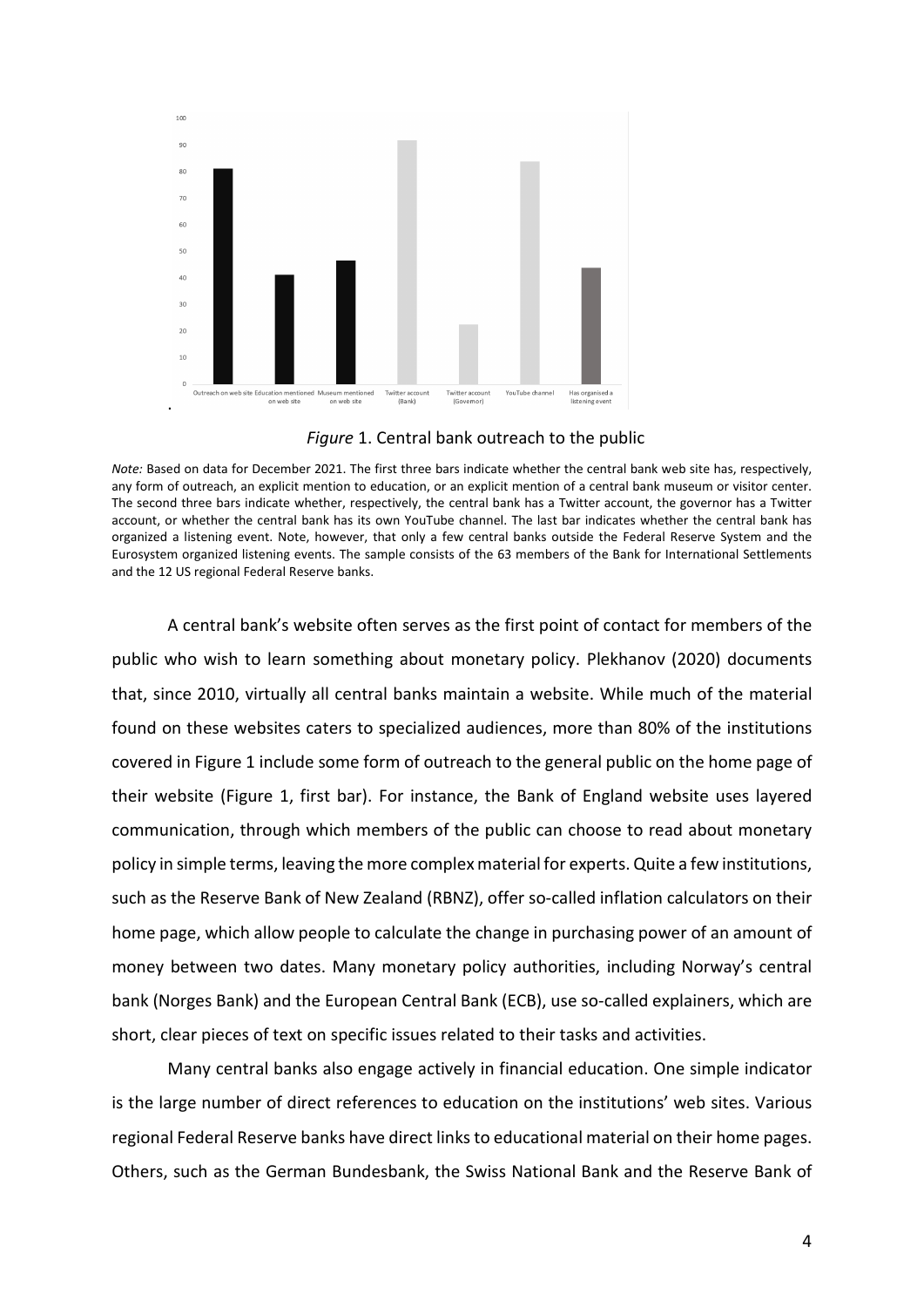India mention opportunities to visit a money museum or the central bank's visitor center. Another way to reach the public is via presence on social media. Twitter is easily the most popular platform for central banks; nearly all of the 75 central banks in our sample have an official Twitter account. The People's Bank of China is notably absent from this list, but it communicates regularly through Weibo, China's equivalent of Twitter. In quite a few cases including some of the regional Feds, the South African Reserve Bank, the ECB, and De Nederlandsche Bank (the central bank of The Netherlands)—the central bank governor has his or her own Twitter account as well. In addition, more than 80% of the central banks in our sample have their own YouTube channel (Figure 1, bars four to six). Certainly, a large share of the followers of these accounts are interested for professional reasons. But social media channels nonetheless offer substantial *potential* for reaching the general public. In total, the Federal Reserve System had close to 2 million followers by the end of 2021, the Reserve Bank of India had close to 1.5 million, and the Banco de Mexico and the Banco Central do Brasil each had close to 800.000.

Central banks differ widely in Twitter usage. Some, such as the Bank of Japan, tend to share links to economic releases, while others, such as the ECB, also engage with their audience more actively by participating in Q&As (#AsktheECB#). Korhonen and Newby (2019) find that disseminating official statements was the most common motivation for central banks to use Twitter, followed by promoting publications and research, media appearances, and announcing job openings. Emerging market central banks, particularly those from Latin America, appear to be the most active on Twitter, with the central banks of El Salvador, Mexico, Ecuador, Argentina and Costa Rica all in the top 10 in terms of frequency of tweets (Kyriakopoulou and Ortlieb, 2019).

A few central banks use social media quite creatively. The Bank of Jamaica may be the most imaginative: It uses music videos to help explain its inflation targeting policy, and all the material showcased on its social media accounts uses language that people can relate to their everyday lives. One example: "Low, stable and predictable inflation is to the economy what the bassline is to reggae music." The Bank of Jamaica even produces and airs on national television a series of shows called "Centrally Speaking," which explain the central bank and related matters to laypersons.[3](#page-5-0)

<span id="page-5-0"></span><sup>&</sup>lt;sup>3</sup> The series, which began in 2019, can be found on YouTube under "centrally speaking."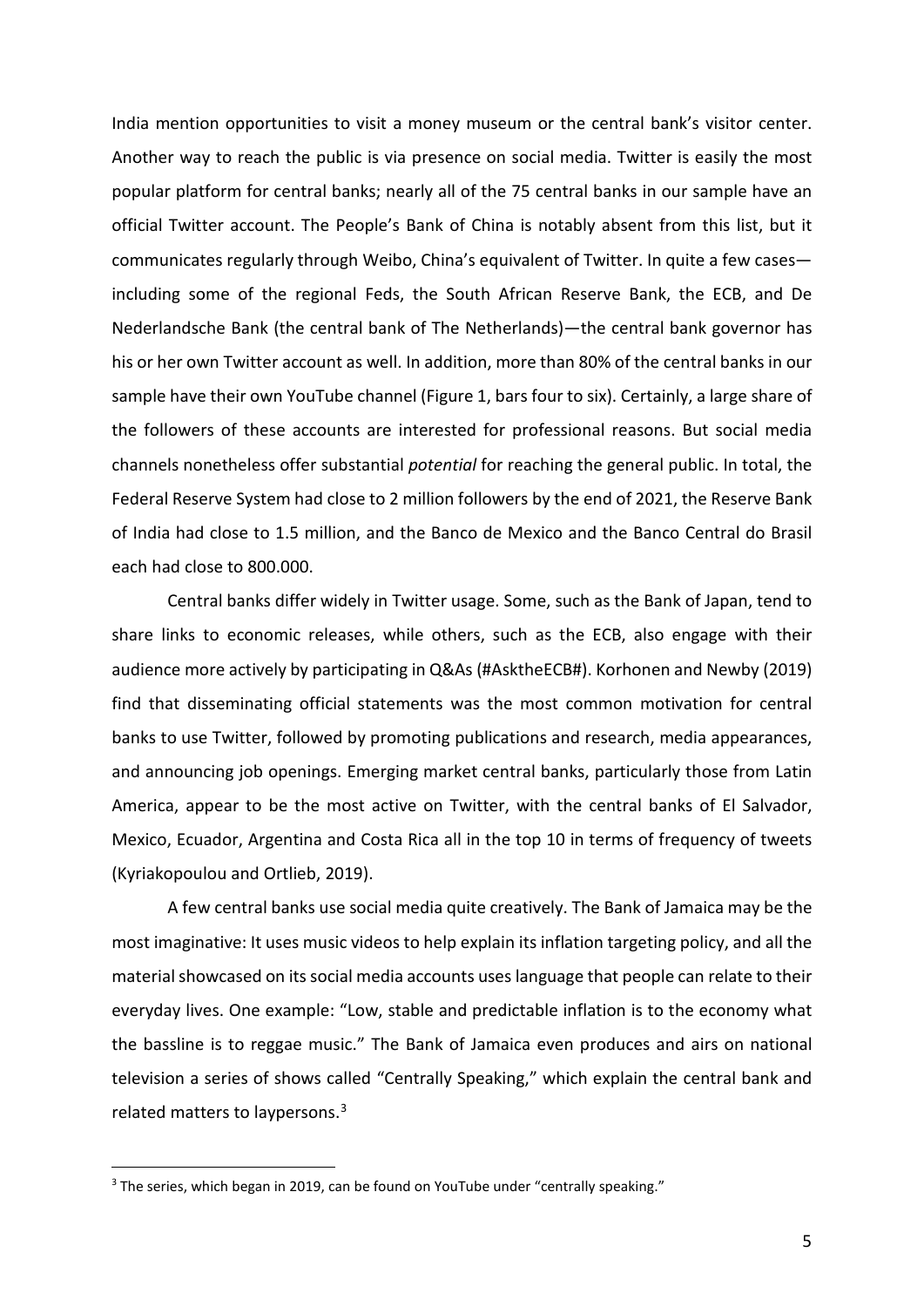Lastly, central banks have started hosting events where policymakers interact directly with the public (Figure 1, last bar). The Bank of England has held a number of Future Forums, where members of the public share ideas, views, or concerns. The Bank of Canada also holds consultations with the public in connection with its regular renewal of the monetary policy framework. Both the Federal Reserve and the Eurosystem—including the ECB and the national central banks of countries in the euro area—have organized so-called listening events as part of their recent monetary policy strategy reviews.

Research on how to rate the effectiveness of these various efforts is scarce. An initial cross-country analysis for nine advanced-economy central banks is provided by Gardt, Bitterlich, and Glöckler (2021). They calculate an index that encompasses a range of communication efforts, considering how central banks inform and educate the wider public on their actions as well as central banks' consultation and collaboration efforts with citizens. Most of the heterogeneity across these nine banks come in the latter criteria. "Consultation" encompasses central banks' efforts in gathering views and feedback from the wider public. "Collaboration" analyzes whether central banks have two-way engagement initiatives via partnerships, joint campaigns with citizens, non-governmental organizations or universities, and the like. The constructed index ranks the Bank of Canada and the Bank of England relatively high in terms of reaching out to the public, while Sveriges Riksbank and the Reserve Bank of New Zealand rank relatively low.

## 3. *Does central bank communication actually reach the public?*

If a central bank wants to communicate effectively with its broad public, a first step is seeing to it that at least some of its signals reach their intended recipients. This is a necessary, but certainly not sufficient, condition for success. The signal must also be processed appropriately (the topic of Section 4), and the information that is transmitted needs to affect beliefs or behaviors (the topics of Sections 5 and 6). Despite its importance, the extent to which central banks actually manage to reach the general public has barely been studied.

The basic communication problem is simple, though its solution isn't. Households and firms have a low desire to be informed about monetary policy and are relatively inattentive to news about it. The contrast with the traditional counterparties to central bank communication could not be starker. Experts, especially financial market participants, are well known to listen to central bank communications intently. As Blinder (2018: 569) put it: "… the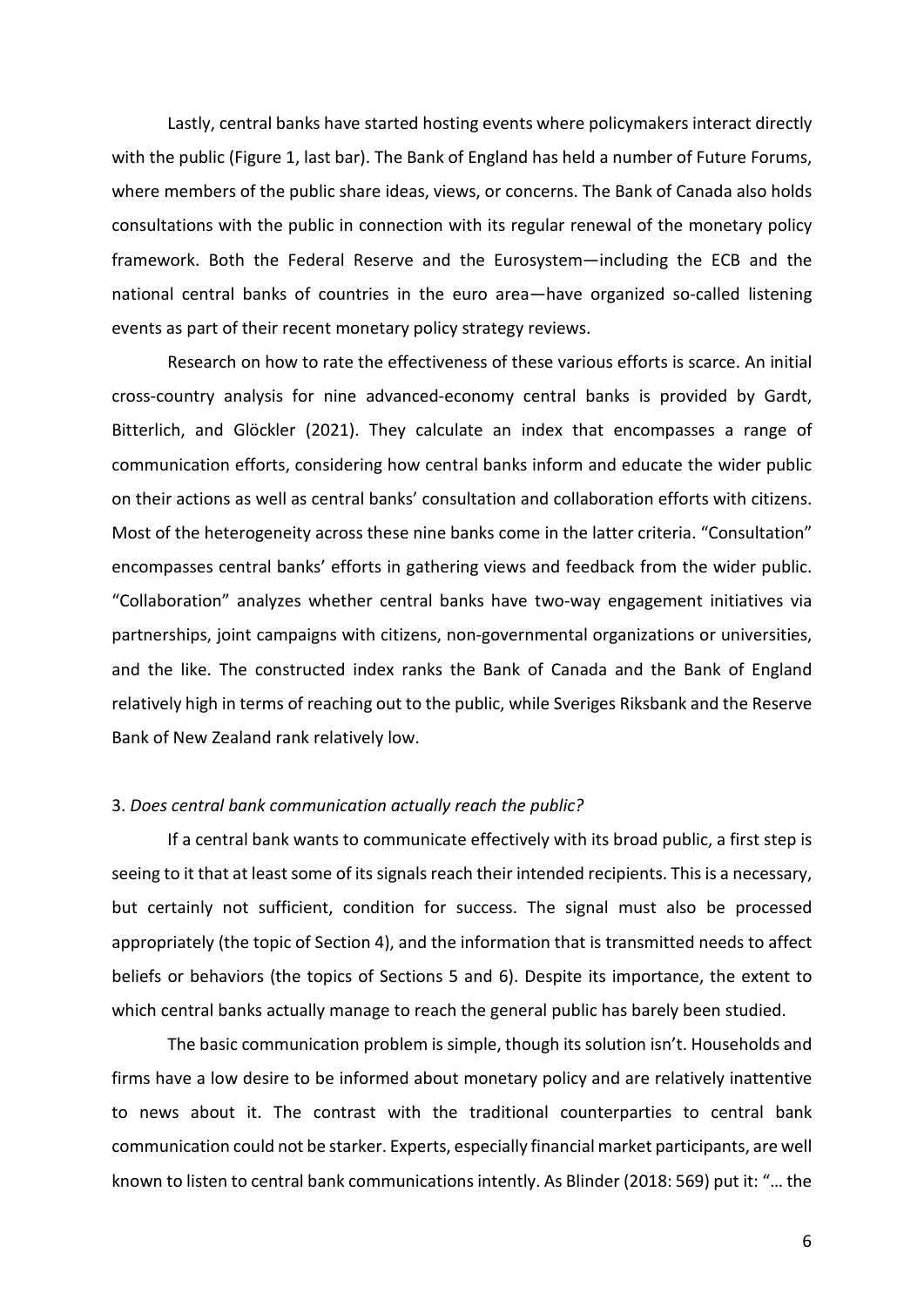part of central bank communication that matters most is the way policymakers communicate with markets—and for a simple reason: market participants listen." So central banks tend to draft every word in their official communications carefully and to modify the text only incrementally (Ehrmann and Talmi 2020).

The influences of central bank communication are typically seen in financial markets quickly. This speed allows event studies with small windows to focus on how a certain piece of communication moves markets. But it can also lead to echo chamber effects, whereby the central bank can no longer observe independent signals about the state of the economy from financial markets, but instead mainly sees the mirror image of its own communications (Morris and Shin 2018). It is even possible that experts might attach too much weight to central bank communications, as Morris and Shin (2002) pointed out years ago.

None of these complications arise in communication with the general public, which may not listen at all, and may not react to the communication in any visible way that allows the central bank to understand whether and how its signals are received—such as by moving market prices. The failure to listen could well reflect rational inattention by ordinary households and nonfinancial businesses.

In line with this, households and firms have been found to pay more attention to monetary policy communication if they believe it will benefit them (net of any costs) by, for example, making better decisions. Coibion, Gorodnichenko and Kumar (2018) report evidence for New Zealand firms which is consistent with this view: While firm managers systematically overestimate inflation on average, there is substantial cross-sectional disagreement. Firms are better informed about inflation if they face more competition, if a price adjustment is imminent, or if they have more steeply sloped profit functions. Similarly, households and firms will be less attentive if they do not understand what the central bank aims for, or how its policies affect economic conditions, or how these conditions affect them personally (Binder 2017; van der Cruijsen, Jansen, and de Haan 2015). All of these gaps in understanding are, of course, common.

Ironically, successful monetary policy itself breeds inattention, as pointed out by Coibion, Gorodnichenko, Kumar and Pedemonte (2020). Economic agents in countries with long histories of low and stable inflation have little incentive to track inflation and monetary policy closely. They just believe it will all be fine. Consistent with that, Cavallo, Cruces, and Perez-Truglia (2017) find that individuals living with low inflation have significantly weaker

7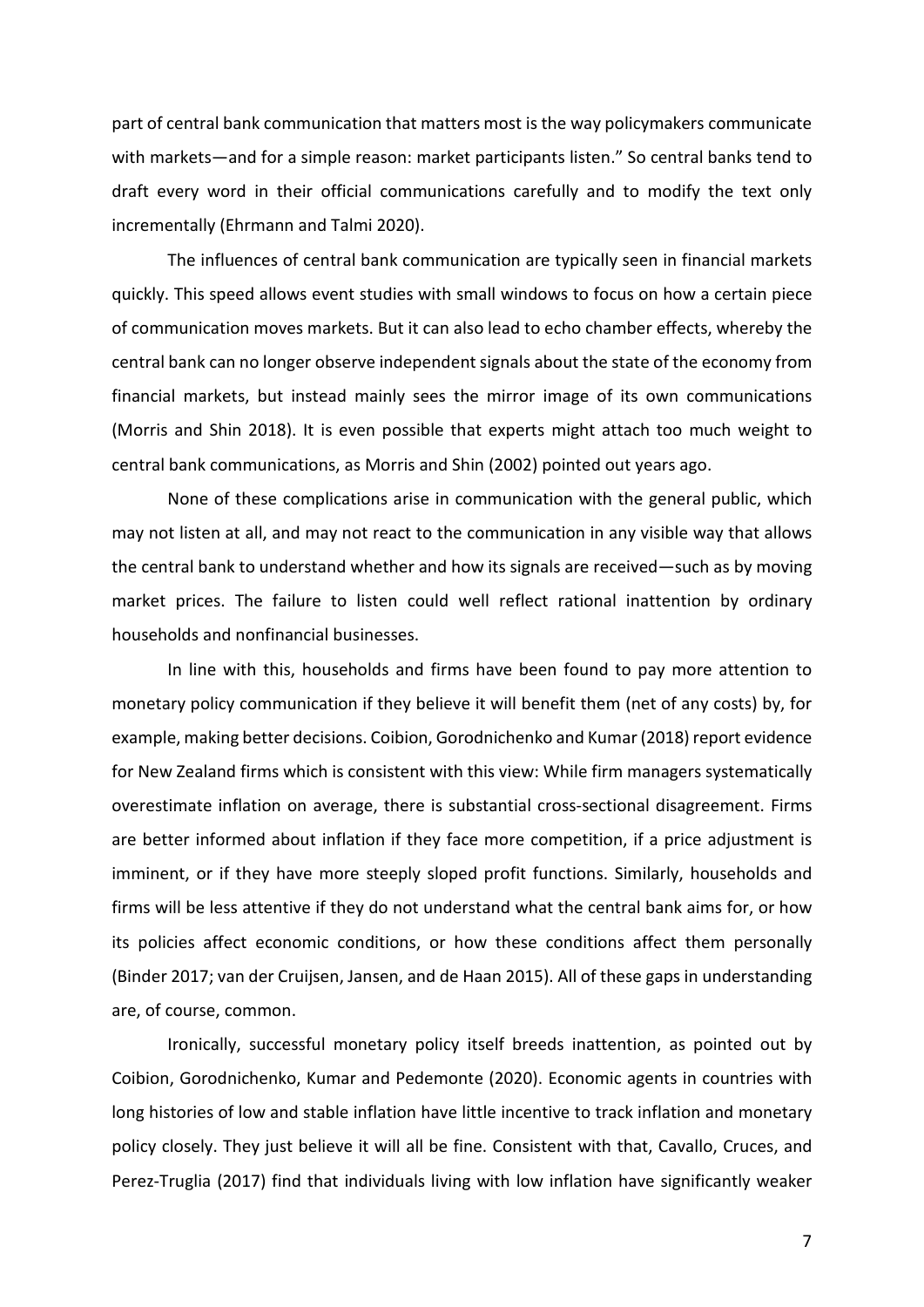priors about the inflation rate, in the sense that they are more willing to adjust their inflation expectations when provided with information about inflation or prices of specific products. The longer agents live in a low inflation environment, the stronger this effect seems to become. For example, the proportion of UK households answering "no idea" when asked about their one-year ahead inflation expectations nearly doubled from around 10% in the early 2000s to nearly 20% by 2019 (Tenreyro 2019). What does it matter, after all, if inflation is 1.5% or 2%?

But such inattention might quickly reverse if inflation picks up—as happened, for example, in several advanced economies in late 2021. Figure 2 plots the number of Google searches for the term "Inflation" in Germany, Canada, and the United States from 2005 through March 2022. While there are differences across countries, two general patterns stand out. First, public interest in inflation rose substantially at the end of the sample, when actual inflation rates started increasing rapidly. Second, there was little public interest in inflation over most of the time period covered in the chart, even though inflation was persistently *below* the central banks' targets. This stark contrast suggests—unsurprisingly—that high inflation is more of a concern to the wider public than low inflation. It is also consistent with evidence that households take a *stagflationary* view of inflation, interpreting higher inflation as bad news about their real incomes. Coibion, Georgarakos, Gorodnichenko, and van Rooij (2022) find this to be true for Dutch households. Candia, Coibion, and Gorodnichenko (2020) find the same for U.S. and euro area households.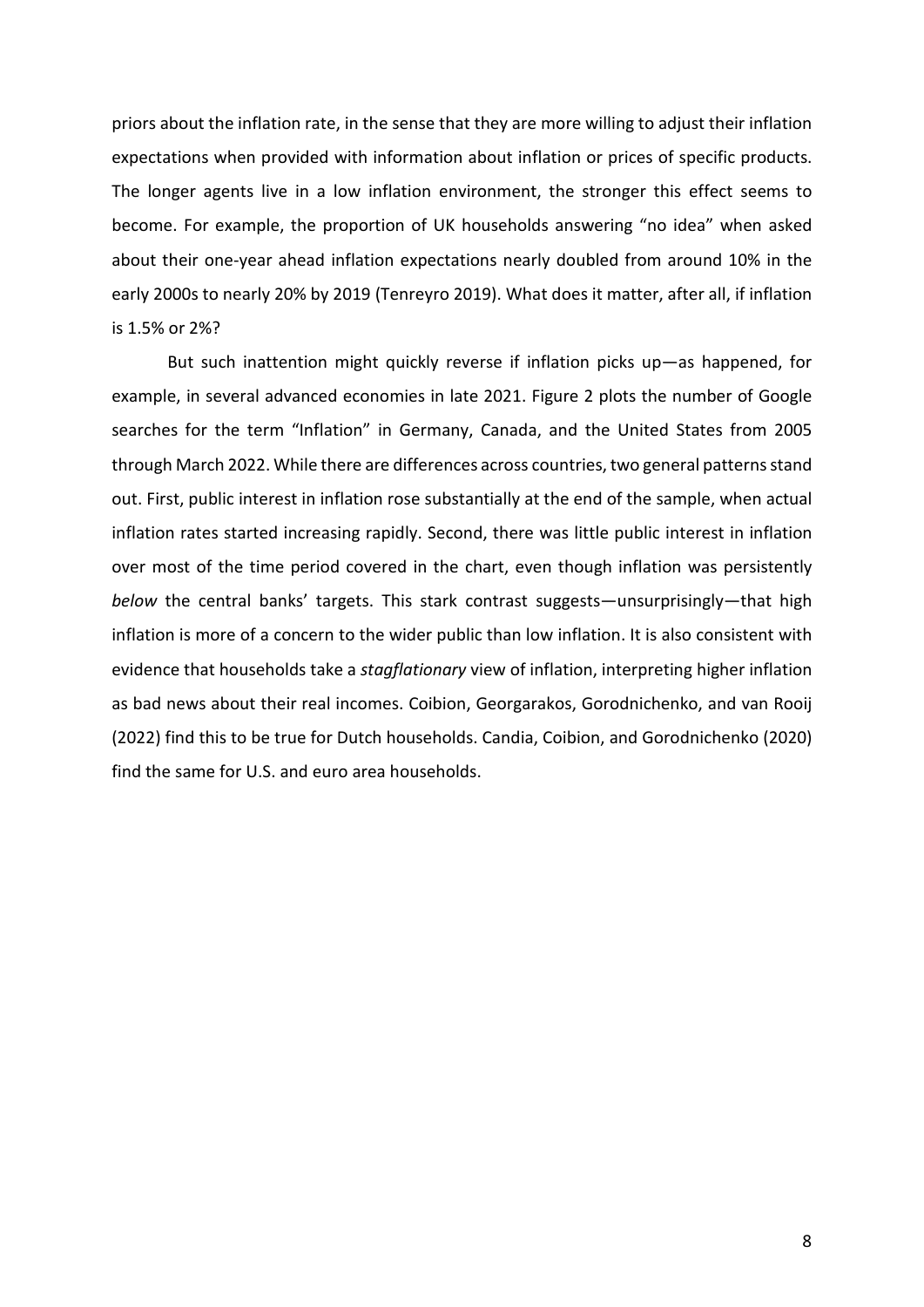

*Figure* 2: Searches for inflation on Google trends

*Source*: Google trends. The chart reports the number of searches on Google for the term Inflation, originating in the different countries. The data for each country are normalized to 100 at the country-specific peak. Sample period: January 2005 – March 2022.

If ordinary people have little desire to be informed about inflation and monetary policy, they will not actively search for information. They might still acquire it, however, if the information gets delivered to them "for free." One potentially important example is media reporting: The more reporting there is, the lower the cost of acquiring information and the higher the likelihood that people hear or see relevant information. Media exposure is particularly important for reaching the broad public, which tends to receive its information (if at all) through intermediated channels, especially television and newspapers (Blinder and Krueger 2004). Blinder and Krueger's (2004) survey might be thought archaic by now, given the explosion of online sources. But Figure 3, based on data collected in 2021, shows that the traditional media, especially television and the printed press, still remain the two most important sources of information about the ECB for euro area households. Online press ranks third, but direct sources such as the ECB's website are used by few households. Once more, this stands in stark contrast to expert audiences, which are much more likely to get their information directly from the source (Lamla and Maag 2012).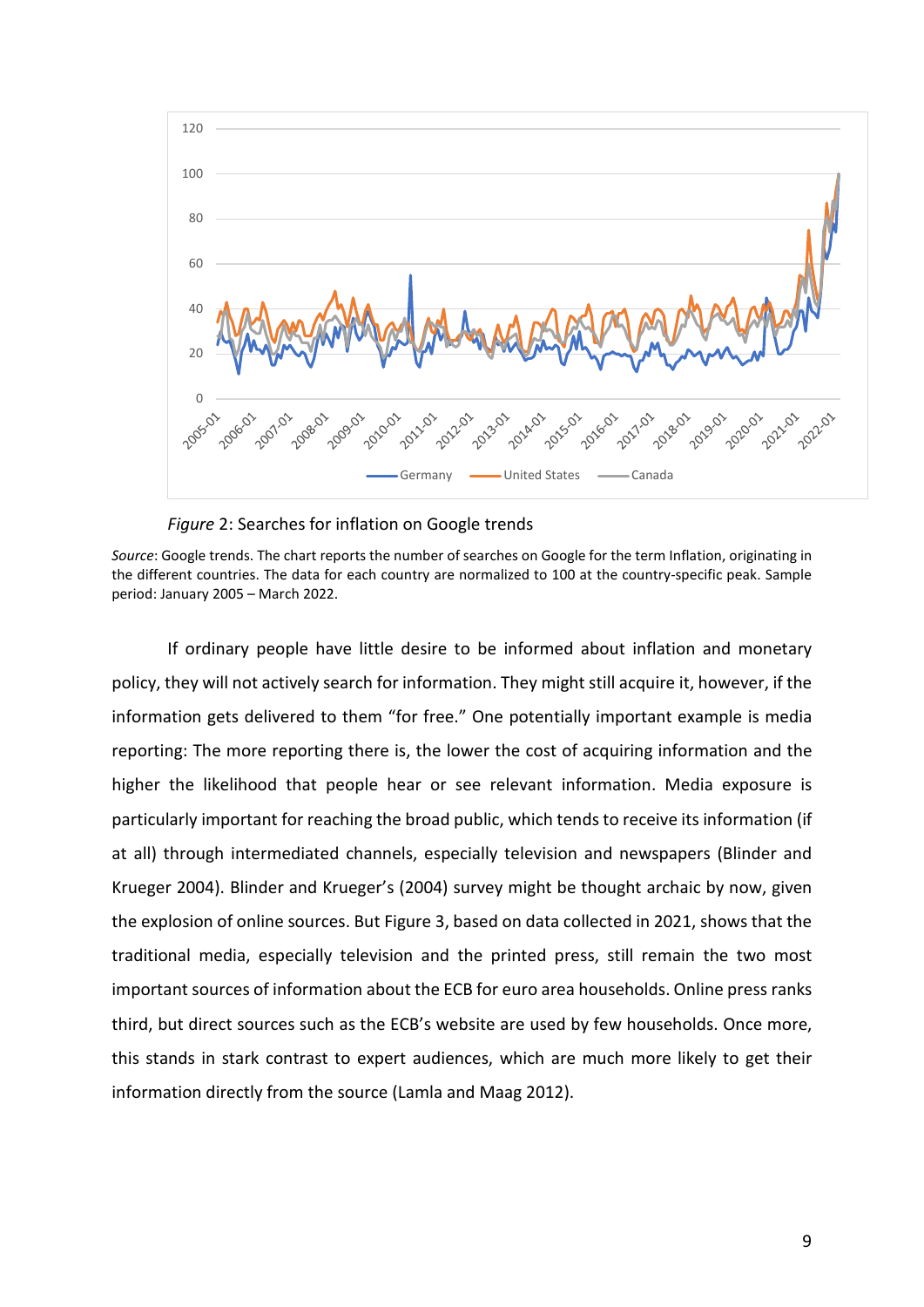

*Figure* 3. Households' information channels about the ECB

The dominance of intermediated channels implies that central banks must communicate with the wider public largely via the media. But this does not mean that the central bank cannot shape the message. Even if consumers show no particular interest in acquiring information about the central bank or its policies *directly*, they are likely to be exposed to media reports on related and relevant topics, such as inflation. In that regard, ter Ellen, Larsen, and Thorsrud (2020) provide evidence that central bank communication has the potential to affect media coverage, and thus expectations, even if households know little about monetary policy *per se*. This finding is corroborated by Munday and Brookes (2021), who show that it is less the state of the economy, and more the way the central bank drafts its communications, that determines media reporting about central bank issues.

Such evidence suggests that the tone and content of media reporting can be influenced by central banks that take more care in drafting. But there is also an additional, independent role for the media due to well-known biases in reporting. Mullainathan and Shleifer (2005) show that newspapers are likely to slant stories toward the views of their readers and, in the presence of heterogeneous views, slant them toward extreme positions.The media have also been found to overemphasize negative news (Hamilton, 2004; Fogarty 2005). Berger, Ehrmann, and Fratzscher (2011) test these general hypotheses on

*Source*: Reproduced from Gardt, Angino, Mee, and Glöckler (2022). The chart reports results from the ECB Knowledge and Attitudes Survey, May 2021. Respondents were asked the following question: "Where have you heard of the ECB?". Respondents were able to pick more than one answer.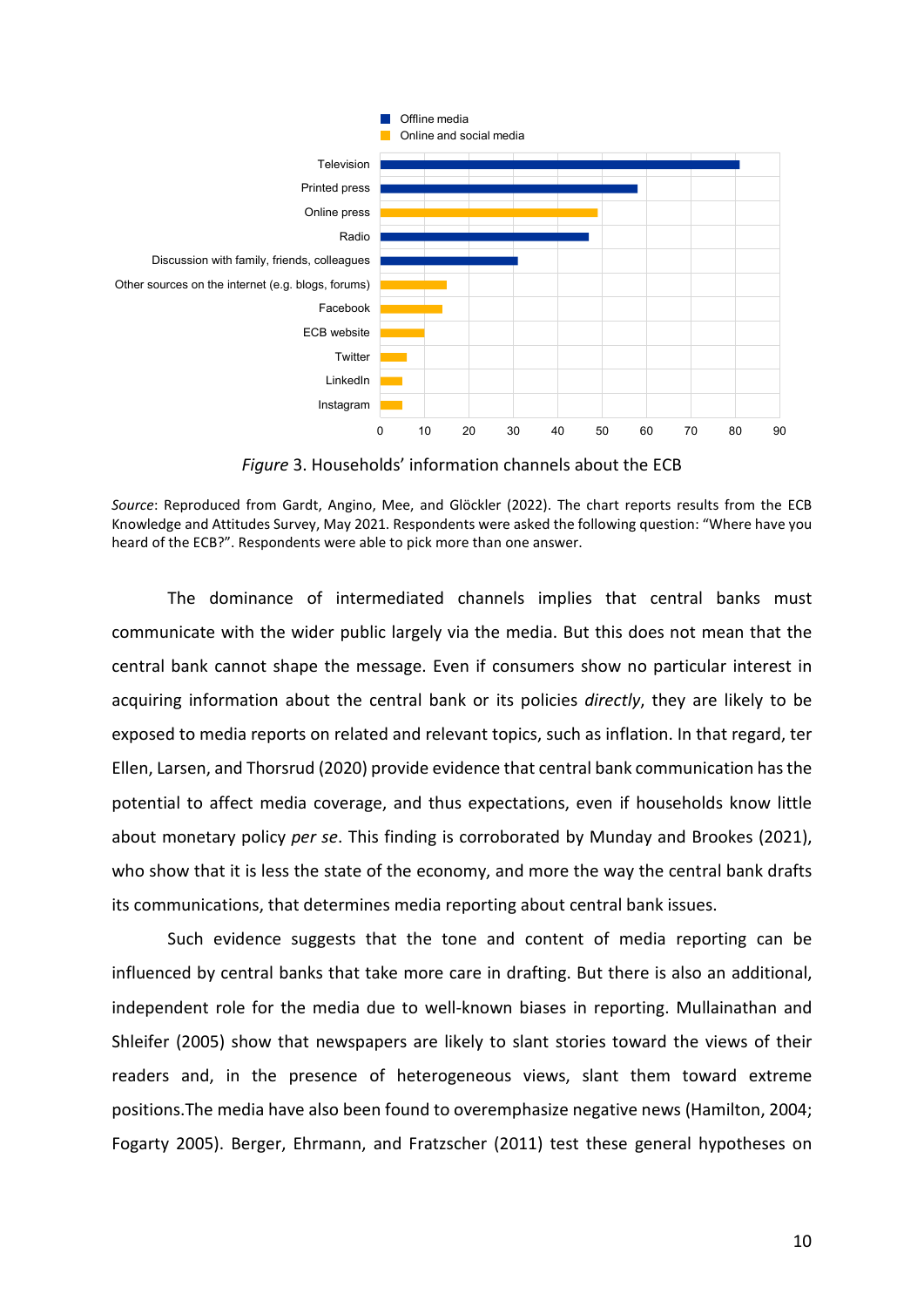newspaper reporting about the ECB. They find that the ECB's communication influences the tone of the media reporting, but that the media also assesses the ECB's performance critically.

Perhaps surprisingly, the benefits from direct central bank communication may be enhanced by having a diversity of speakers. D'Acunto, Fuster, and Weber (2021) provide experimental evidence that diverse policy committees reach different segments of the population better. For instance, they show that women who receive information from a female official are subsequently more likely to acquire information about the Federal Reserve. That said, messaging is more complex if there are multiple statements from individual policy makers which differ in tone or content—the cacophony problem (Blinder, 2007). Tutino (2016) and Hwang, Lustenberger, and Rossi (2021) therefore argue that it is important to reconsider the number of speeches that central banks give, and to ensure that each communication provides a focused, cohesive and concise message.

An additional factor that complicates information acquisition by the wider public is the tendency of central banks to use complex language. In an early contribution, Jansen (2011) studied the readability of congressional testimonies by the Federal Reserve chair. Based on the Flesch-Kincaid grade level, a standard measure of readability, he concluded that the Fed's language was often difficult for the average citizen to follow. Understanding these testimonies would require college-level reading ability. Similar levels of complexity were subsequently reported for inflation reports and press statements of several central banks by Bulíř, Čihák, and Jansen (2013), and by Coenen, Ehrmann, Gaballo, Hoffmann, Nakov, Nardelli, Persson, and Strasser (2017). This complexity issue has been recognized by several central banks, and some have taken measures to ameliorate it. The ECB, for example has announced as part of its strategy review that it will try to reduce the length and the complexity of its statements. Some reduction in complexity and length is already evident in Figure 4.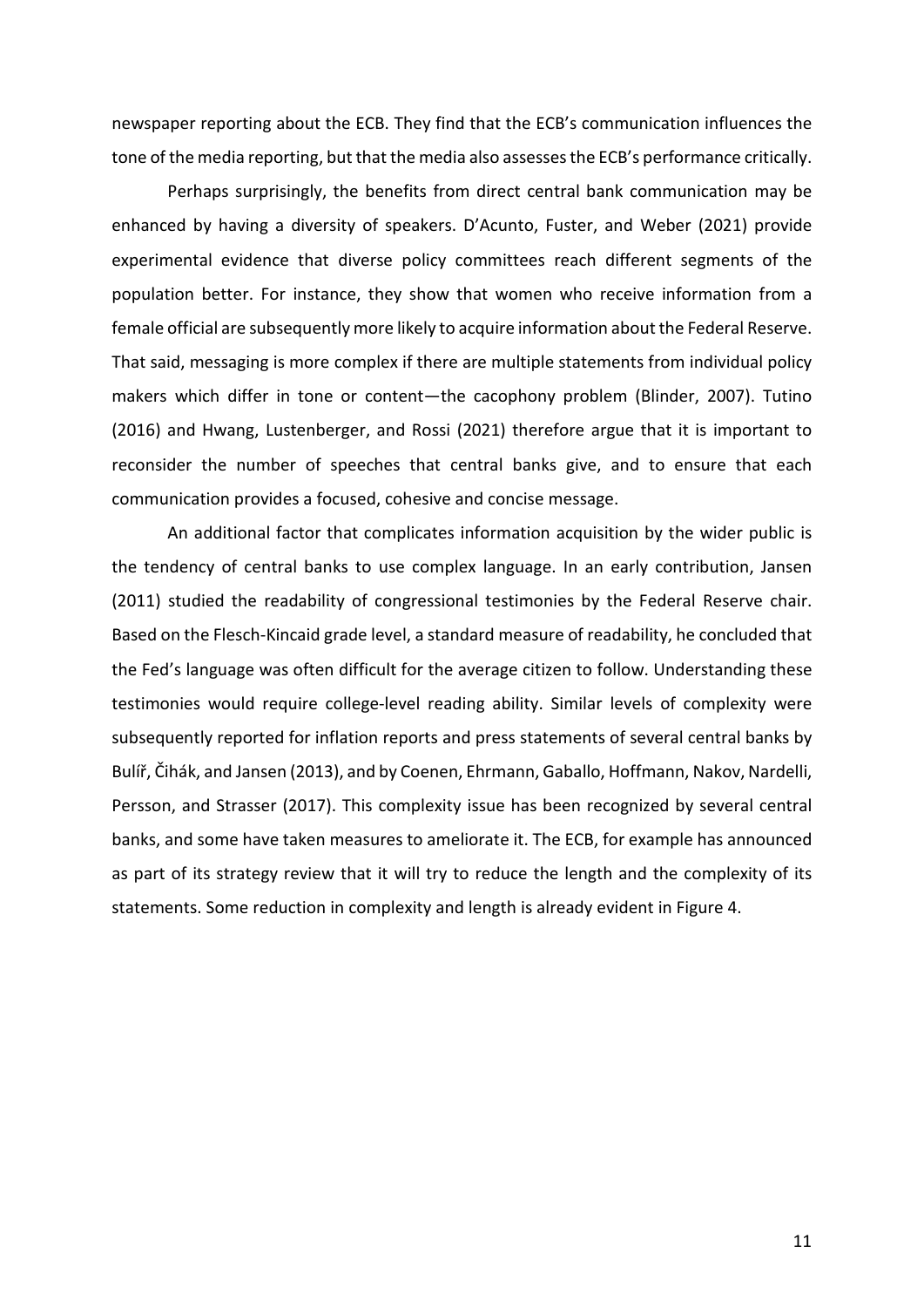

*Figure* 4. Complexity of ECB monetary policy statements

*Source:* Updated data from Coenen, Ehrmann, Gaballo, Hoffmann, Nakov, Nardelli, Persson and Strasser (2017). The figure depicts the length and the complexity of the ECB's introductory statements. The length is measured by the number of words (indicated by circle size). The difficulty of the language employed is measured using the Flesch-Kincaid Grade Level score, which indicates how many years of formal training are required to understand the text, based on the length of its sentences and words.

What does the empirical evidence tell us about the success (or failure) of outreach by central banks? Much of the literature on central bank communication with the broad public uses randomized control trials (RCTs) in surveys or laboratory experiments to identify causal effects of central bank communication on agents' beliefs or actions. This would seem to be the gold standard. However, the set-up of these studies ensuresthat *all* "treated" participants are exposed to the communication, which is not at all close to the situation in real life. It thus assumes away what may be the biggest part of the problem—getting the message received. One might expect that more salient announcements are more likely to be noticed. But salience with the broad public and salience with, say, market participants are two different things.

As mentioned in Section 2, several central banks have recently conducted strategy reviews and subsequently informed the public about the outcome of these reviews. The Federal Reserve announced in 2020, *inter alia*, that it would switch to *average* inflation targeting (over an unspecified interval). The ECB's 2021 announcement contained, among other things, a change in its inflation target. These announcements were widely reported upon, but did they reach households and nonfinancial businesses? Coibion, Gorodnichenko, Knotek, and Schoenle (2020) come to a pessimistic, though hardly surprising, conclusion. In their survey of U.S. consumers, only a few respondents report having heard news about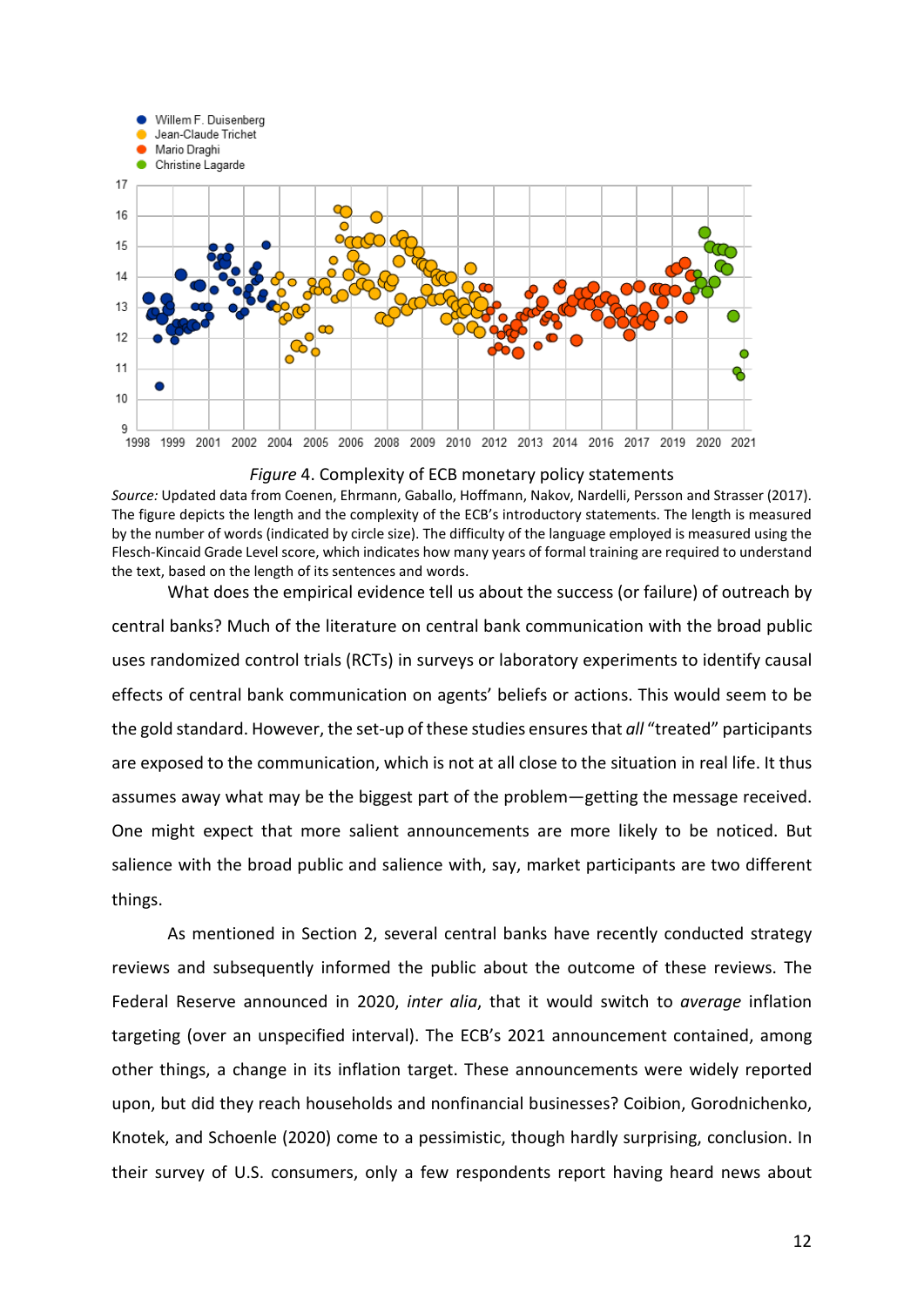monetary policy on the day of the Fed's announcement. What is more, this effect was not long lasting. Within a few days, it started to fade. Similarly, a survey of euro area households conducted by Ehrmann, Georgarakos, and Kenny (2022) concluded that a majority of households did not hear about the ECB in the two months following its strategy review announcement, and that many of those few who heard did not recall what they had heard.

A far more salient event, surely noticed by a broader audience, was the famous "whatever it takes" statement by then-ECB President Mario Draghi in July 2012. Prior to this statement, financial markets had started pricing in risk that several distressed euro area countries might have to exit from the currency union. Draghi dispelled those beliefs by stating, "Within our mandate, the ECB is ready to do whatever it takes to preserve the euro. And believe me, it will be enough."<sup>4</sup> That statement and the announcement of a potential asset purchase program calmed the markets immediately, and the ECB never had to activate the purchase program. It is clear that Draghi's memorable statement reached a broad audience. Ehrmann and Wabitsch (2022) show that it generated elevated traffic on Twitter among nonexperts for a prolonged period. The discussion at the time differentiated between Draghi himself and the ECB as an institution: Tweets about Mario Draghi became more subjective, more diverse, and expressed stronger views; sentiment in tweets about the ECB did not change much.

Another instance of salient news about central banks were tweets posted by U.S. president Donald Trump, who criticized the Federal Reserve numerous times in 2017-2019. These tweets, several of which carried a threatening tone, did not go unnoticed by the general public. In fact, Conti-Brown and Feinstein (2021) report that they elicited a larger, more favorable response than Trump's other tweets. They may even have affected inflationary expectations. In an RCT, Binder (2021a) exposed some respondents to such critical tweets and found that their long-run inflation expectations subsequently moved further away from the Fed's inflation target.

What about regular monetary policy announcements, which are not nearly as salient but do get into the news? Lamla and Vinogradov (2019, 2021) note that consumers in the U.S. and U.K. are more likely to have heard news about their respective central bank following monetary policy announcements. The probability of hearing such news about the Fed

<span id="page-13-0"></span> <sup>4</sup> Se[e https://www.ecb.europa.eu/press/key/date/2012/html/sp120726.en.html.](https://www.ecb.europa.eu/press/key/date/2012/html/sp120726.en.html)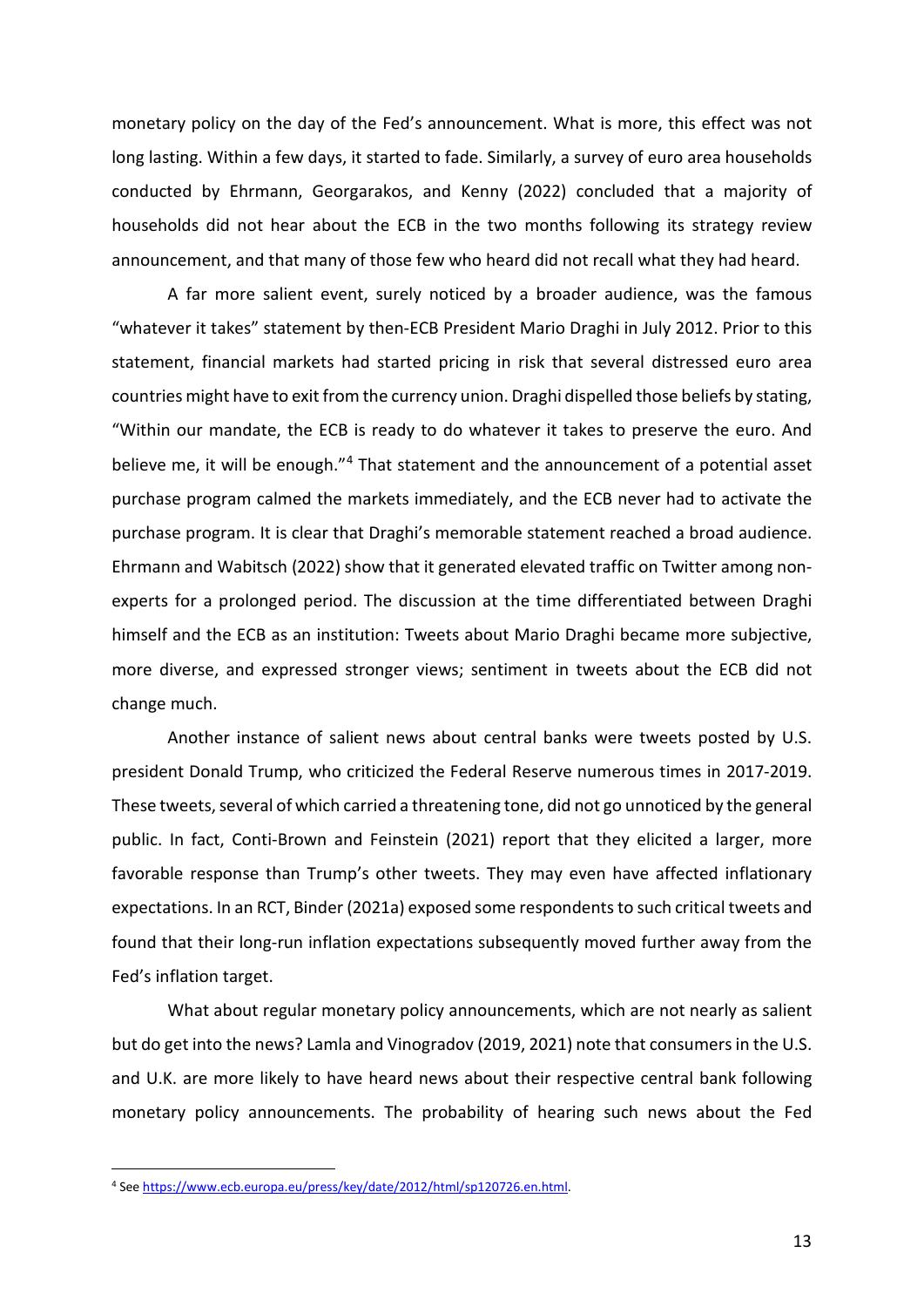increases by almost 10 percentage points on announcement days; for the Bank of England, it's a 20 percentage-point increase. However, it matters which communication channels the central bank uses. Lamla and Vinogradov (2019, 2021) report that U.S. announcements *without* press conferences do not affect the probability of hearing monetary policy news, and that the share of informed consumers in the United Kingdom is higher among Twitter users.

Finally, there is promising evidence that the current efforts by many central banks to speak in clearer prose might pay off. For instance, the Bank of England's *Inflation Report* has been augmented with new layers of content aimed explicitly at general audiences since November 2017. Haldane and McMahon (2018) find that this change has triggered a substantial increase in website activity, mainly related to the new content. Consistent with this, Ferrara and Angino (2021) show that the clarity of ECB communications is a strong predictor of subsequent social media engagement on Twitter.

What does all this add up to? The research to date suggests that the wider public is *potentially* reachable by central banks. But more effective outreach requires that central banks make it less costly to acquire the relevant information, such as by using more accessible language, by increasing their presence on television and other channels that reach the public, and/or by engaging more in direct communication—e.g., via social media. It also helps if the public has a better understanding of the benefits of being better informed about central banking issues, perhaps via enhanced economic and financial literacy—if we can do it (see Section 7). Periods of heightened attention to central banks, such as the recent increase in inflation in several advanced economies, require more communication by central banks, anyway. But they may also provide useful opportunities to reach out while people are listening. For communication to be *successful*, however, the central bank signals must be understood. That is the next question.

### 4. *Does the public understand what central banks say?*

Assuming that some central bank signals *do* reach the public, what happens next? Do people actually process this information correctly? And does this processing increase their knowledge about monetary policy or, more generally, about the economy? If that is so, better knowledge would make it more likely that central bank signals affect expectations, trust, or both—the subjects of Sections 5 and 6.

14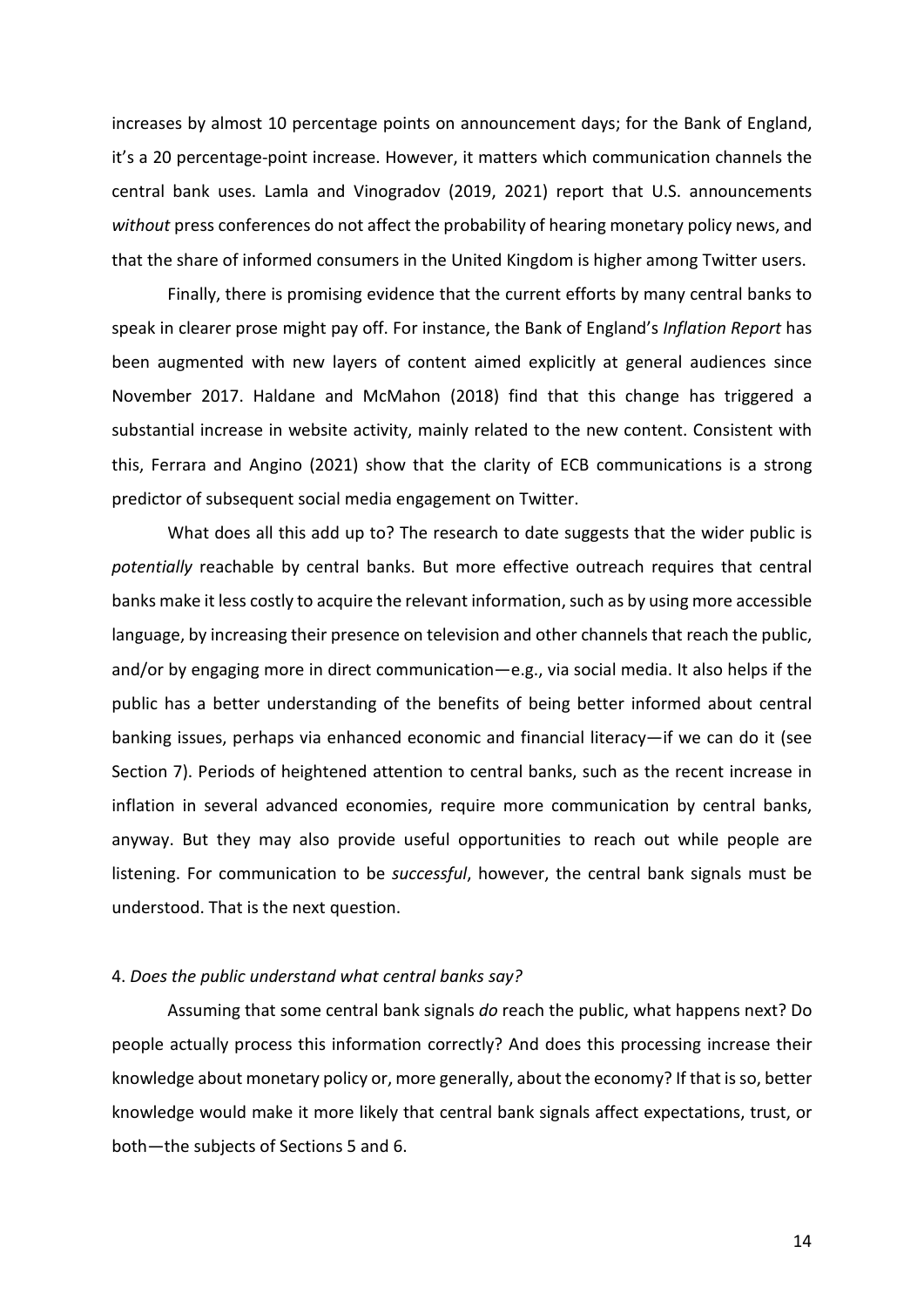At first sight, the empirical evidence is not good news. A range of survey-based studies indicates that public knowledge about key aspects of monetary policy is fragmentary at best. One early example of such a survey is the 2009 study of Dutch households by van der Cruijsen, Jansen, and de Haan (2015). Their questionnaire included, among other things, eleven statements on the main objective of the ECB, only four of which were true. (Example: "*The main objective of the ECB is price stability*.") For each such statement, respondents were asked to indicate whether they believed it to be true or false. On average, people identified fewer than five of the eleven answers correctly.

This limited knowledge is hardly unique to the Dutch. The average British person displays both limited factual knowledge of central banking (such as who sets the interest rate) and limited conceptual knowledge (e.g., what happens to inflation when interest rates rise). Furthermore, there is no evidence of improvement since the early 2000s (Jost 2017, Haldane, Macauly, and McMahon 2020). The same applies to the United States. Binder's (2017) overview of U.S. consumer surveys since the late 1970s shows that the level of consumer knowledge of basic facts—such as who is the current Fed chair—has been and remains limited. The situation is no different in the euro area, with especially sobering evidence for Italy, where many households think the main objective of the ECB's monetary policy is economic growth and few know the ECB's inflation target (Bottone, Tagliabracci, and Zevi 2021). Similarly, only 6% of German respondents were able to answer correctly three simple multiple-choice questions about the ECB (example: "what is the main objective") (Hayo and Neuenkirch 2018). Even in New Zealand, the home of inflation targeting, most firm managers know neither who heads the central bank nor what the bank's objectives are (Afrouzi, Kumar, Coibion, and Gorodnichenko 2015). And knowledge about inflation among the general public is limited (Hayo and Neumeier 2020).

Simple factual knowledge about central banking is one thing. Understanding the basic macroeconomic ideas relevant to monetary policy poses a far sterner test. Andre, Pizzinelli, Roth, and Wohlfart (2021) find that U.S. households think that increases in the federal funds target rate will *raise* inflation. They suggest that this elementary error stems from what they call the "good-bad heuristic": Individuals who perceive two variables as both good or both bad tend to predict that these variables will move in the same direction. Respondents probably consider both higher inflation and higher interest rates as bad. Carvalho and Nechio (2014) use questions about future inflation, unemployment, and interest rates from the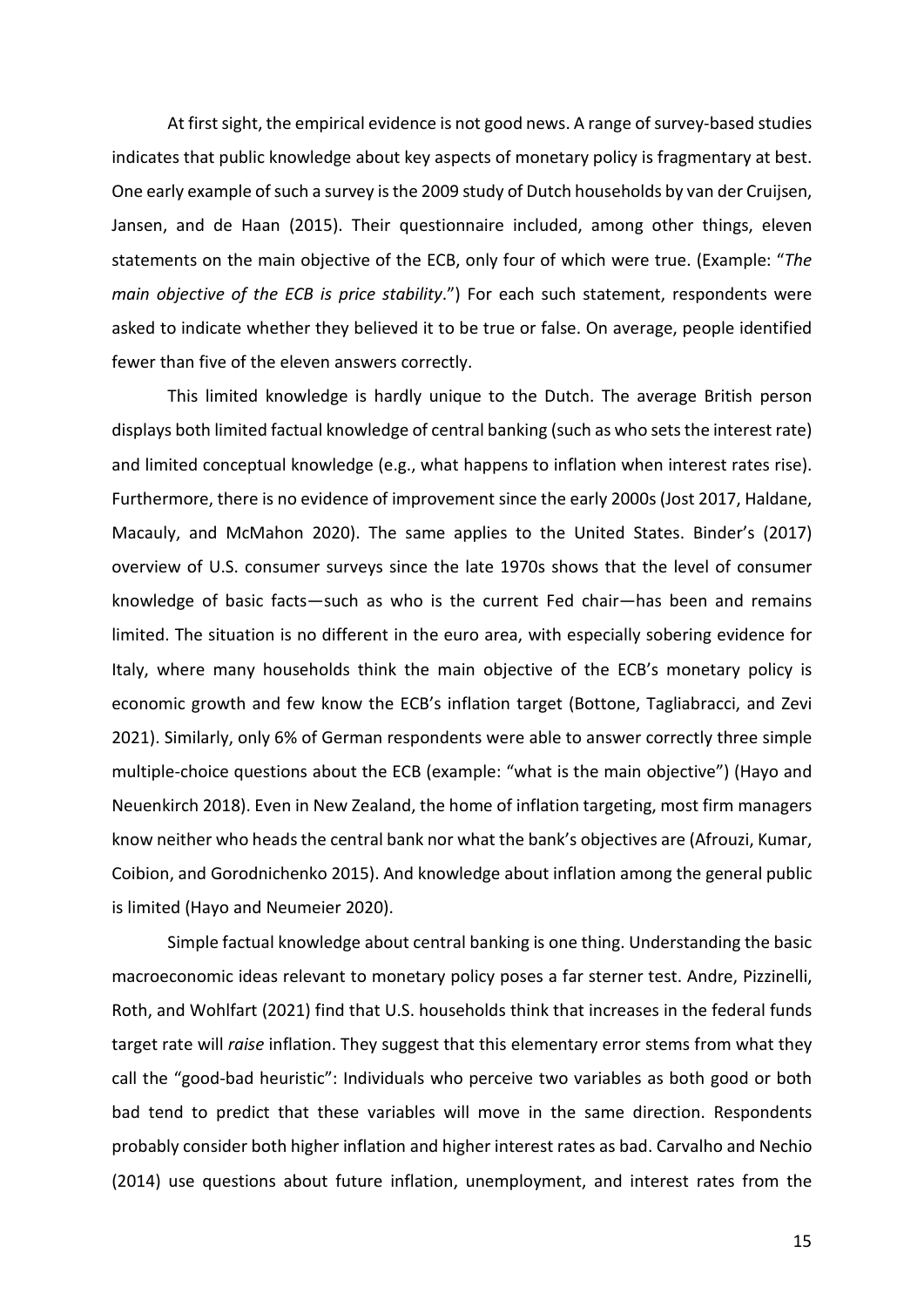Michigan Survey to see whether people believe that the marginal effects of inflation and unemployment on the Fed's interest rate decisions are consistent with the basic principles underlying the Taylor rule. Happily, they do find indications that some U.S. households actually think of monetary policy roughly that way. Similarly, Drager, Lamla, and Pfajfar (2016) report that more than 40% of U.S. consumers have expectations that are consistent with the Taylor rule. While they also find that only 6% of consumers have expectations that are consistent with all three of the Taylor rule, the Phillips curve, and the Fisher equation, that is surely asking a lot.

The picture of monetary policy knowledge that emerges is therefore one of partial knowledge at best and negligible knowledge at worst. However, several important nuances in these and other studies may suggest possible routes to improved understanding.

One relevant factor is socioeconomic background. Several papers explore heterogeneity across such dimensions as gender, age, education, and income. Figure 5 summarizes results for ten sociodemographic factors from 13 sets of regressions reported in nine papers. For each factor, the figure displays the percentage of cases with a significantly negative correlation, an insignificant correlation, or a significantly positive correlation with monetary policy knowledge. (The dashed bars indicate the percentage of regressions that excluded that particular factor.) A number of findings stand out. Every study considered in Figure 5 uses education as a regressor, and increased education correlates with better monetary policy knowledge in 85% of the cases. Income also has a positive correlation with monetary policy knowledge, in 69% of the cases. The same 69% of regressions indicate that men have better knowledge of monetary policy than women. There is also some evidence, though not as conclusive, that older people have higher levels of knowledge. Last, a few papers report positive correlations with monetary policy knowledge for factors such as job status, homeownership, or wealth.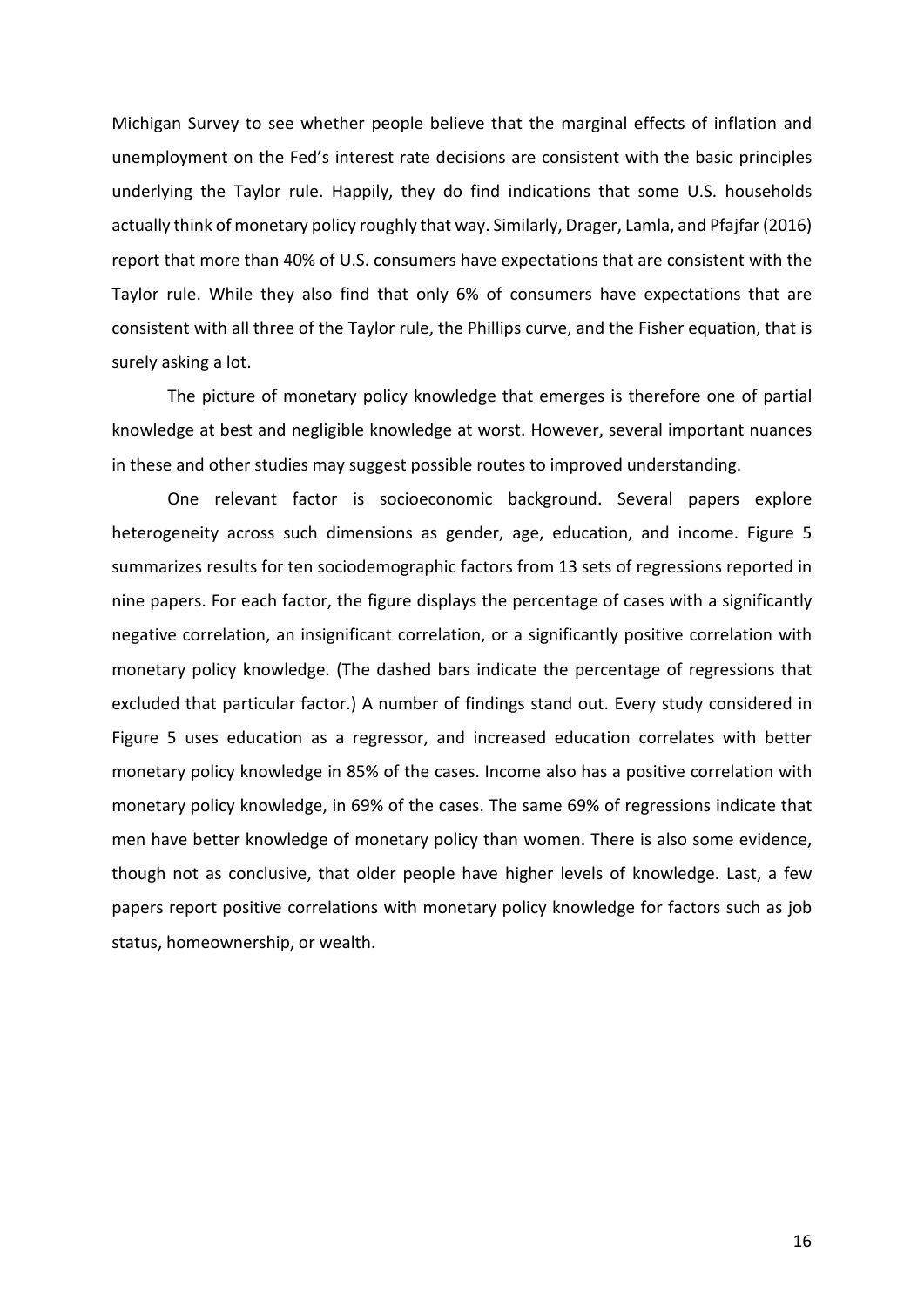

*Figure* 5. Monetary policy knowledge and sociodemographic factors

*Note:* Distribution of findings reported in Bottone et al. (2021), Brouwer and De Haan (2021), Carvalho and Nechio (2014), Draeger et al. (2016), Hayo and Neuenkirch (2018), Jost (2017), Kumar et al. (2015), Mellina and Schmidt (2018), and van der Cruijsen et al. (2015). For each of the ten factors listed on the horizontal axis, the vertical axis reports the percentage of regressions reporting, respectively, a negative correlation (in red), insignificant correlations (in white), or a positive correlation (in green) with monetary policy knowledge. The dashed bars indicate the percentage of regressions that did not include that particular factor.

What is the message here for central banks? A defeatist interpretation would be that some groups are unreachable, with efforts best concentrated on, say, the better-educated. A more constructive take-away might be that communications should be tailored to the groups with the lowest levels of knowledge, in the hope of raising their understanding a bit.

What about the role of media in enhancing the public's knowledge? As discussed in Section 2, extensive media coverage—especially on television and in newspapers—makes it easier for the public to pay at least some attention to central banking matters. But no one should think that central bank outreach to the general public via traditional media channels is straightforward. For example, Jansen and Neuenkirch (2018), using Dutch inflation surveys, find no real support for the hypothesis that members of the general public have a better understanding of inflation if they are informed more often via popular newspapers. In fact, more frequent receipt of information is associated with slightly *larger* errors in inflation perceptions. In addition, central bank communication intermediated by the media might have less impact than direct communication by the bank. Coibion, Gorodnichenko, and Weber (2022) show that, if U.S. consumers learn about the Federal Reserve's inflation target or read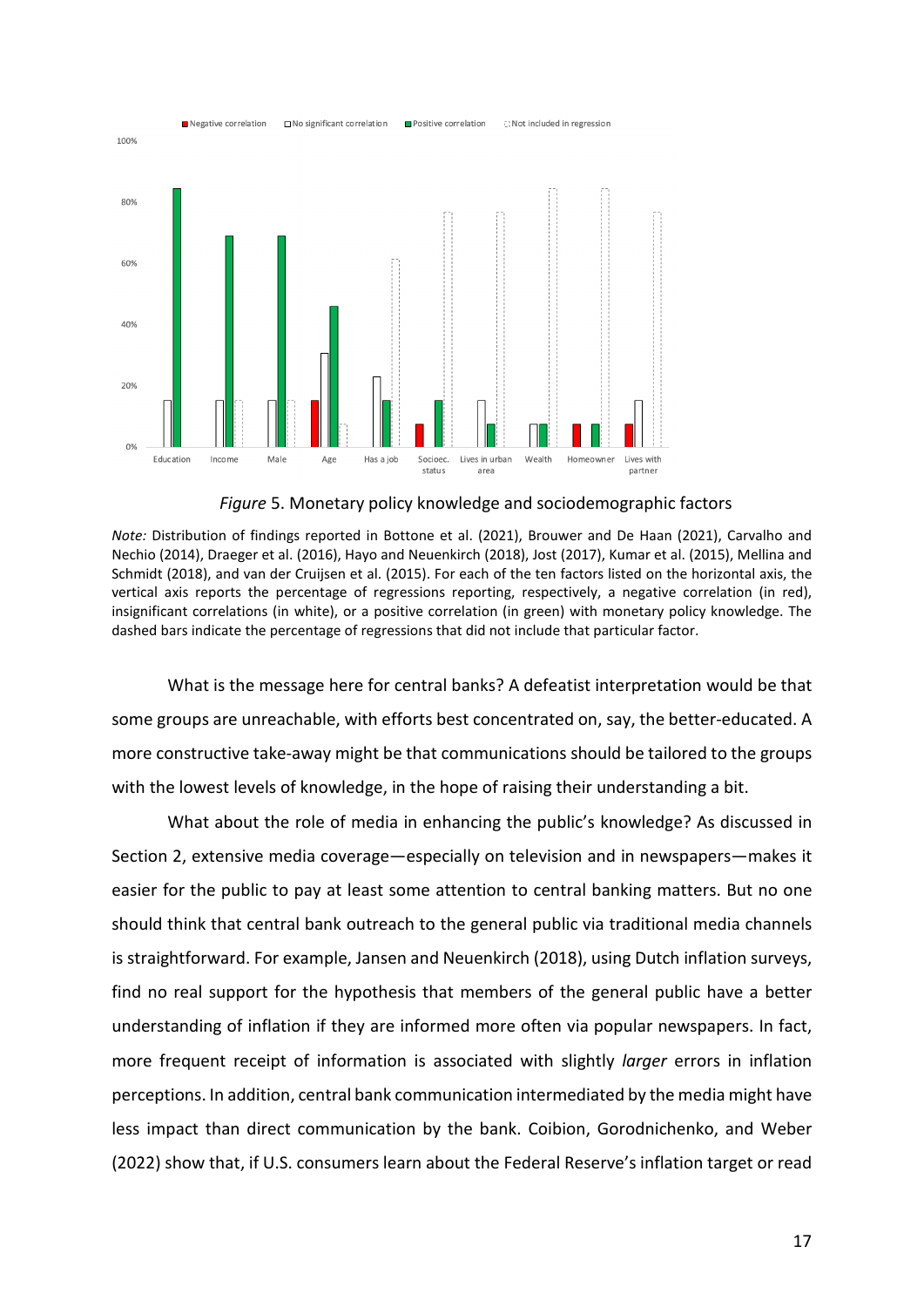an FOMC statement, the effect on inflation expectations is about twice as large as when they merely read a news article about an FOMC meeting.

This evidence suggests that affecting inflation expectations via the media is hard. Still, people who receive their information via television and newspapers do have a more complete understanding of monetary policy (van der Cruijsen, Jansen, and de Haan 2015; Hayo and Neuenkirch 2018). Extending central banks' presence in these two channels is therefore a promising tool for enhancing public knowledge about monetary policy. In doing so, however, it is essential to keep in mind the point made earlier about the complexity of language. Complex statements, even if they reach the public, might not be understood.

Finally, it is worth asking whether direct engagement can enhance understanding of monetary policy—a question the literature has barely touched upon. Bholat, Broughton, Ter Meer, and Walczak (2019) provide some encouraging evidence. They ran three large-scale online experiments in which they presented information from the summary of the Bank of England's *Inflation Report* to participants in different ways. They found that visual representation improved comprehension more than providing the full summary. Digging deeper, they concluded that this improvement came more from using simpler language, rather than from the visuals themselves. They also found that public comprehension was improved by relating monetary policy messages to people's lives. For example, tying the cost of holidays abroad to the value of the pound helped to explain why the pound depreciated after the Brexit vote in 2016.

Haldane, Macauly, and McMahon (2020) argue that simplifying the prose is not enough. While it may increase comprehension, there is also a risk that the public will be disappointed if the central bank cannot deliver on its forecasts. They suggest direct engagement as one way for central banks to increase both trust and knowledge. And they propose that central banks invest in what they call the three E's: Explanation, Engagement, and Education, even reporting some supportive evidence (Haldane and McMahon, 2018). As mentioned in Section 2, the Bank of England's new, layered set-up of the *Inflation Report* both attracted more attention among the general public and improved understanding.

#### 5. *Does central bank communication influence the public's inflation expectations?*

Stabilizing or moving inflationary expectations is surely among the chief objectives of central bank communication, whether with experts or with the general public. The monetary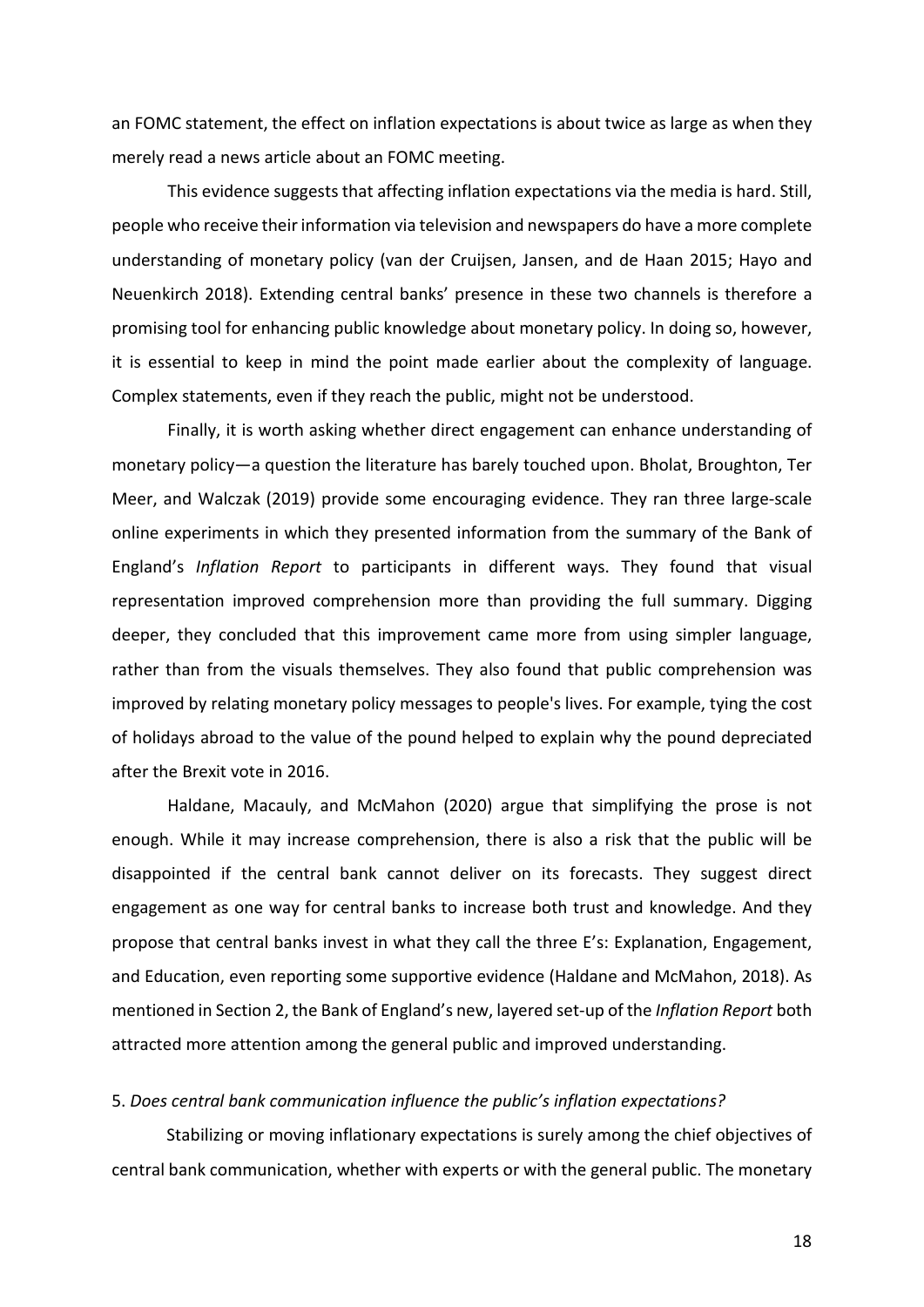authority will normally want to *anchor* long-term expected inflation near its target rate. But it may also want to *reduce* short-term expected inflation when it is tightening and *increase* it when it is easing. It is relatively straightforward to "read" the expected inflation rates of financial market participants from asset prices. But the expectations of households, workers, and nonfinancial businesses are harder to assess—and probably harder for the central bank to influence. This section takes up, first, anchoring expected inflation and, then, moving it.

Virtually all central banksthese days emphasize the importance of well-anchored longterm inflation expectations. Among other virtues, they help the authorities maintain price stability and stabilize unemployment. Federal Reserve Chairman Jerome Powell (2018) put it this way (p. 8):

"Anchored expectations give a central bank greater flexibility to stabilize both unemployment and inflation. When a central bank acts to stimulate the economy to bring down unemployment, inflation might push above the bank's inflation target. With expectations anchored, people expect the central bank to pursue policies that bring inflation back down, and longer-term inflation expectations do not rise. Thus, policy can be a bit more accommodative than if policymakers had to offset a rise in longer-term expectations."

Long-term inflation expectations are well-anchored if they (a) are in line with the inflation objective of the central bank and (b) do not respond much to macroeconomic surprises or short-term developments—in other words, if economic agents are confident that the central bank can and will react to shocks in order to return inflation to its target over the relevant horizon (Corsello, Neri, and Tagliabracci, 2021).

Professional forecasters' expectations about long-term inflation seem to align well with central banks' inflation targets (Coibion, Gorodnichenko, Kumar, and Pedemonte, 2020), but central banks may be less successful in anchoring the expectations of non-specialists.[5](#page-19-0) This is not surprising. Consumer expectations are known to be biased and inefficient. Forecast errors are systematically correlated with demographic characteristics and are affected by the

<span id="page-19-0"></span> <sup>5</sup> We leave aside the many problems that researchers face if they measure inflation expectation through surveys, such asthe design of questions and response options. Bruine de Bruin, van der Klaauw, van Rooij, Teppa, and de Vos (2017) observe that responses can be markedly different depending on whether the question refers to 'prices in general', 'inflation', or 'prices you pay', while response rates also depend on the wording of the question. Hayo and Méon (2021) show that letting respondents choose a number without giving them any guidance decreases the response rate compared to asking them to choose from a predefined range of answers. Furthermore, respondents report a relatively lower past inflation and a relatively higher expected inflation rate if asked for a number instead of letting them choose from a list of predefined intervals.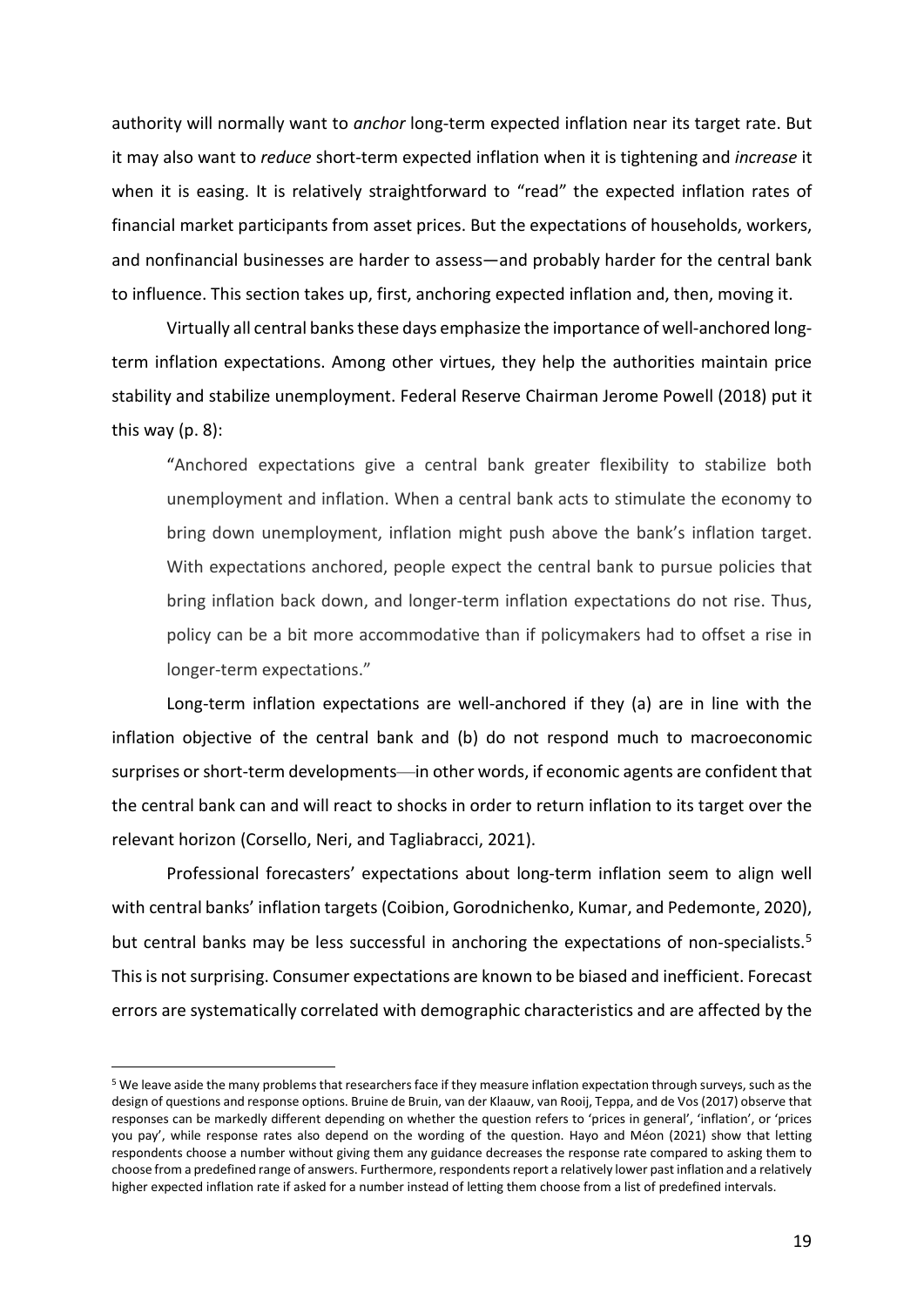prices of frequently purchased items (such as gasoline), by consumers' attitudes about their economic or financial situation or about the macroeconomy more generally, and by media coverage of inflation (Ehrmann, Pfajfar, and Santoro, 2017).

Miyajima and Yetman (2018) report that inflation anchors of businesses and trade unions in South Africa are consistently *above* the central bank's inflation target range; by contrast, the inflation anchors of analysts generally lie within it. Coleman and Nautz (2021) find that in the 2019-2021 period only between 20% and 29% percent of German households had inflation expectations that were consistent with the ECB's inflation target; most respondents expected higher inflation even though the ECB had undershot its target in those years. Likewise, Galati, Moessner, and van Rooij (2021) show that during the COVID-19 pandemic, euro area consumers' long-term inflation expectations have been de-anchored on the upside rather than on the downside. In a similar vein, Candia, Coibion, and Gorodnichenko (2020; 2021) conclude that the inflation expectations of U.S. firms and households are not well anchored and are higher than those of market participants. According to a survey of New Zealanders performed by Afrouzi, Kumar, Coibion, and Gorodnichenko (2015), business managers have large inflation forecast errors at both short-run and long-run horizons; their inflation expectations are generally above actual inflation rates. Finally, based on data from several countries, Coibion, Gorodnichenko and Kumar (2018) document that managers who believe that inflation has been high in the last year are also much more likely to expect high inflation in the future.

That said, does central bank communication with the general public help anchor inflation expectations? Several studies report that it does—specifically, that inflation expectations shift toward the central bank's inflation target when people receive information about (a) the target (Binder, 2017; Binder and Rodrigue, 2018; Coibion, Gorodnichenko, and Kumar, 2018; Coibion, Gorodnichenko, and Weber, 2022; Baerg, Duell, and, Lowe, 2020; Binder, 2021a), (b) the bank's inflation forecasts (Coibion, Gorodnichenko, and Weber, 2022); and (c) its policy instruments (Coibion, Georgarakos, Gorodnichenko, and Weber 2020). Since the public's perceptions of actual inflation are often too high (Binder 2017; Cavallo, Cruces, and Perez-Truglia, 2017),<sup>[6](#page-20-0)</sup> providing information on actual inflation is also reported to move

<span id="page-20-0"></span> <sup>6</sup> To illustrate: Arioli, Bates, Dieden, Duca, Friz, Gayer, Kenny, Meyler and Pavlova (2017) find that between 2004 and 2015, the mean perceived inflation rate of the public in the euro area was 9.5%, considerably above the actual average inflation rate over the same period of 1.8%.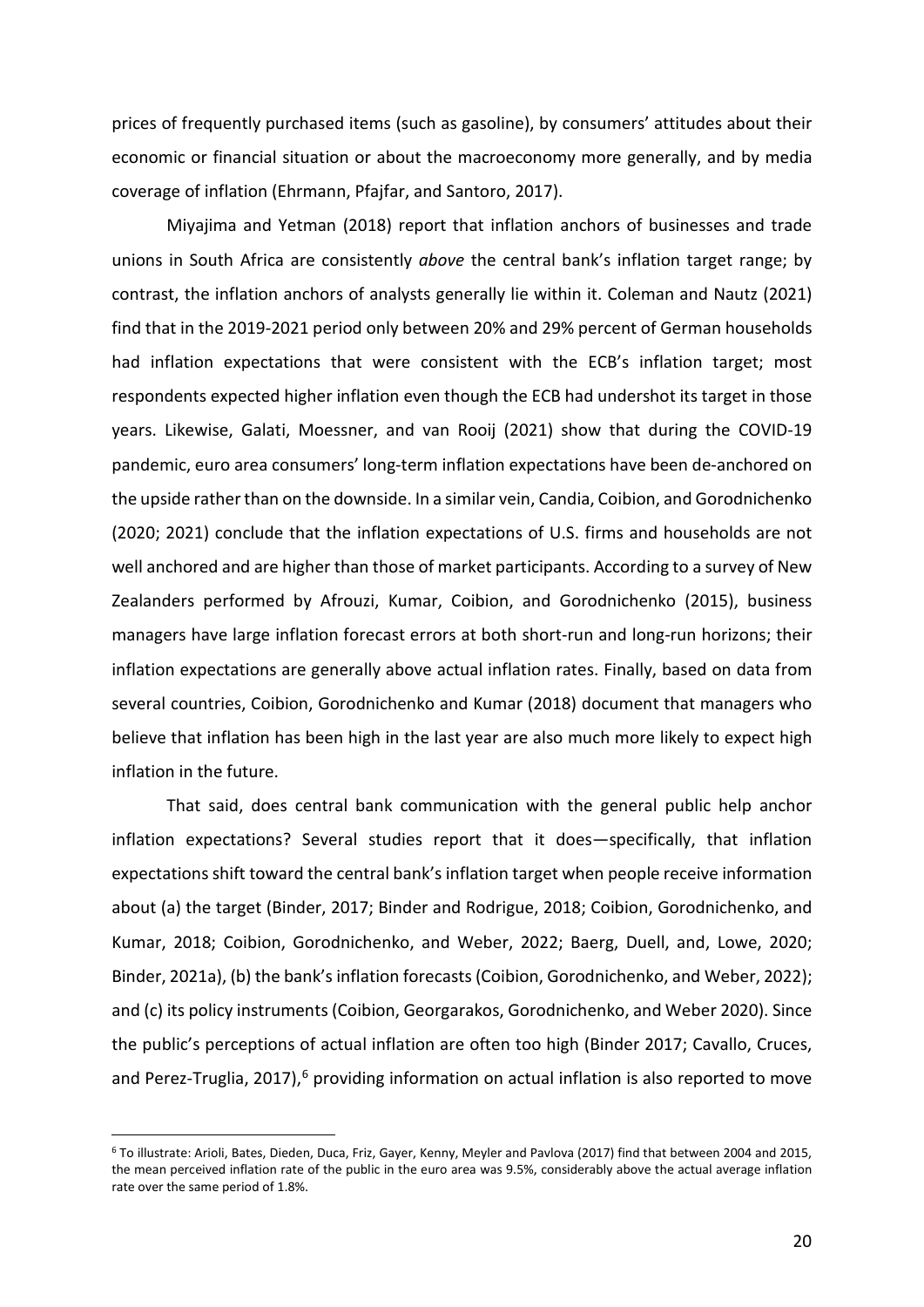inflation expectations closer to the central bank's target (Coibion, Gorodnichenko, and Weber, 2022; Binder and Rodrigue, 2018; Rumler and Valderama, 2020; Binder, 2021a)—that is, down. All that is good news for would-be communicators.

Explanations also matter. For example, Ehrmann, Georgarakos, and Kenny (2022) find that providing survey respondents with information about the ECB's new inflation objective affected both expected inflation and the confidence that the ECB would deliver price stability. However, this effect was markedly stronger if the communication was accompanied by some explanation of the objective and of the role of monetary policy.

To illustrate what this line of research often unearths, Figure 6 summarizes the main findings of Coibion, Gorodnichenko, and Weber (2022), showing how inflation expectations change in response to several experimental treatments. Their findings led the authors to conclude (p. 2) that:

"providing households with simple statistics about inflation, such as the most recent rate of inflation, the Fed's inflation target or the FOMC's inflation forecast, has statistically and economically significant effects on inflation expectations: this type of information reduces households' average forecast of inflation by 1.0-1.2 percentage points. The implied change in the perceived real interest rate from this adjustment of inflation expectations dwarfs the estimated effects of quantitative easing or forward guidance on nominal (as well as real) interest rates."

More good news, we suppose. But unfortunately, the effect of communication on households' inflation expectations seems to dissipate quickly; it typically has vanished after six months (see again Figure 6).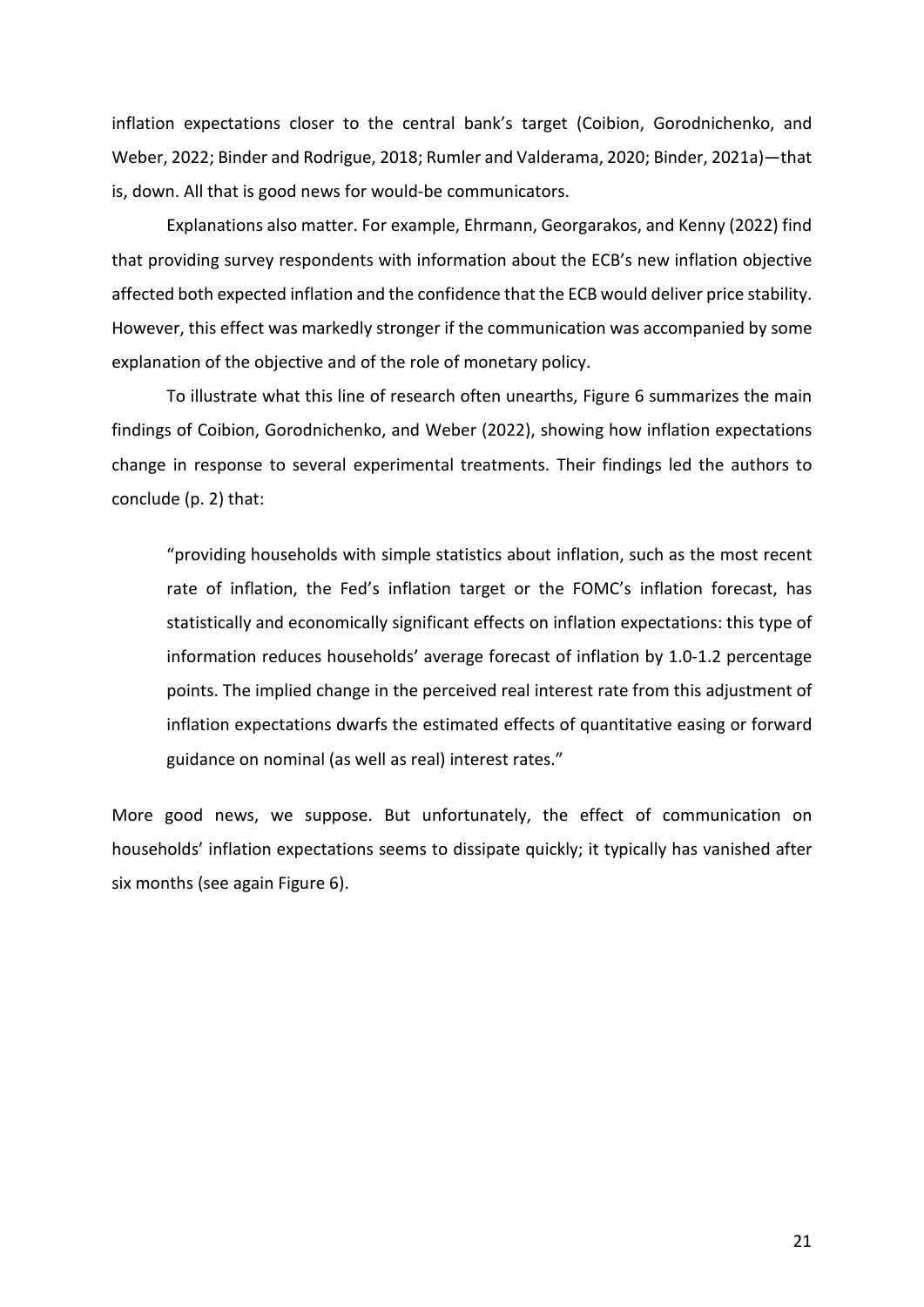

## Figure 6. Change in inflation expectations following information treatments

#### *Source*: Coibion, Gorodnichenko, and Weber (2022), Table 2.

*Notes*: The figure reports the average change in inflation expectations of individuals in different treatment groups relative to those in the control. The treatments considered are: the actual CPI inflation rate over the last twelve months; the inflation target of the Federal Reserve; the FOMC forecast for inflation in 2018; the most recent FOMC statement; and the coverage of the most recent FOMC decision in USA Today. In each case, differences in beliefs are measured relative to initial beliefs measured before all treatments. Coefficients that are statistically significant at least at the 5% significance levels are plotted solidly, insignificant coefficients with stripes.

If communication about such basic issues as the inflation target is so difficult, it is probably not surprising that communication about specific policy actions has even less impact. In a survey of U.S. households, Coibion, Gorodnichenko, and Weber (2020) found that households *lowered* their inflation expectations when they were informed that the Federal Reserve *reduced* interest rates in response to the COVID-19 pandemic. So, they moved in the wrong direction? Maybe not. When respondents were also informed that COVID-19 is not as bad as they thought, the effect on expected inflation largely vanished. Binder (2020) examined the impact of the Fed's March 2020 rate cuts. She found that inflation expectations did not respond to being informed: The median was 2% both pre-treatment and posttreatment. Medians mask heterogeneity, however. There was a clear difference between respondents who became more optimistic about unemployment (most of them revised their inflation expectations down) and those who became more pessimistic (most revised their inflation expectations up).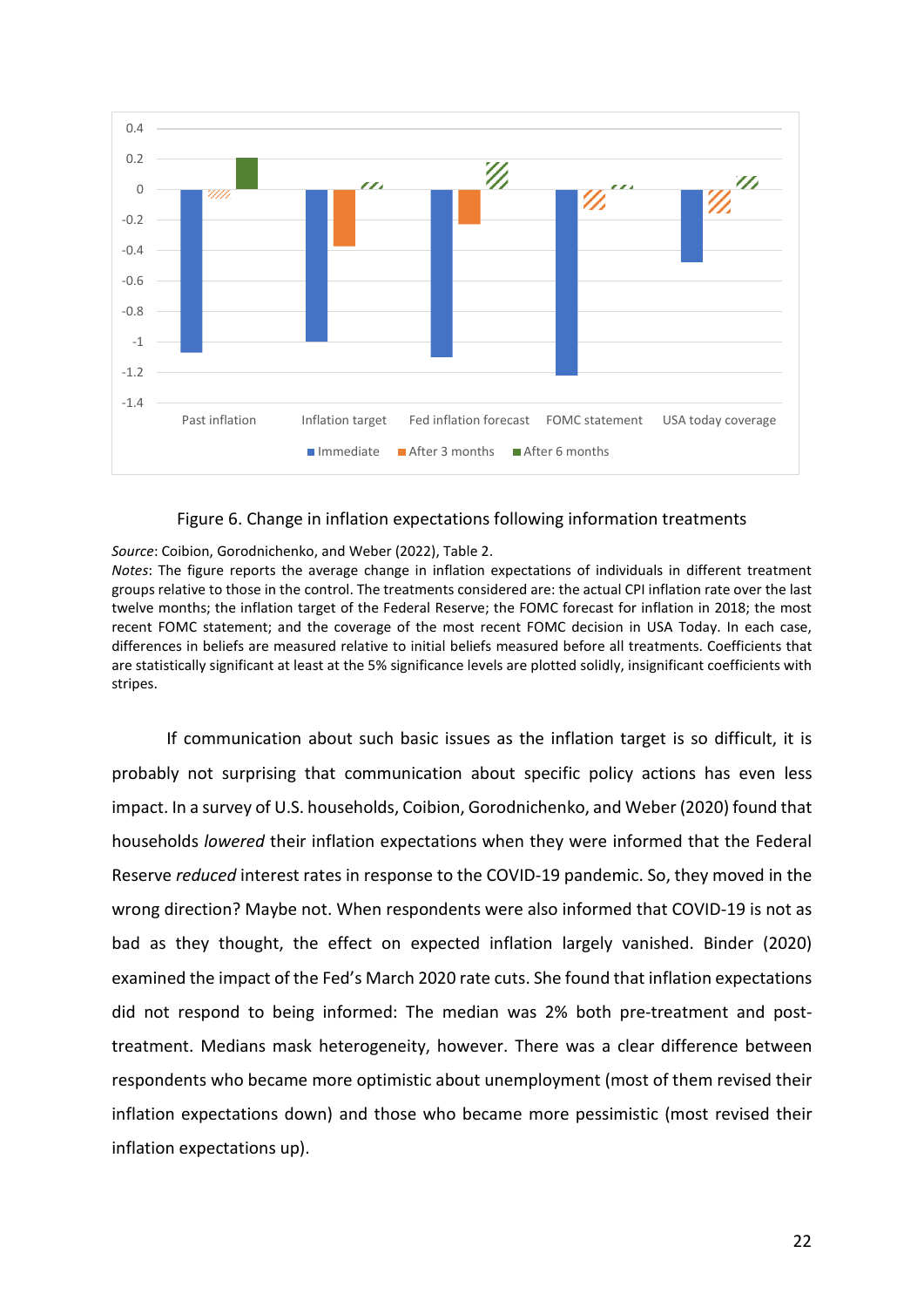Most of the evidence referred to above is based on RCTs, which have important *ceteris paribus* virtues but*, by design,* ensure that the central bank's signal is always received. Reality, of course, is not like that. Central banks send communications, but much of it falls on deaf ears. It is not surprising, therefore, that the conclusions of studies that rely on other methodologies are weaker. For example, Lamla and Vinogradov (2019, 2021) find that both U.S. and U.K. consumers are more likely to have heard about their central banks following policy announcements—as discussed in Section 3. However, these announcements apparently exert little effect on consumers' perceptions and expectations of either inflation or interest rates. De Fiore, Lombardi, and Schuffels (2021) conclude that monetary policy decisions by the Federal Reserve do affect interest rate expectations of U.S. consumers, but do not affect inflation expectations—not even for the most publicized monetary policy decisions. Likewise, Enders, Hünnekes, and Müller (2019) find that surprises about the ECB's unconventional monetary policy easings hardly affected the expectations of German manufacturing firms; and to the extent they did, they *lowered* expectations of their own prices and production. In contrast, Lewis, Makridis, and Mertens (2019) find that U.S. consumers react to *some* policy developments: An unexpected increase in the interest rate leads to an immediate and robust decline in household confidence, unlike news about forward guidance and asset purchases.

Communication with the general public can conceivably be used as a distinct tool of monetary policy when traditional policy tools are constrained—and therefore have limited impacts on the public's short-term inflation expectations (Coibion, Gorodnichenko, Kumar, and Pedemonte, 2020). When nominal interest rates are stuck at their effective lower bound, a higher rate of expected inflation will of course reduce the real rate of interest—a change the central bank will presumably welcome because lower real rates should incentivize more investment spending.

What about consumer spending? For higher expected inflation to influence consumers, households would have to act on their inflation beliefs by increasing current consumption. Do they? Apparently not in the United States. Bachmann, Berg, and Sims (2015) find that when U.S. consumers expect higher inflation, they express *less* willingness to spend on durables; Breitenlechner, Geiger, and Scharler (2022) show that this pattern is particularly prevalent when interest rates are at the effective lower bound. Likewise, Coibion, Georgarakos, Gorodnichenko, and van Rooij (2022) report experimental evidence for Dutch

23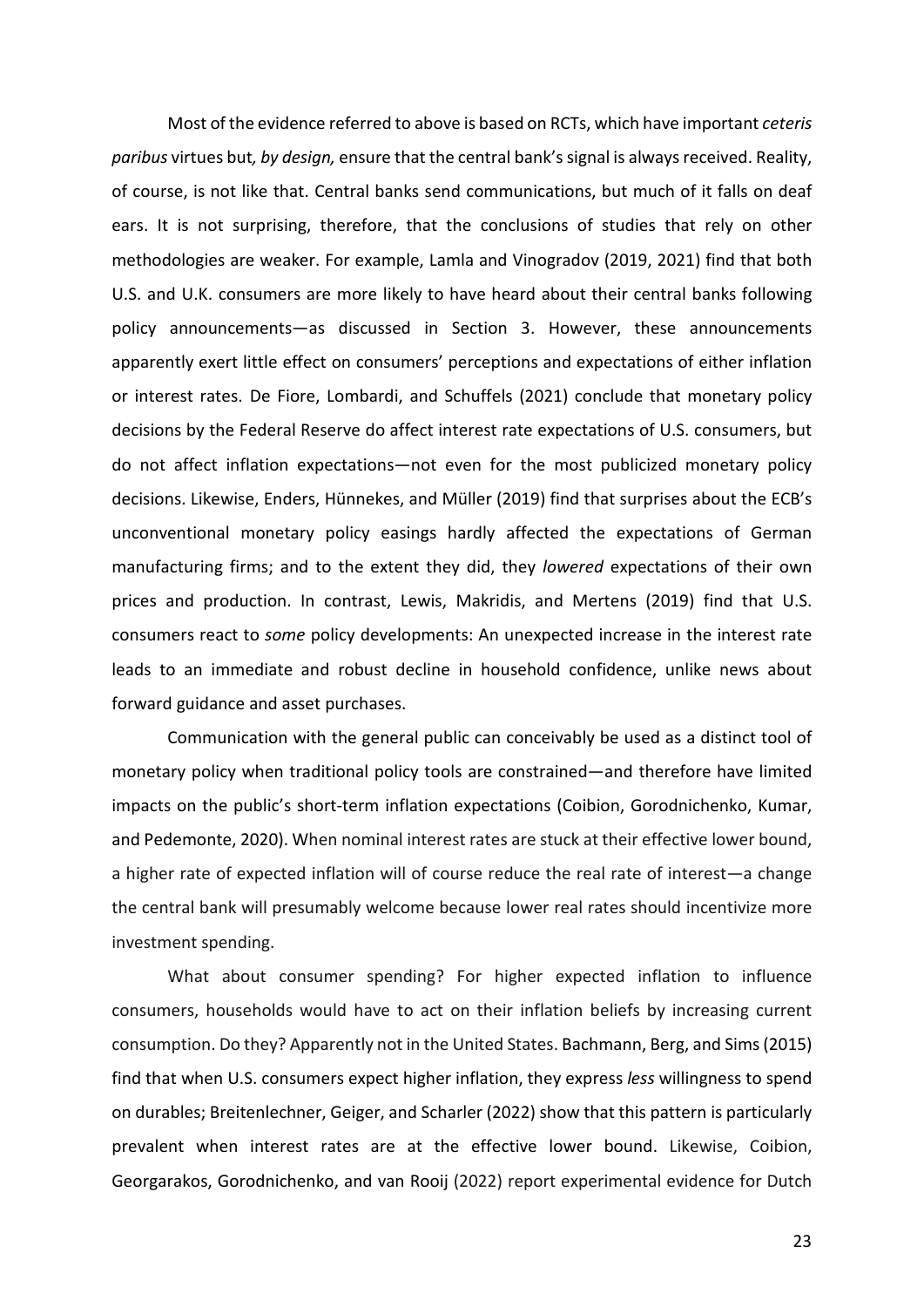households showing that consumers who revise their inflation expectations upwards tend to *reduce* their spending on durables, at least in the short term. Incidentally, Coibion, Gorodnichenko, and Ropele (2020) report in their experiment that higher inflation expectations lead Italian firms to significantly *reduce* their employment and investment.

What explains this behavior? Candia, Coibion, and Gorodnichenko (2020) argue that many agents associate higher inflation with worse economic outcomes—the stagflationary model mentioned earlier. As a result, households that expect higher inflation may lower their spending rather than raise it. In contrast, van der Cruijsen and Samarina (2021) report that European consumers with higher inflation expectations are more likely to *increase* their household spending. Duca-Radu, Kenny, and Reuter (2021) also report a positive response in the readiness to spend from an increase in inflation expectations for euro area consumers. In total, it is probably fair to say that the verdict is out on the direction of the effect of expected inflation on consumption.

Our discussion so far has focused on the *average* impact of central bank communication. We close this section by briefly discussing two elements of *heterogeneity*: cognitive abilities and financial literacy.<sup>[7](#page-24-0)</sup> Several studies report that cognitive limitations affect inflation expectations. For instance, D'Acunto, Hoang, Paloviita, and Weber (2019a) conclude that arithmetic, verbal, and visuospatial abilities are all relevant in explaining the absolute forecast error for inflation in a representative population of Finnish men. D'Acunto, Hoang, Paloviita, and Weber (2019b) find that individuals with mid-to-low IQ levels have absolute forecast errors for 12-month-ahead inflation rates that are 2.5 times as large as individuals with high IQ levels. There is also evidence suggesting that the inflation expectations of more financially literate individuals are more realistic, more accurate, and more in line with the central bank's target (Rumler and Valderrama, 2020). None of these results, however, directly address the question of how central bank communications move inflation expectations.

Incidentally, financial literacy also seems to be related to trust in the central bank (Mellina and Schmidt, 2018; Brouwer and de Haan, 2021). That association is relevant here because the inflation expectations of individuals who trust central banks tend to be closer to the central bank's inflation target (Christelis, Georgarakos, Jappelli, and van Rooij, 2020;

<span id="page-24-0"></span><sup>&</sup>lt;sup>7</sup> We are not aware of studies examining the potential impact of both factors simultaneously. This is an interesting avenue for future research.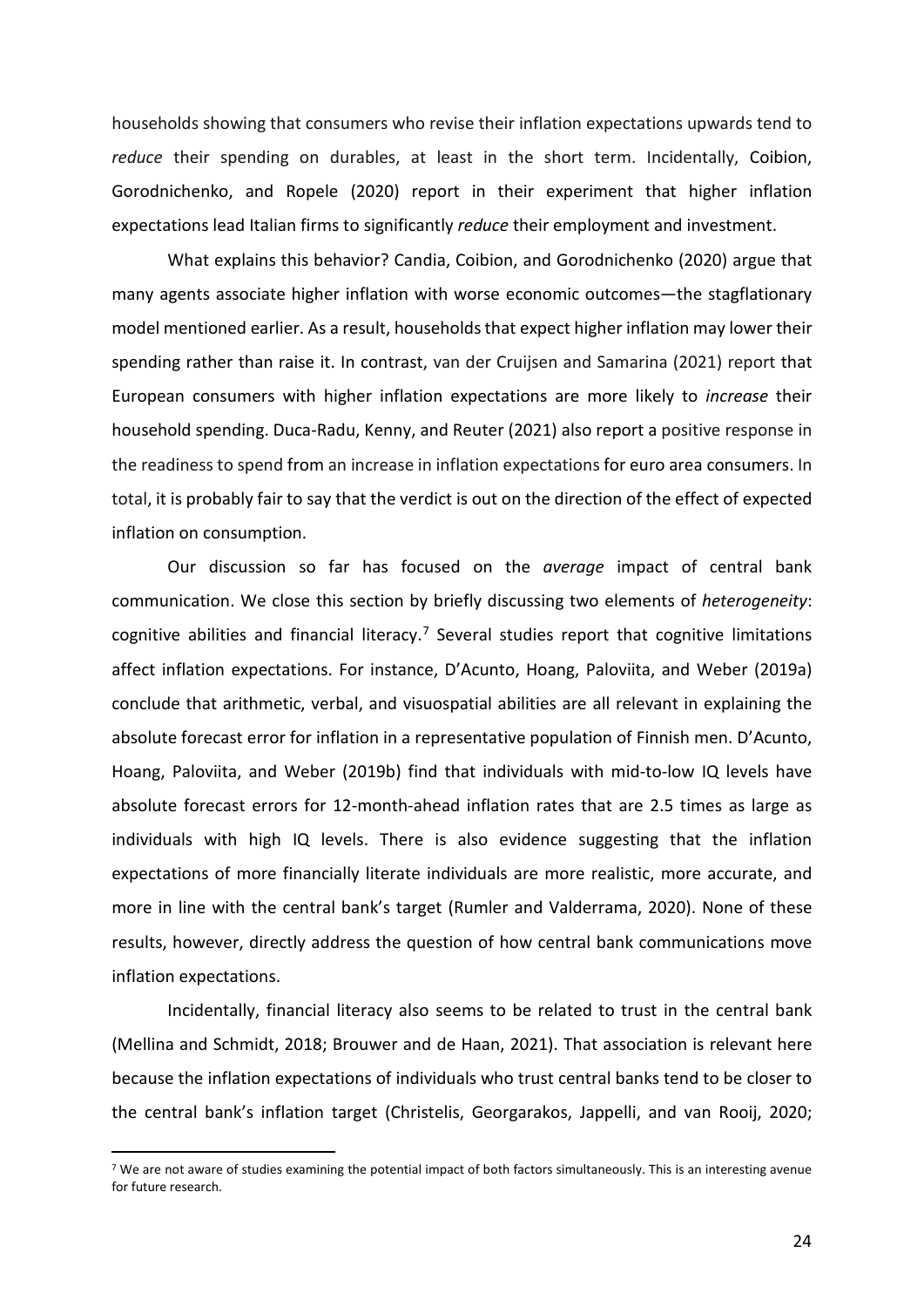Rumler and Valderama, 2020; Binder, 2021a). Furthermore, Stanisławska and Paloviita (2021) find that consumers who trust the central bank adjust their inflation expectations less in response to transitory economic developments than consumers who distrust the central bank. So, if central bank communication can increase trust, it may also help anchor inflation expectations. Trust, however, is important in a wider context than that. We turn to trust now.

#### *6. Does central bank communication enhance public trust in the central bank?*

Long ago, Milton Friedman (1962: 180) argued against central bank independence, questioning whether "it [is] really tolerable in a democracy to have so much power concentrated in a body free of democratic control". He was not alone. However, a consensus has now emerged "that the goals of monetary policy should be established by the political authorities, but that the conduct of monetary policy in pursuit of those goals should be free from political control" (Bernanke, 2010). That is, central banks should have instrument independence but not goal independence.<sup>[8](#page-25-0)</sup> This division of authority, in turn, requires that the central bank be accountable for its actions. Thus, accountability is a corollary of central bank independence (Issing 2014). Of course, accountability requires transparency and communication, otherwise to what can central banks be held to account? In fact, a 2007 BIS survey found that accountability was central banks' principal motive for communicating with the public (Jeanneau, 2009).

But to whom is the central bank accountable? One obvious answer is the *legislature*. Thus Bernanke (2007) observed that accountability implies that central banks provide "elected representatives a full and compelling rationale for the decisions they make". After all, the legislature decides on the mandate of the central bank and may change it from time to time. Legislators in most countries can also change the laws governing the central bank. All this, of course, implies that politicians are a key target audience of central bank communications. Draghi (2014) argues, however, that the central bank should be accountable to the *general public* as the ultimate sovereign: "A transparent central bank serves the general public, by improving understanding of its actions and accountability for its decisions."

Several recent developments have led to changes in the accountability practices of central banks. As a general matter, expanded mandates, new tools, and new roles require

<span id="page-25-0"></span> <sup>8</sup> That does not imply that politicians do not try to influence monetary policy. As discussed in more detail in Binder (2021b), political pressure on central banks is prevalent in many countries regardless of legal central bank independence.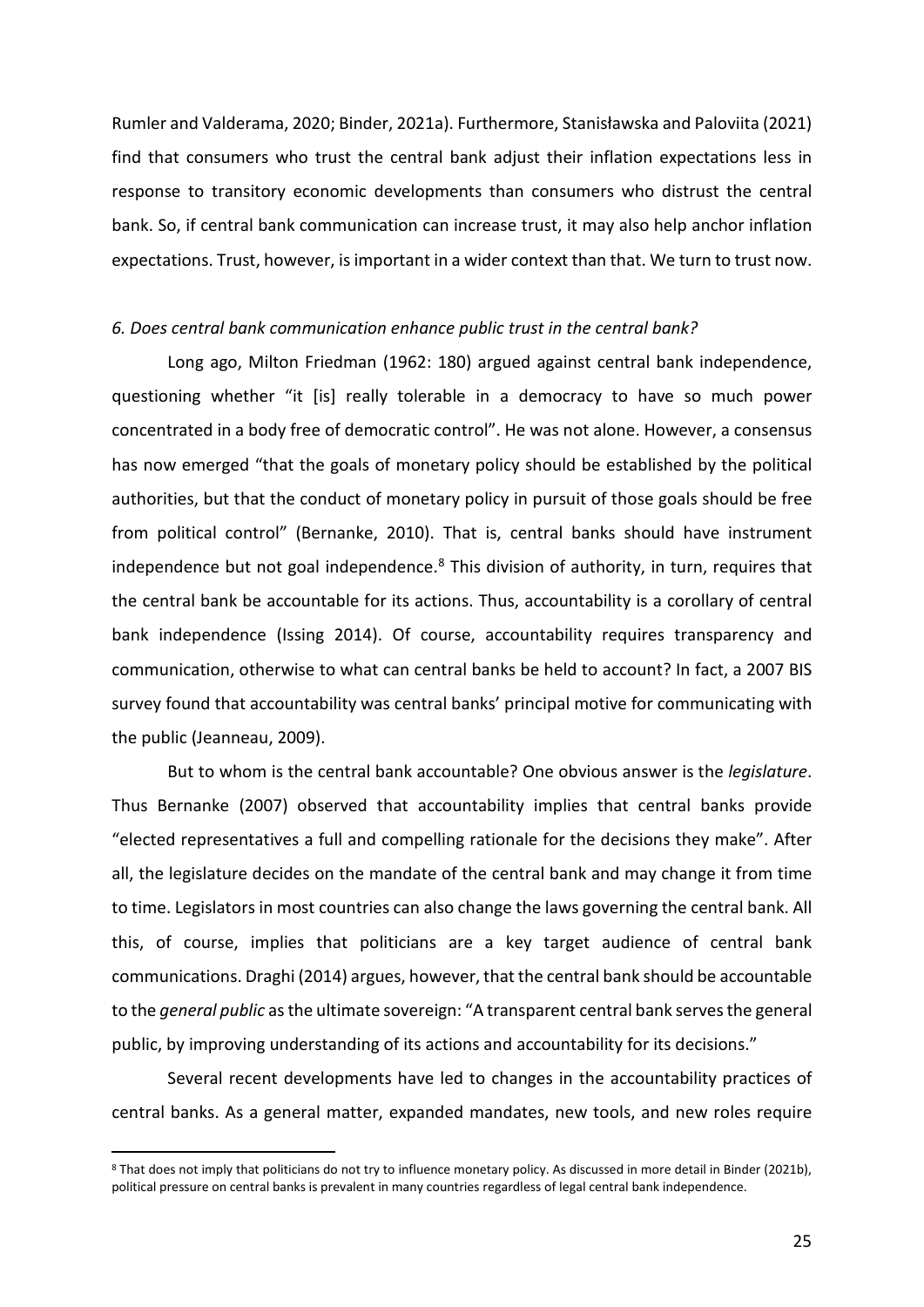more explanation and more accountability to the legislature. But Binder (2021b) argues that dissatisfaction with representative democracy plus the growth of online digital technologies has generated pressure on central banks to be more directly responsive to the public. The ECB, for instance, has indeed changed its communications in two (consistent) ways: to reflect an increasing number of references to the political will of the people of Europe (Lokdam 2020) and to strengthen accountability to the European Parliament (Fraccaroli, Giovannini, and Jamet 2018).

Popular support can help the central bank defend itself against political influence (Berger and de Haan, 1999; Ehrmann and Fratzscher, 2011). Perhaps because they recognize this, central banks increasingly refer to public *trust* to motivate their communications with the general public. Indeed, a recent survey of former ECB policymakers finds that enhancing credibility and trust is seen as the main objective of monetary policy communication (Ehrmann, Holton, Kedan, and Phelan 2021). The ECB's current president, Christine Lagarde, even views the general public as the "new frontier" for central bank communication, arguing that: "Central banks have to be understood by the people whom they ultimately serve. This is a key to rebuilding trust."<sup>[9](#page-26-0)</sup>

Ehrmann, Soudan, and Stracca (2013: 782) define citizens' trust in the central bank as "belief that the central bank, as the agent in a principal-agent relationship, will deliver on its stated goals—in the case of the European Central Bank (ECB), price stability—to its principal (i.e., citizens)."[10](#page-26-1) Trust in the ECB declined substantially after the global financial crisis and recovered only slowly (Bergbauer, Hernborg, Jamet, and Persson 2020). Likewise, Istrefi and Piloiu (2020) observe a negative trend in the net satisfaction of British citizens with the Bank of England, which started to improve again in late 2012. In contrast, these authors find that public confidence in the Bank of Japan started from very low levels in 2004 but has been trending upward ever since. A recent Axios-Ipsos survey, however, suggests that trust in the Federal Reserve is low. At the beginning of 2021, slightly less than 40 percent of Americans had a great deal or a fair amount of trust in the U.S. central bank.<sup>[11](#page-26-2)</sup>

<span id="page-26-0"></span> <sup>9</sup> Se[e https://www.europarl.europa.eu/doceo/document/A-9-2019-0008\\_EN.html#title.](https://www.europarl.europa.eu/doceo/document/A-9-2019-0008_EN.html#title)

<span id="page-26-1"></span> $10$  The concept of trust is closely related to but not the same as credibility. Blinder (1999, p. 64-65) defines credibility as "... that your pronouncements are believed – even though you are bound by no rule and may have an incentive to renege." He goes on to add: "...it is ... built up by a history of matching deeds to words." In empirical research, credibility is often proxied by the extent to which long-term inflation expectations are anchored at the central bank's target (Kril, Leiser, and Spivak 2016; see also Coleman and Nautz 2021). So, the evidence in section 5 that trust leads to better anchored inflation expectations implies that trust enhances credibility.

<span id="page-26-2"></span><sup>11</sup> [https://news.yahoo.com/poll-trust-federal-remains-negative-130330182.html.](https://news.yahoo.com/poll-trust-federal-remains-negative-130330182.html)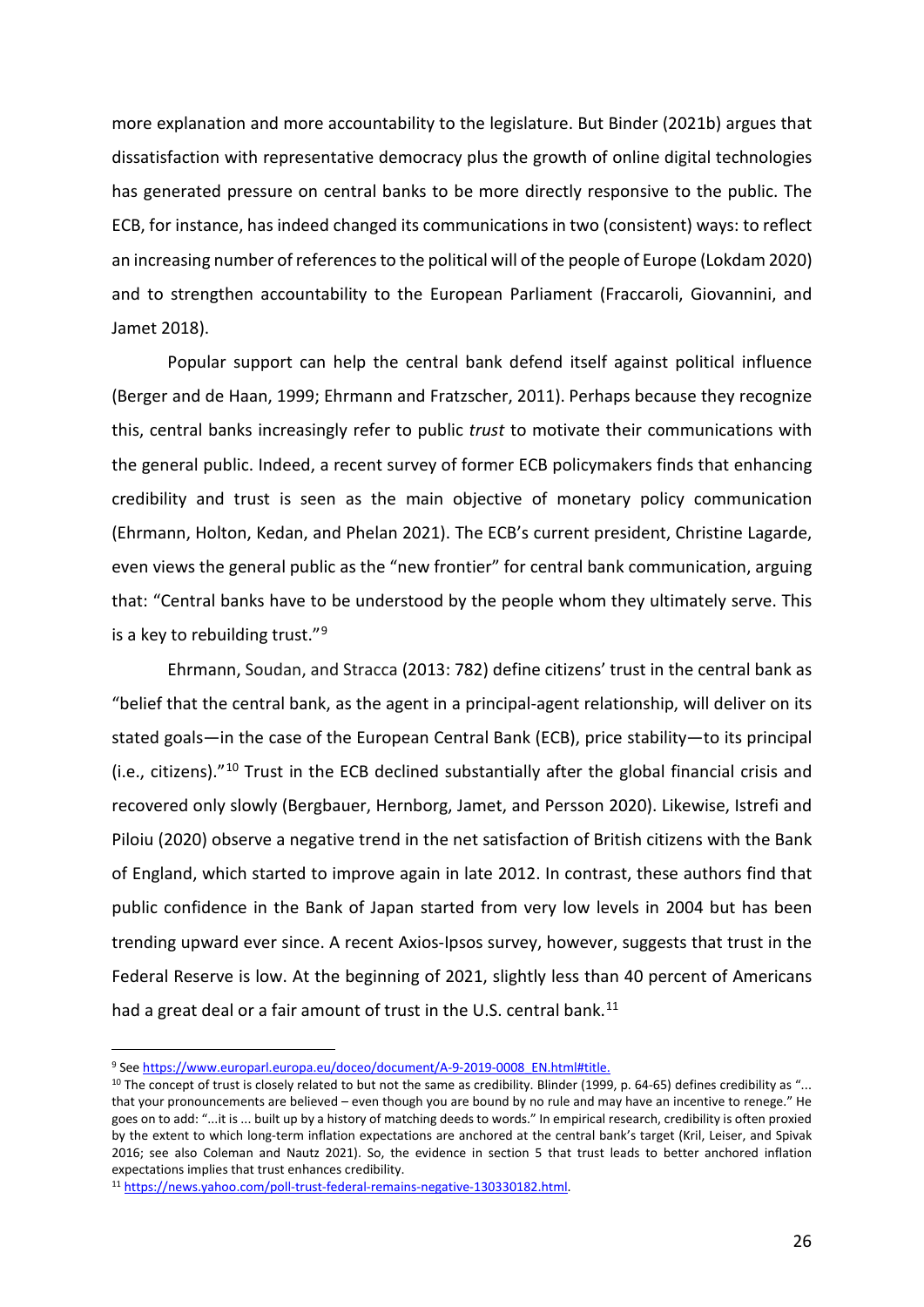Low trust can have important repercussions for the central bank. On strictly macroeconomic grounds, Bursian and Faia (2018) show that lower trust amplifies macroeconomic fluctuations and steepens the sacrifice ratio. Thinking more broadly, low trust in government has been related to the rise of populism (Algan, Guriev, Papaioannou, and Passari 2017), which in turn could have ramifications for central bank independence (Goodhart and Lastra 2018). Consistent with that, Ehrmann and Fratzscher (2011) have shown that lower public trust in the ECB increases the likelihood that domestic politicians will comment on the ECB's policy from a national perspective rather than from a euro area perspective--a situation that poses several risks. Not only is it important to ensure that the ECB's policy is assessed in the context of the economic performance of the euro area as a whole, but there is also ample evidence that political commentaries influence policy rate expectations (cf. Bianchi, Kind, and Kung, 2019; Demiralp, King, and Scotti, 2019).

A large and rapidly expanding literature uses survey data to analyze the drivers of public trust in central banks. Most of this research has been conducted for the case of the ECB, based on readily available survey data from the Eurobarometer.<sup>[12](#page-27-0)</sup> An early analysis of the drop in trust following the global financial crisis and the European sovereign debt crisis by Ehrmann, Soudan, and Stracca (2013) showed that the fall reflected the deterioration of the economic situation, a more generalized decline of trust in European institutions in the wake of the crisis, and the severity of the banking sector's problems—to which the ECB was associated in the public mind.

Other studies examining trust in the ECB include Wälti (2012), Hayo and Neuenkirch (2014), Bursian and Fürth (2015), Farvaque, Hayat, and Mihailov (2017), Mellina and Schmidt (2018), and van der Cruijsen and Samarina (2021). This research suggests that, apart from macroeconomic factors and trust in other European institutions, trust in the ECB also varies with the characteristics of individual survey respondents. For instance, both Farvaque, Hayat, and Mihailov (2017) and Bursian and Fürth (2015) report that respondents' political orientation, their education level, and their employment status are all key factors explaining trust in the ECB. Angino, Ferrara, and Secola (2021) find that individuals living in regions where people do not trust other people systematically exhibit less trust in the ECB.

<span id="page-27-0"></span><sup>&</sup>lt;sup>12</sup> Questions used in surveys to measure trust in different countries differ substantially, making it hard to compare public trust across central banks. For instance, in the Eurobarometer survey, the possible answers from which the respondents can choose are: "Tend to trust", "Tend not to trust" and "Don't know". In the DNB Dutch Household Survey, respondents are asked to indicate their trust in the ECB on a ten-point scale, whereas Hayo and Neumeier (2021) use a five-point scale.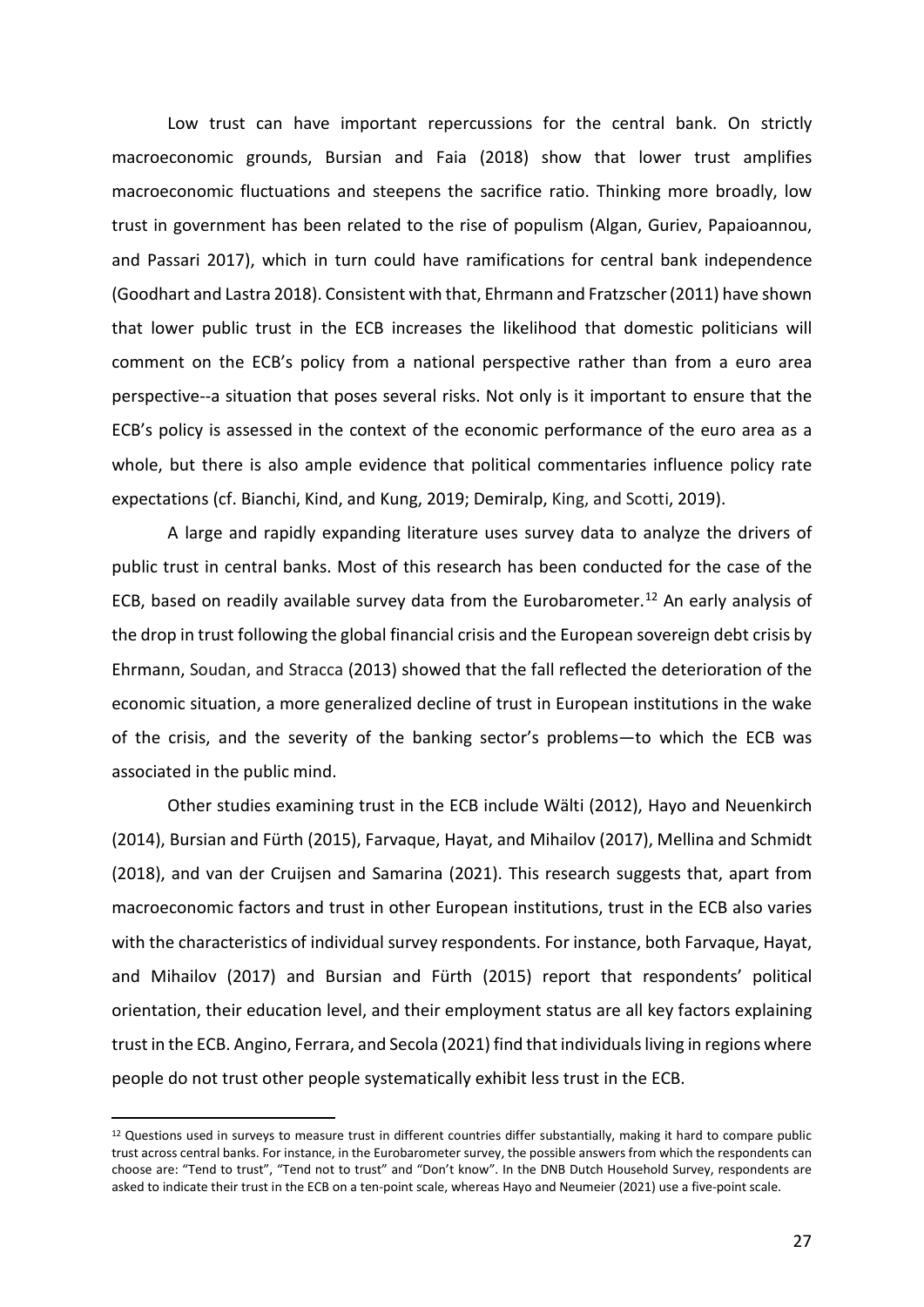The importance of socio-demographic characteristics in shaping trust in the central bank is not limited to the euro area. Hayo and Neumeier (2021) report that respondents place more trust in the RBNZ if they are older, self-employed, financially satisfied, have more knowledge of the RBNZ, and have higher trust in government institutions in general. Similarly, Farrell, Fry, and Fry (2021) report that older people, more educated people, and people residing in London show higher levels of trust in the Bank of England.

Some of the factors influencing trust in the central bank can be influenced by the bank. Albinowski, Ciżkowicz, and Rzońca (2014) report that aggressive cuts in interest rates by the ECB have an adverse effect on trust in the central bank when households have pessimistic expectations. Istrefi and Piloiu (2020) stress that more economic policy uncertainty reduces public trust in the central bank—and that it takes a long time for trust to recover. According to Haldane (2017), central banks face a "twin deficits" problem—a deficit of public understanding and a deficit of public trust. The two are related. Substantial evidence suggests that better knowledge ofthe central bank enhances trust (Hayo and Neuenkirch 2014; Mellina and Schmidt 2018; Haldane and McMahon 2018; Hayo and Neumeier 2021, and van der Cruijsen and Samarina 2021). If so, informing the general public about monetary policy may be a promising way to increase trust in the central bank, as long as communication with the public *increases* their knowledge (the topic of Section 3).

In view of the importance that central banks attach to public trust, there is remarkably little research on the effect of transparency and communication on trust. The few studies that do exist suggest, though not unequivocally, that transparency enhances trust in the central bank. Van der Cruijsen and Eijffinger (2010) find that higher perceived transparency is positively associated with trust, but the link between *perceived* and *actual* transparency is rather weak. Horvath and Katuscakova (2016) examine the effect of actual central bank transparency on trust in the ECB, controlling for factors that prior studies reported to shape the level of trust. They conclude that greater transparency improves citizens' trust, but only up to a point; too much transparency is not conducive to trust. Finally, Kril, Leiser, and Spivak (2016), based on a survey of Israelis, report that transparency is positively related to trust in the Bank of Israel, but not to confidence in the Bank's forecasting abilities.

According to the ECB (2021: 44), "trust can be built through clear, transparent communication". However, the few studies that analyze the impact of central bank communication on trust report mixed results. We have already discussed (in Section 3) Bholat,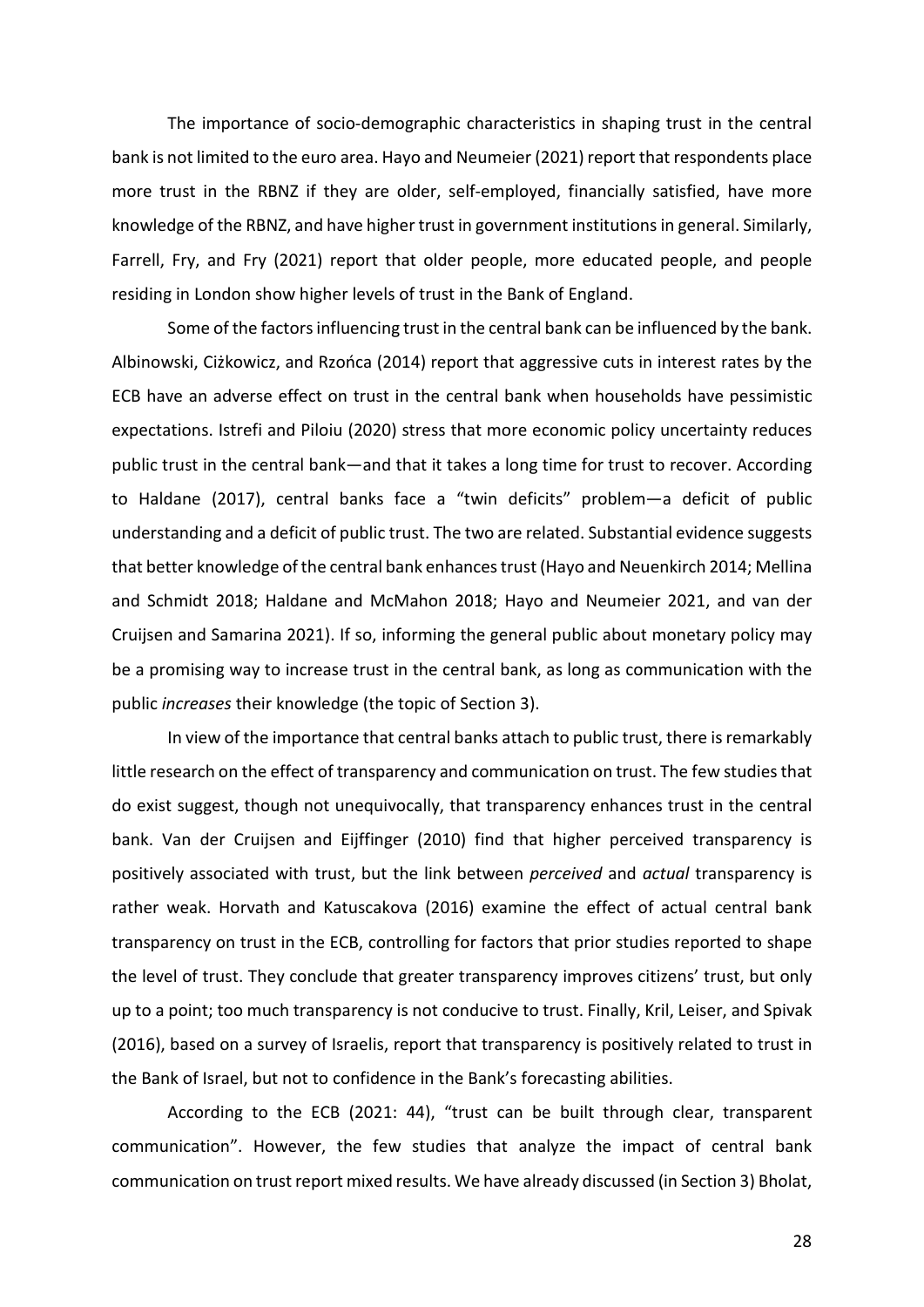Broughton, Ter Meer, and Walczak's(2019) paper on experiments using the Bank of England's *Inflation Report*. They show that relatable content increases the public's trust and improves people's perceptions of the central bank. However, as pointed out by Istrefi (2021), the authors did not consider respondents' perceptions about the Bank of England *before* the experiment; a before and after comparison would have been more compelling. That is precisely what Brouwer and de Haan (2021) provide for the ECB, and their results suggest that providing information about how the ECB tries to achieve price stability has no impact on trust.

Studies of trust in the central bank usually use surveys. But the details of how those surveys are conducted might affect the responses. For example, in an experiment using the ECB's Knowledge and Attitudes survey, Angino and Secola (2021) find that the position of the trust question in the questionnaire mattered. Respondents who got asked this question later in the survey, after they had a chance to reflect on the institution, were more likely to report a lower level of trust.

Taken together, these results suggest that, while trust matters, it is not straightforward for central bankers to foster trust in their institutions. Trust is *inter alia* determined by factors that are not under their direct control; it cannot be taken for granted that more transparency and more communication enhance trust; and measuring trust remains difficult.

## *7. Limits to communication with the public*

There is broad consensus among central bankers that more communication with the broad public is both warranted and important. However, most non-specialists remain unaware of central banking issues, are difficult to reach, and find it difficult to understand central bank communications even when they are reached. Those stark facts seem discouraging. However, there are some glimmers of hope. In particular, several efforts to make central bank messages simpler and more relatable to ordinary people look promising. In brief, central bank communications with the public need to hit closer to people's lives, to use plainer language, and to be better targeted to a non-specialist audience.

Sounds simple, but it's not. For one thing, most central bank efforts to communicate with the general public are of recent vintage, so there is no deep well of experience on what works best. According to an old cliché, "practice makes perfect." But central bankers have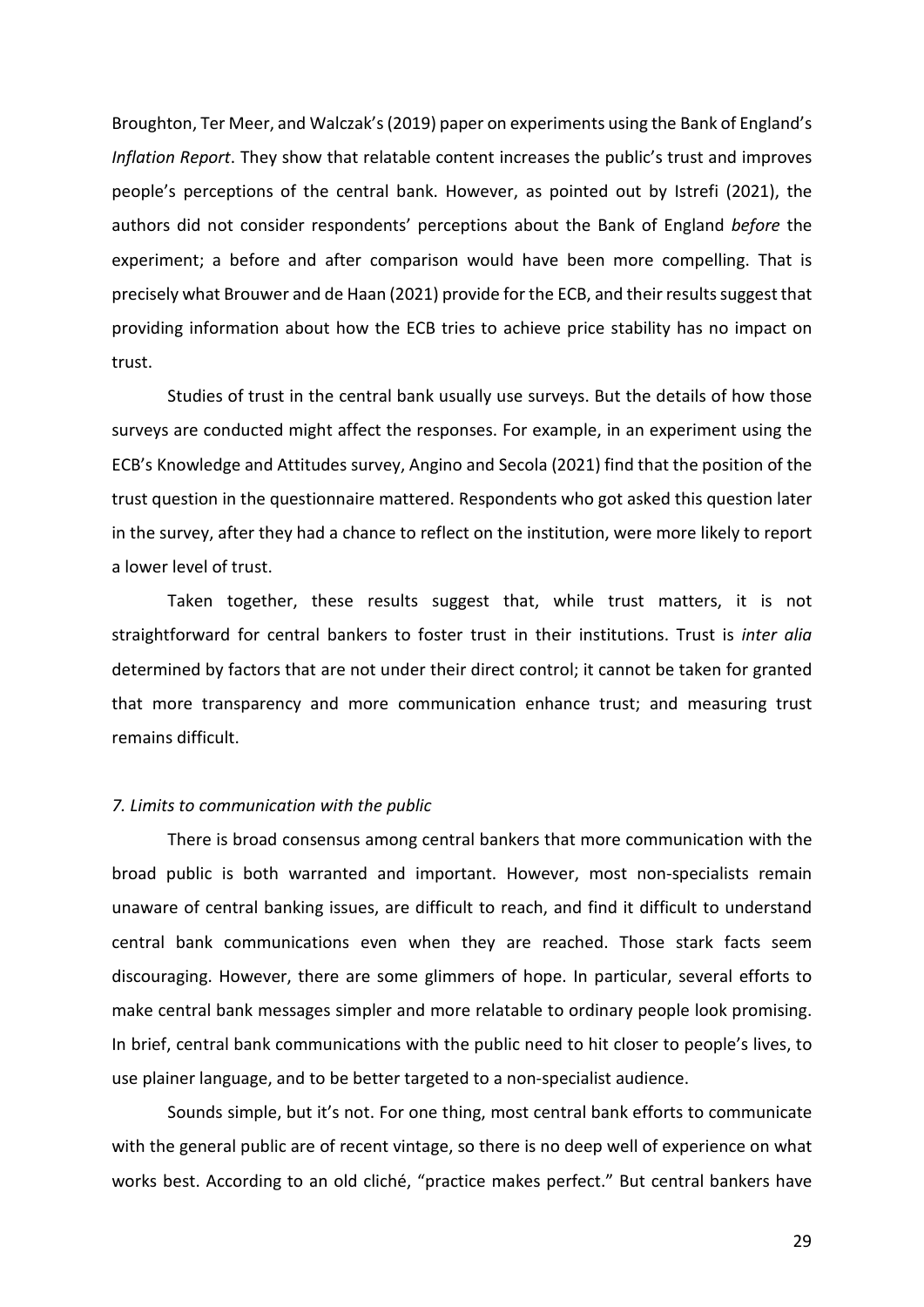had little practice; indeed, many have never tried. A second problem is that there may be limits on how much the central bank can or should communicate. How much detail can they expect the public to absorb? How simple can the messages be without distorting the underlying (often complex) reality? Since these limits may differ across central banks, so must the style of communication.

Clearly, central bank communication is most effective when it maximizes the signalto-noise ratio, that is, when it increases the genuine *message* while minimizing any associated *noise*. This principle, which Blinder, Ehrmann, Fratzscher, de Haan, and Jansen (2008) emphasized for communicating with the financial markets, applies also to communicating with the general public. It implies, among other things, that more communication is not better if it adds more noise than signal. Consistency is crucial here. While the general public is unlikely to appreciate or understand the more detailed and specialized communications that are essential for experts, the two must at least be consistent. Inconsistent messages risk confusion, which can even degrade the communication with experts. Consistency is also crucial for avoiding the cacophony problem. As Blinder (2007) noted years ago, a central bank that speaks with too many voices has "no voice at all."

Often there is a trade-off between accuracy and simplicity. Central banks may reach households better by communicating in simpler and shorter ways. However, if messages get too simple, they may not match up well with the underlying realities. And if the public sees such inconsistency, trust in the central bank may be undermined (Haldane, Macauly, and McMahon, 2020). Messages that are too simple may also discard important information that conveys a more accurate, albeit more complex, account of monetary policy—including, importantly, limits on central bank actions. As the ECB (2021: 53) puts it: "Simplification could potentially give the public a false sense of certainty and understanding of the central bank's power. This in turn could set the wider public—and those market participants that might resort to such simplified communication—down one particular path, further risking the central bank's credibility if that path does not lead in the desired or expected direction."

Another open issue is about *what information* central banks should provide to the general public. Should they mainly talk about their objectives, or should they also talk about the instruments employed to achieve those objectives? And what about current (or possibly even future) monetary policy? The jury seems out on these questions. Evidence presented by D'Acunto, Hoang, Paloviita, and Weber (2020) suggests that communication manages

30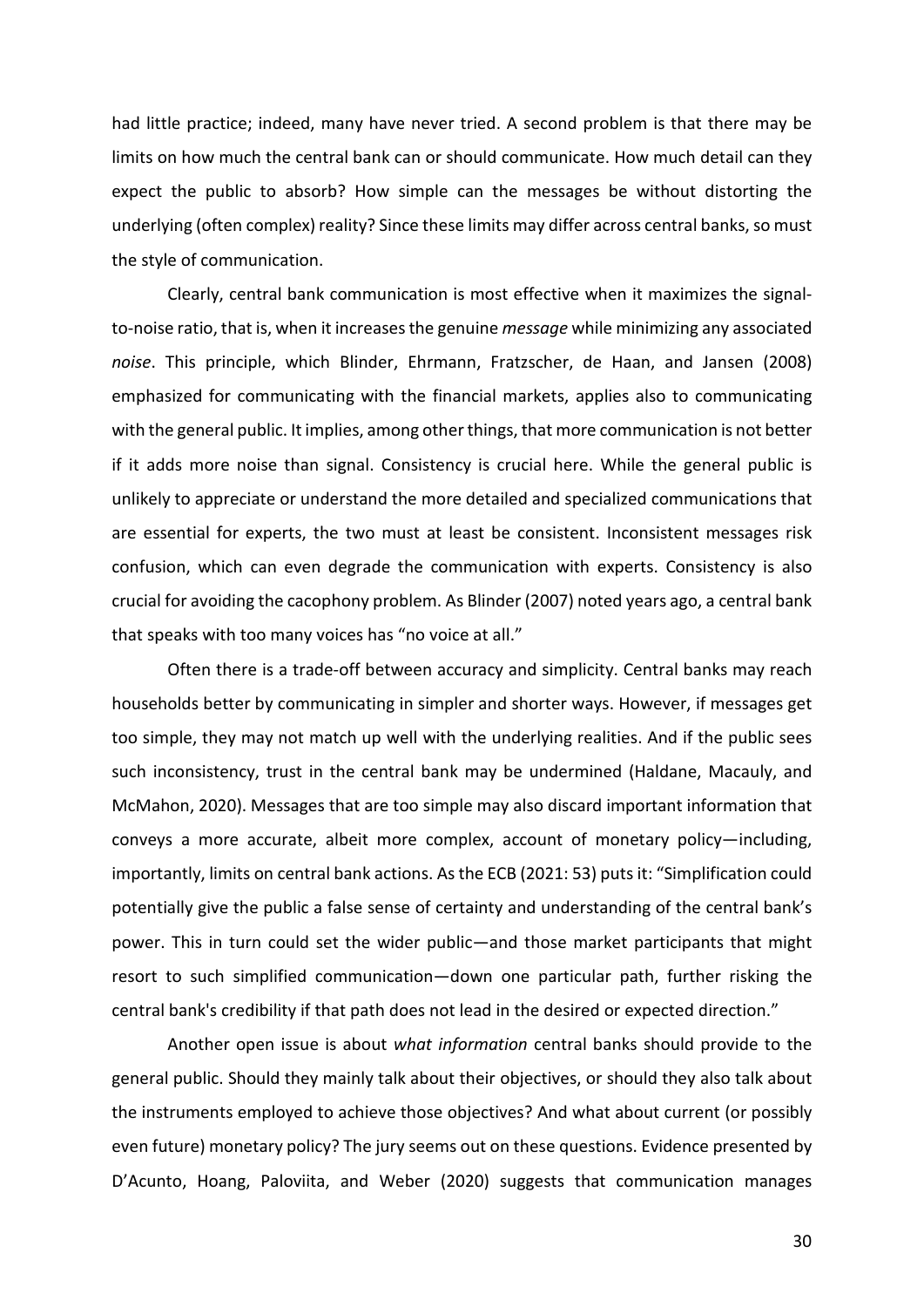expectations more effectively when it focuses on policy objectives rather than on the instruments employed to achieve those objectives. However, Brouwer and de Haan (2021) report evidence that individuals who receive information on how the ECB tries to achieve its inflation target adjust their inflation expectations more toward that target. Consistent with this, the ECB was judged to be more credible when individuals were told not just about its new inflation target, but also about what the target implies for the conduct of monetary policy (Ehrmann, Georgarakos, and Kenny 2022).

In contrast, communication about individual policy decisions or about the current stance of monetary policy may be too challenging for the general public. Various studies show that the public's inflation expectations barely respond to monetary policy actions (Lamla and Vinogradov 2019; 2021; De Fiore, Lombardi, and Schuffels 2021). In fact, central bank policy announcements might even push the expectations of non-experts in the wrong direction. For instance, individuals who received information about the ECB's emergency COVID-19 asset purchase program significantly *lowered* their estimates of expected future economic growth (ECB, 2021). Why? Perhaps because households read those policy announcements as suggesting that the economy was weaker than they had previously thought. Coibion, Gorodnichenko, and Weber (2022) find similar effects in a survey of U.S. households.

Forward-looking information about *future* policy seems to be particularly challenging for the general public to digest, even though experts devour it. Kryvtsov and Petersen (2021) show that such announcements have smaller effects on individual expectations than *backward-looking* announcements of interest rate changes--especially if the forward-looking announcements do not clarify the timing of future policy changes. Likewise, D'Acunto, Hoang, and Weber (2022) report that the ECB's forward guidance had negligible impact on household inflation expectations or readiness to spend on durables. Such findings cast doubt on the effectiveness of monetary policy strategies that rely mainly on influencing popular inflation expectations, such as the Federal Reserve's August 2020 switch to average inflation targeting (Coibion, Gorodnichenko, Knotek, and Schoenle 2020). In fairness, however, that policy change was probably aimed more at market participants than at the general public.

The fact, documented in Section 5, that inflation expectations of households and firms are much more biased than those of professional forecasters leads to an obvious question: What information failures prevent households and firms from doing better? The explanations suggested—including insufficient financial literacy, cognitive limitations, and rational

31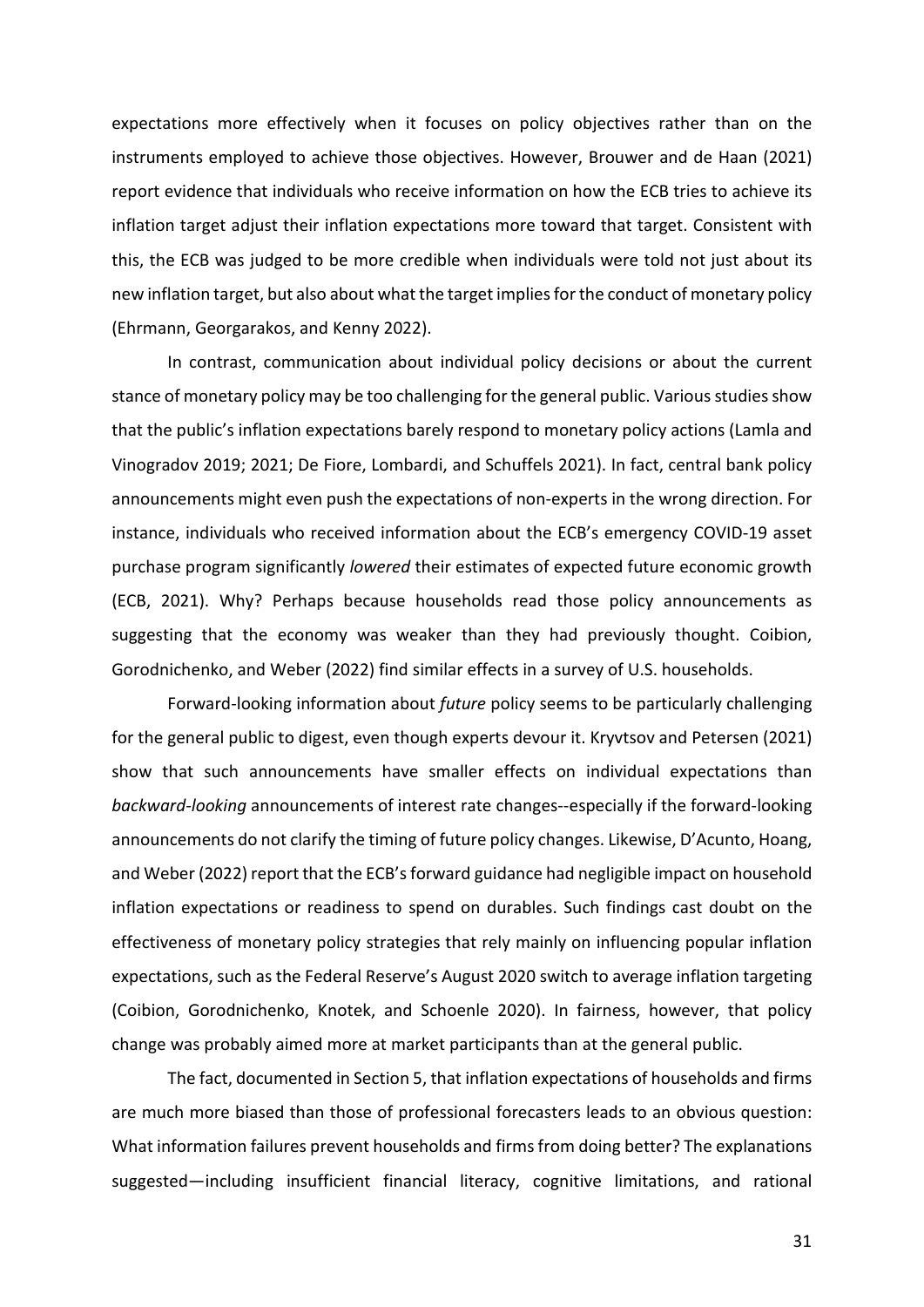inattention—have different implications for how likely it is that central bank communication can affect non-experts' expectations of inflation.

As discussed in Sections 5 and 6, greater financial literacy does lead to more accurate inflation expectations—and to more trust in central banks. However, greater economic and financial literacy is an elusive goal. According to a recent survey of adult financial literacy in 26 countries by the Organisation for Economic Co-operation and Development (OECD 2001) via its International Network on Financial Education (INFE), only 60% of respondents understood the concept of inflation.

Several central banks are making active efforts to educate the broader public. However, their efforts focus mostly on personal financial management, not on monetary policy (ECB, 2021). Such matters are clearly more "relatable" than abstract policy issues, but whether they contribute to better understanding of monetary policy is an open question. Furthermore, views differ on even whether these educational efforts work.

To illustrate, three recent meta-analyses summarizing this literature reached rather different conclusions. Kaiser and Menkhoff (2017), in a meta-analysis of 126 impact evaluation studies, found that financial education significantly improved financial literacy. However, not all interventions are equally effective; for example, financial education is less effective with low-income individuals. Based on 76 randomized experiments, Kaiser, Lusardi, Menkhoff, and Urban (2020), reported that financial education programs have, on average, positive causal treatment effects on financial knowledge and behaviors. But note that our comment on RTCs applies to this literature as well: In experiments, all subjects receive the information. In reality, they do not. Furthermore, Fernandes, Lynch, John, and Netemeyer's (2014) meta-analysis of 168 articles reporting on 201 studies concluded that interventions to improve individuals' financial skills explained just 0.1% of the variance in financial behavior.

As pointed out earlier, research has demonstrated that cognitive limitations also affect inflation expectations (D'Acunto, Hoang, Paloviita, and Weber 2019a;b). Cavallo, Cruces, and Perez-Truglia (2017) report that, even when statistical information about inflation is available, individuals still place significant weight on inaccurate sources of information, such as their memories of the price changes of supermarket products they purchase. Individuals' cognitive abilities also likely influence their levels of financial literacy. For instance, recent experimental evidence by Muñoz-Murillo, Álvarez-Franco, and Restrepo-Tobón (2020) suggests that general cognitive ability is a robust predictor of financial literacy, even controlling for other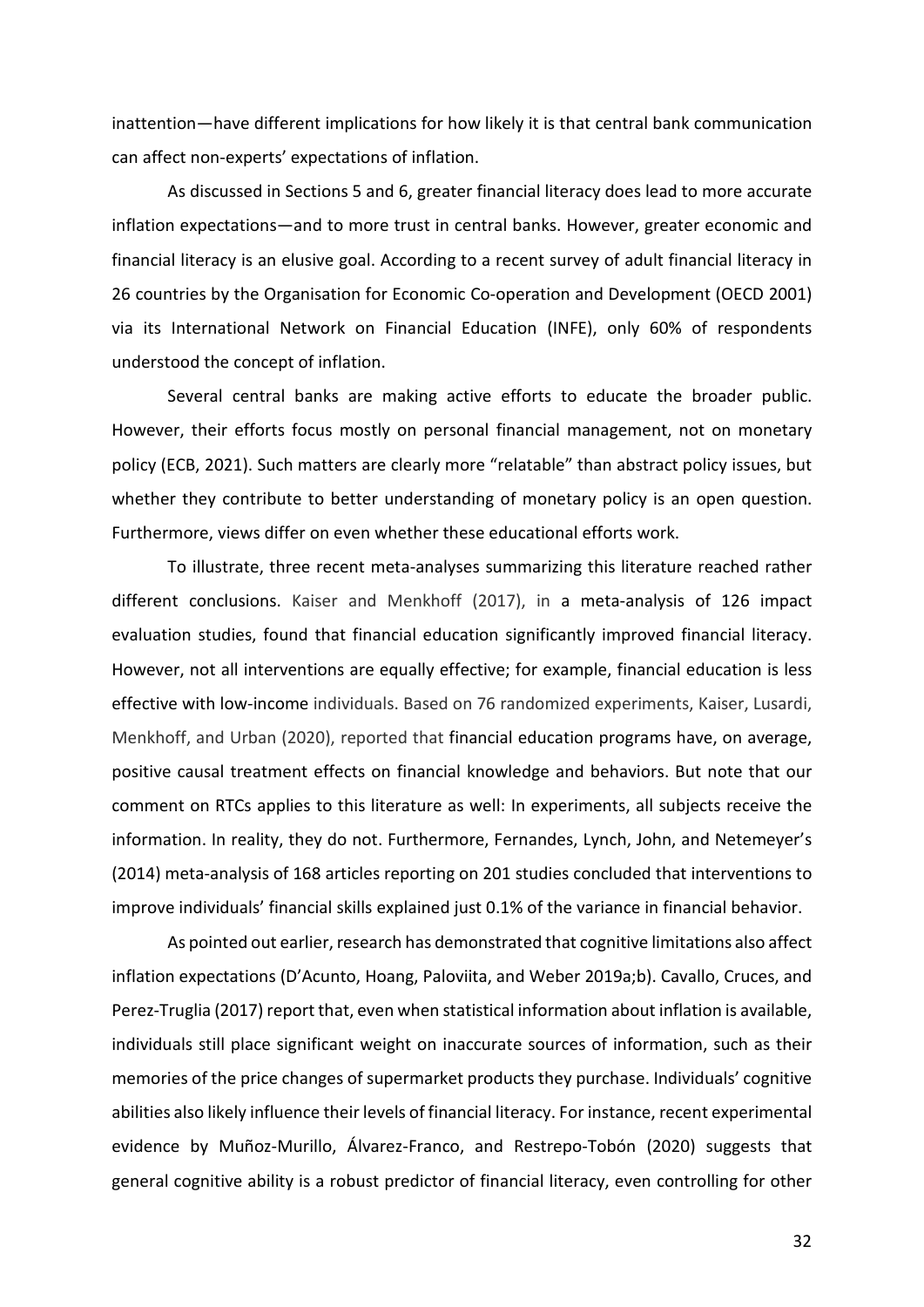factors like risk aversion, patience, and parental characteristics. Evidence like this has to temper optimism about how much central bank educational efforts can improve financial literacy. Cognitive ability is not easily changed.

Another open issue is *which channels* of communication to employ. Most information from and about central banking is intermediated, of course, since central bankers rarely write newspaper articles or appear on television—the two media which Section 3 showed to remain the main sources of information about central banks. Increased presence in such traditional media outlets might be helpful. It would also give these sometimes opaque and remote institutions human faces to which people can relate, possibly generating more interest and understanding (D'Acunto, Fuster, and Weber 2021). Clearer communications would, of course, help garner more media attention (Ferrara and Angino 2021).

Social media channels offer further opportunities for direct outreach to specific segments of the population, but also carry risks. Ehrmann and Wabitsch (2022) show that tweets about the ECB are more likely to get retweeted if they are *less* factual. At the same time, however, their study shows that Twitter traffic related to the ECB generally becomes *more* factual in response to ECB communication. So, there may be some hope that central banks can improve the tone and content of discussions on social media. Maybe.

Finally, as several central banks have embarked on "listening events" to better understand the public's views, they may want to use these opportunities to educate and explain. However, it is important *not* to leave people with an exaggerated impression of how much these consultations will shape the central bank's decisions.

Taken together, all these considerations suggest that central banks must carefully design their public communication strategies to generate understanding, not *mis*understanding. Among the relevant factors are the media landscape in the country, the level of financial literacy, the extent to which there is public debate about central bank issues, the bank's mandate, and even the personalities and communication skills of the bank's leaders. It is therefore immediately apparent that one style is unlikely to fit all.

## *8. Conclusions*

One of us (Blinder, 2004) many years ago referred to the explosion of central bank communication with financial markets since the 1990s as part of a "quiet revolution" in central banking practice. That explosion had two motivations—democratic accountability and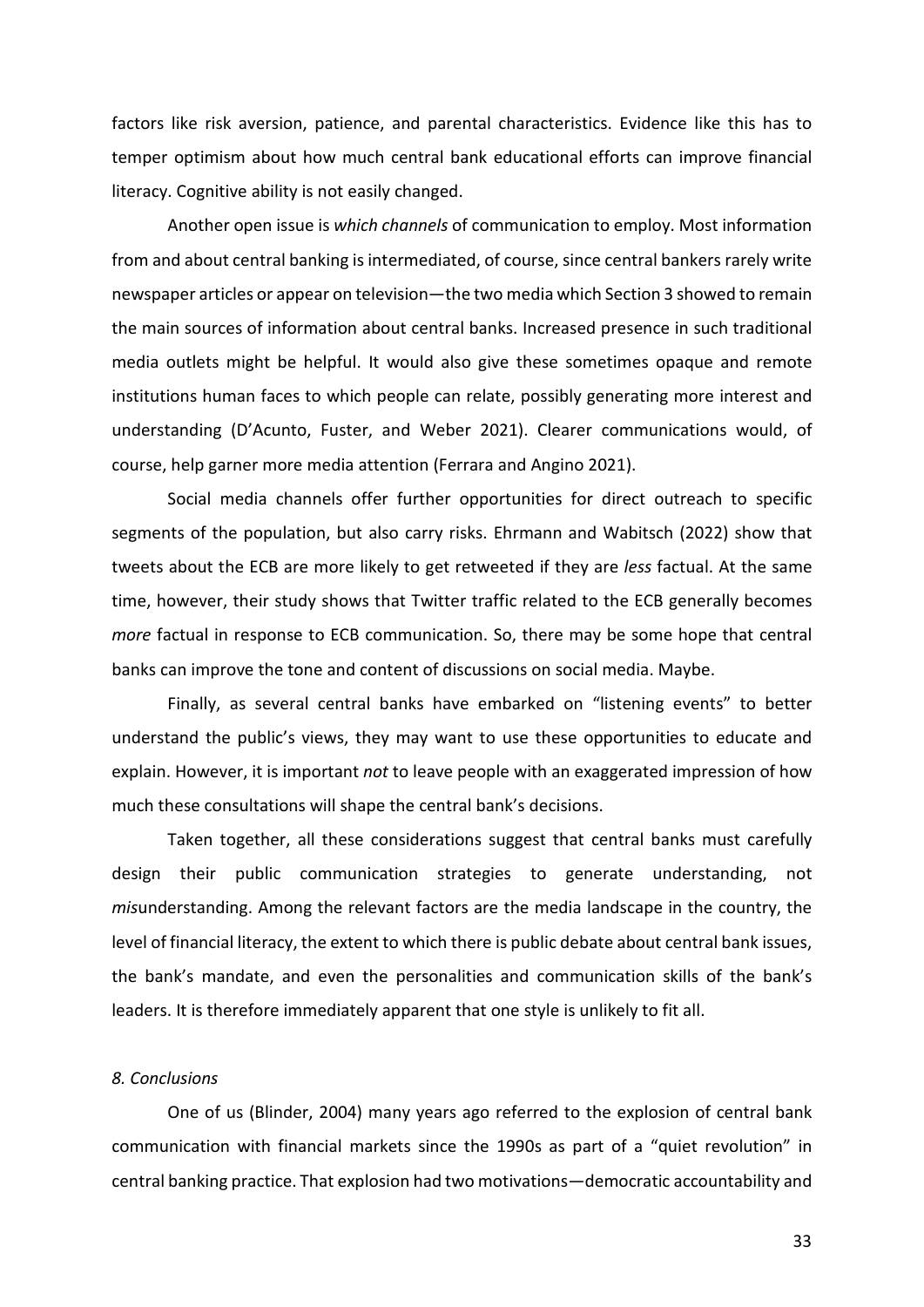enhancing the effectiveness of monetary policy. But it is clear that the second was the main driving force within the central banking community. Commensurately, there is by now a huge literature on the effects of central bank "talk" on interest rates, expectations, and other variables related to monetary policy.<sup>[13](#page-34-0)</sup> Essentially all of it, however, pertains to talking to market participants and other experts.

In recent years, a new frontier in central bank communication has begun to open up: communication with the general public. These new efforts, surveyed here, are of very recent vintage; the reader has probably noticed the number of references to papers dated 2020 or 2021, including many that are not yet published. Communications with the public look and sound different from communications with the markets. They have different purposes, emphasizing, for example, democratic accountability more than policy effectiveness. And they encounter different problems, such as getting ordinary people to listen and to understand. For most central bankers, communicating with the public is like landing on a strange planet; many have not landed there at all.

This survey nonetheless unearths several potentially important findings. Since we have organized the paper around a series of questions, we conclude with a brief summary of each. Every conclusion, of course, is provisional. These are early days, and there is much more to learn.

First, how do (or should) central banks communicate with the broad public, and are their messages received? The latter, of course, is a non-problem when communicating with markets; specialists dote on every syllable. But ordinary citizens have other, more pressing things to do, and they are constantly bombarded with messages from everywhere. Getting heard amid this din is a serious challenge for central bankers. But the evidence to date suggests that television and newspapers are still the most effective routes. They reach people "for free," rather than requiring them to seek out information. This process works better, it seems, if the banks' leaders appear in person. We think it fair to say that not many central banks have done much such media work to date, the Bank of Jamaica being a notable exception. It clearly puts them outside their comfort zone. They may need to expand that zone.

<span id="page-34-0"></span><sup>&</sup>lt;sup>13</sup> The literature through about 2007 was surveyed by Blinder, Ehrmann, Fratzscher, de Haan, and Jansen (2008). Much more has been written since.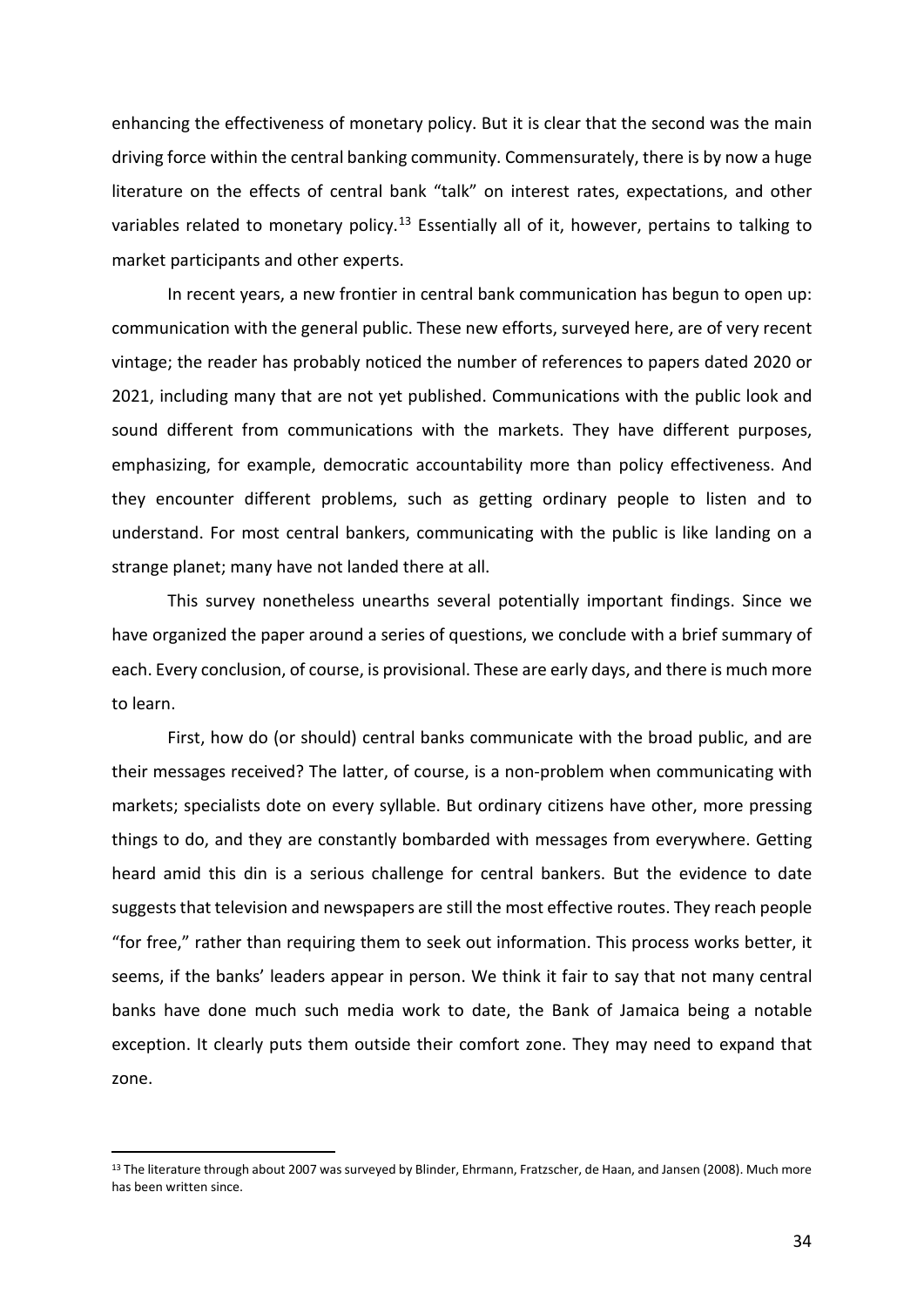Second, are central bank communications understood by the general public? Mostly not, it appears, though there are some glimmers of hope. These glimmers can be stoked if central bankers use simpler prose, explain their ideas in ways to which ordinary people can relate, and focus on monetary policy's objectives rather than on the details of implementation. "Layered" approaches to communication, now being tried by several central banks, may also hold promise. Tailor your message to the intended audience (but keep it consistent across audiences). Ironically, and mindful of the well-known cacophony problem, some of this tailoring may involve using different speakers to reach different audiences.

Third, can central bank communication be used to influence—or even anchor—public expectations of inflation? According to most macro models, success in managing expectations is important to effective monetary policy. But the evidence to date is that central banks have not been very successful in this domain. A minimal goal might be to get the broad public to "get the sign right." At present, it seems, too many believe that, e.g., interest rate hikes probably raise, not reduce, inflation. This rank misunderstanding may be due to the public's belief in the "stagflationary" view of such matters: that weak economies go with high inflation. Maybe central bank talk can abuse people of this notion.

Fourth, can better communication with the public increase trust in the central bank? Here, the answer appears to be yes—though not easily or predictably. While there is no magic formula, some central banks have already scored successes in this domain. Remember, most efforts to communicate with the public are motivated by the democratic accountability argument, accountability clearly works better if the central bank is trusted, and transparency is one way to build trust. Incidentally, but potentially important, more trusted central banks appear better able to influence inflationary expectations. Furthermore, public trust might also help the central bank defend its independence from political threats where and when necessary. All this makes us think that building trust may be the most important objective of central bank communication with the general public.

Finally, however, there are severe limits on what communication with the broad public can reasonably be expected to achieve. No country will ever become a nation of monetary policy experts. Ordinary people simply have neither the time nor the energy for that; levels of financial/economic literacy are low and hard to raise; and the subject matter is complicated enough to strain the cognitive abilities of many. Citizens with so many other

35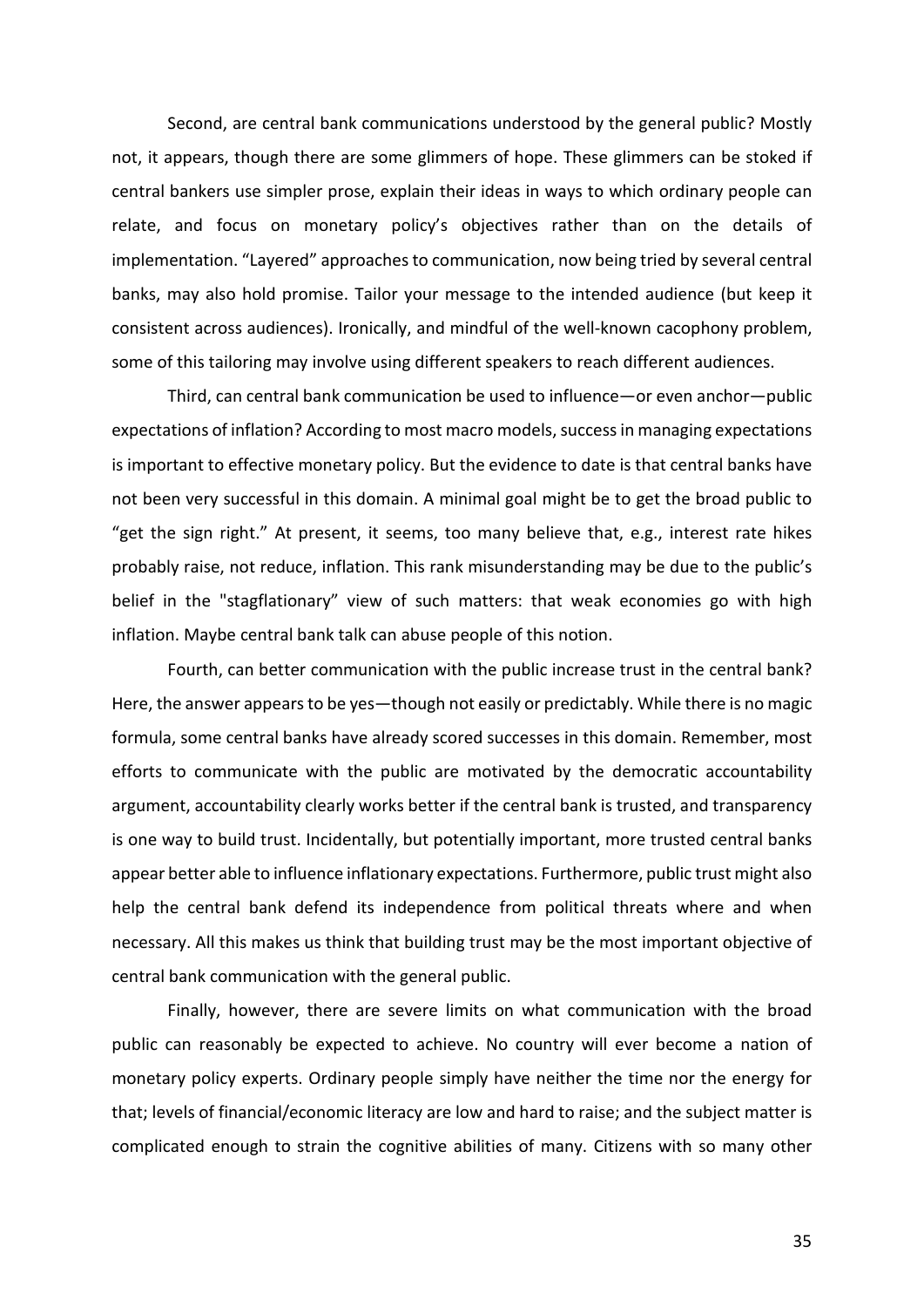things on their minds cannot be expected to understand, for example, the nuances of forward guidance or quantitative easing.

All that said, the potential benefits from more, and more effective, central bank communication with the general public—including greater accountability, more trust, and more steadfast political support—are important enough that central bankers should strive to achieve them. Doing so won't be as easy as educating the markets, and there will be many failures along the way. But the game is worth the candle.

#### *References*

Afrouzi, Hassan, Saten Kumar, Olivier Coibion, and Yuriy Gorodnichenko. 2015. "Inflation Targeting Does Not Anchor Inflation Expectations: Evidence from Firms in New Zealand." *Brooking Papers on Economic Activity*, Fall 2015: 151-225.

Albinowski, Maciej, Piotr Ciżkowicz, and Andrzej Rzońca. 2014. "Links between Trust in the ECB and its Interest Rate Policy." *Applied Economics* 46(25): 3090-3106.

Algan, Yann, Sergei Guriev, Elias Papaioannou, and Evgenia Passari. 2017. "The European Trust Crisis and the Rise of Populism." *Brookings Papers on Economic Activity* (Fall 2017): 309- 382.

Andre, Petr, Carlo Pizzinelli, Christopher Roth, and Johannes Wohlfart. 2019. "Subjective Models of the Macroeconomy: Evidence from Experts and a Representative Sample." Warwick Economics Research Papers 1342.

Angino, Siria, and Stefania Secola. 2021. "Instinctive versus Reflective Trust in the European Central Bank." Available at SSRN[: https://ssrn.com/abstract=3940280.](https://ssrn.com/abstract=3940280)

Angino, Siria, Federico M. Ferrara, and Stefania Secola. 2021. "The Cultural Origins of Institutional Trust: The Case of the European Central Bank." *European Union Politics*, forthcoming. DOI: 10.1177/14651165211048325.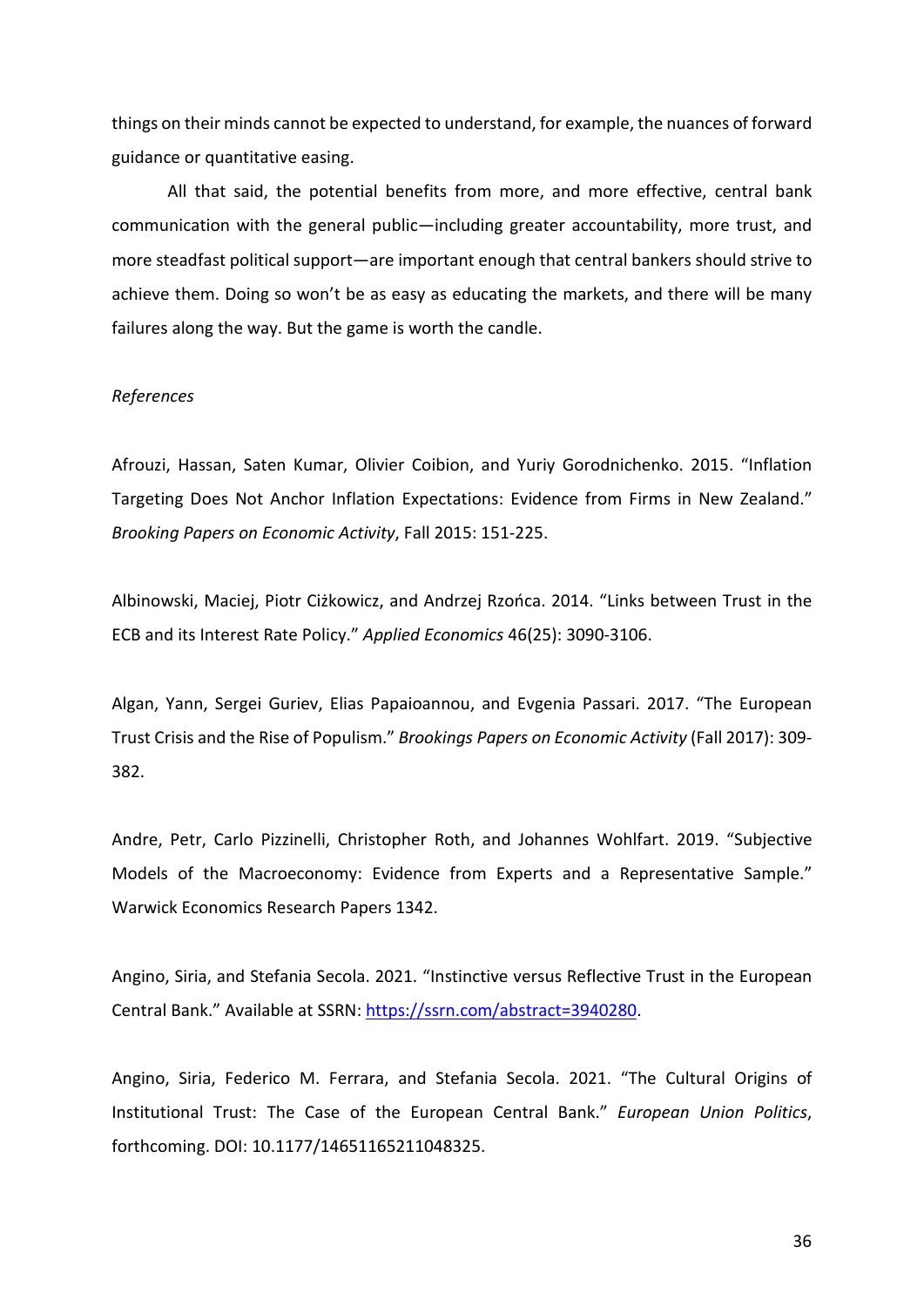Arioli, Rodolfo, Colm Bates, Heinz Christian Dieden, Ioana Duca, Roberta Friz, Christian Gayer, Geoff Kenny, Aidan Meyler, and Iskra Pavlova. 2017. "EU Consumers' Quantitative Inflation Perceptions and Expectations: An Evaluation." European Central Bank Occasional Paper 186.

Bachmann, Rüdiger, Tim O. Berg, and Eric R. Sims. 2015. "Inflation Expectations and Readiness to Spend: Cross-Sectional Evidence." *American Economic Journal: Economic Policy* 7(1): 1-35.

Baerg, Nicole, Dominik Duell, and Will Lowe. 2020. "Central Bank Communication as Public Opinion: Experimental Evidence." Unpublished manuscript.

Bergbauer, Stephanie, Nils Hernborg, Jean-Francois Jamet, and Eric Persson. 2020. "The Reputation of the Euro and the European Central Bank: Interlinked or Disconnected?" *Journal of European Public Policy* 27(8): 1178-1194.

Berger, Helge, and Jakob de Haan. 1999. "A State Within a State? An Event Study on the Bundesbank." *Scottish Journal of Political Economy* 46: 17–39.

Berger, Helge, Michael Ehrmann, and Marcel Fratzscher. 2011. "Monetary Policy in the Media." *Journal of Money, Credit and Banking* 43(4): 689-709.

Bernanke, Ben. 2007. "Federal Reserve Communications." Speech at the Cato Institute 25th Annual Monetary Conference, Washington, D.C.

Bernanke, Ben. 2010. "Central Bank Independence, Transparency, and Accountability." Speech at the Institute for Monetary and Economic Studies International Conference, Bank of Japan, Tokyo, Japan.

Bholat, David, Nida Broughton, Janna Ter Meer, and Eryk Walczak. 2019. "Enhancing Central Bank Communications Using Simple and Relatable Information." *Journal of Monetary Economics* 108: 1-15.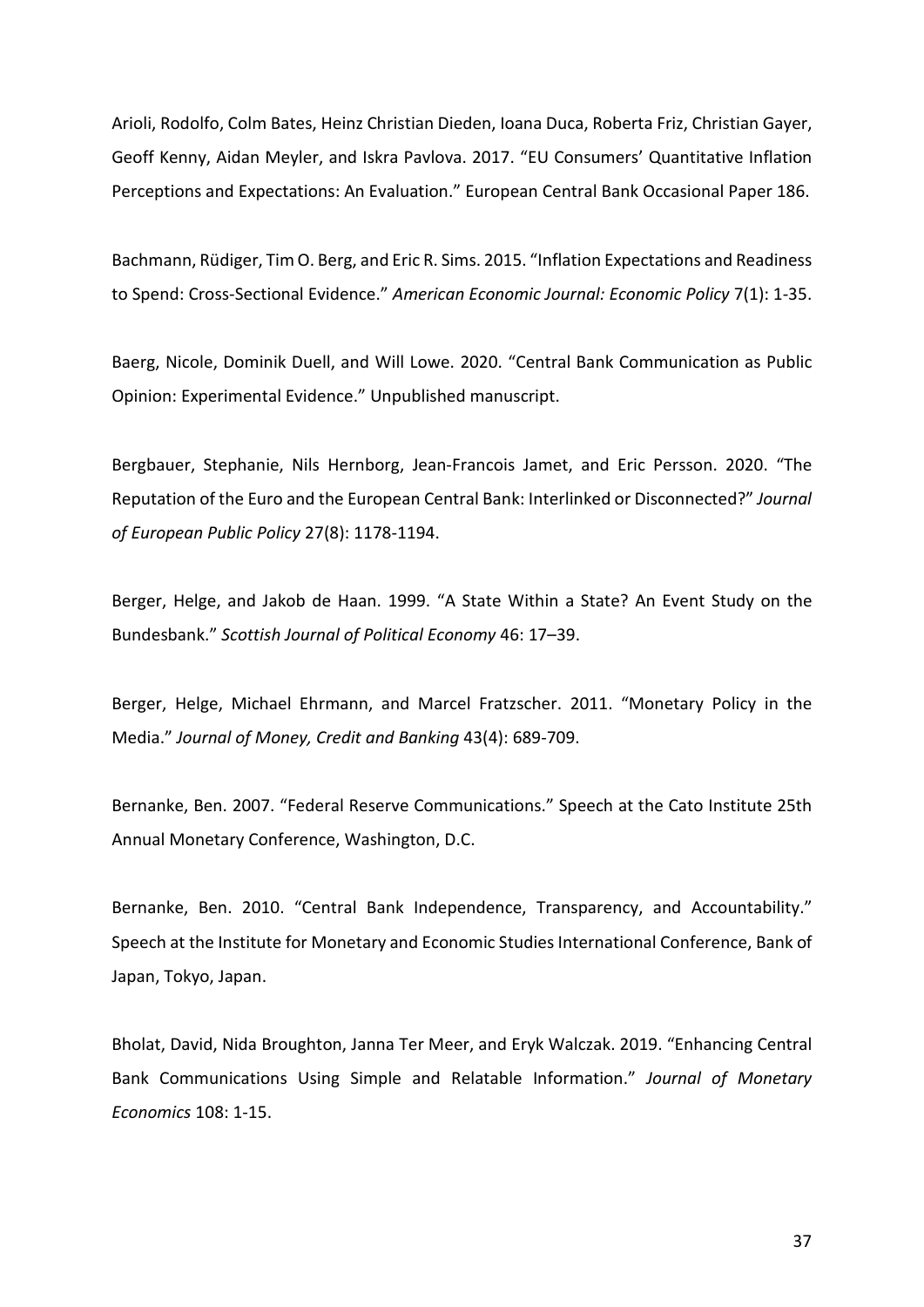Bianchi, Francesco, Thilo Kind, and Howard Kung. 2019. "Threats to Central Bank Independence: High-Frequency Identification with Twitter." National Bureau of Economic Research Working Paper 26308.

Binder, Carola. 2017. "Fed Speak on Main Street: Central Bank Communications and Household Expectations." *Journal of Macroeconomics* 52: 238-251.

Binder, Carola. 2020. "Coronavirus Fears and Macroeconomic Expectations." *The Review of Economics and Statistics* 102(4): 721–730.

Binder, Carola. 2021a. "Presidential Antagonism and Central Bank Credibility." *Economics and Politics* 33: 244–263.

Binder, Carola. 2021b. "Technopopulism and Central Banks." CMFA Working Paper 004-2021.

Binder, Carola, and Alex Rodrigue. 2018. "Household Informedness and Long-Run Inflation Expectations: Experimental Evidence." *Southern Economic Journal* 85(2): 580-598.

Blinder, Alan S. 1999. *Central Banking in Theory and Practice*, The MIT Press: Cambridge, Mass.

Blinder, Alan S. 2004. *The Quiet Revolution: Central Banking Goes Modern*, Yale University Press: New Haven, CT.

Blinder, Alan S. 2007. "Monetary Policy by Committee: Why and How?" *European Journal of Political Economy* 23(1): 106-123.

Blinder, Alan S. 2018. "Through a Crystal Ball Darkly: The Future of Monetary Policy Communication." *American Economic Association Papers and Proceedings* 108: 567–571.

Blinder, Alan S., Michael Ehrmann, Jakob de Haan, and David-Jan Jansen. 2017. "Necessity as the Mother of Invention: Monetary Policy after the Crisis." *Economic Policy* 32(92): 707-755.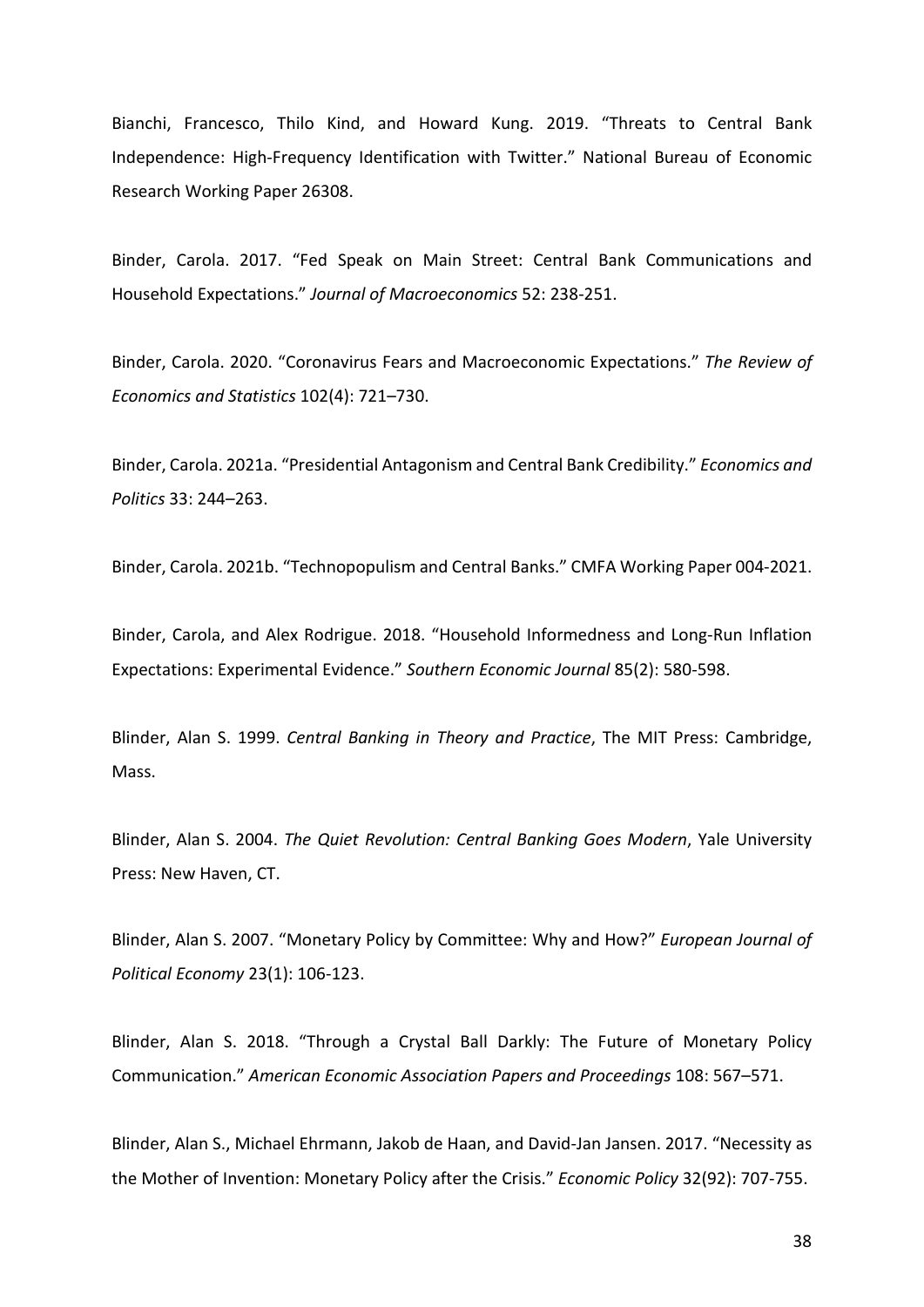Blinder, Alan S., Michael Ehrmann, Marcel Fratzscher, Jakob de Haan, and David-Jan Jansen. 2008. "Central Bank Communication and Monetary Policy: A Survey of Theory and Evidence." *Journal of Economic Literature* 46: 910–945.

Blinder, Alan S., and Alan Krueger. 2004. "What Does the Public Know about Economic Policy, and How Does It Know It?" *Brookings Papers on Economic Activity*, 2004(1): 327-396.

Bottone, Marco, Alex Tagliabracci, and Giordano Zevi. 2021. "What Do Italian Households Know about the ECB's Target?" *Economics Letters* 207 (110023).

Breitenlechner, Max, Martin Geiger and Johann Scharler. 2022. "Monetary Policy Announcements, Consumers' Inflation Expectations and Consumption Plans." [https://papers.ssrn.com/sol3/papers.cfm?abstract\\_id=4017367.](https://papers.ssrn.com/sol3/papers.cfm?abstract_id=4017367)

Brouwer, Nils, and Jakob de Haan. 2021. "The Impact of Providing Information about the ECB's Instruments on Inflation Expectations and Trust in the ECB: Experimental Evidence." De Nederlandsche Bank Working Paper 707.

Bruine de Bruin, Wändi, Wilbert van der Klaauw, Maarten van Rooij, Federica Teppa, and Klaas de Vos. 2017. "Measuring Expectations of Inflation: Effects of Survey Mode, Wording, and Opportunities to Revise." *Journal of Economic Psychology* 59: 45-58.

Bulíř, Aleš, Martin Čihák, and David-Jan Jansen. 2013. "What Drives Clarity of Central Bank Communication About Inflation?" *Open Economies Review* 24(1): 125-145.

Bursian, Dirk, and Ester Faia. 2018. "Trust in the Monetary Authority." *Journal of Monetary Economics* 98: 66–79.

Bursian, Dirk, and Sven Fürth. 2015. "Trust Me! I Am a European Central Banker." *Journal of Money, Credit and Banking* 47: 1503–1530.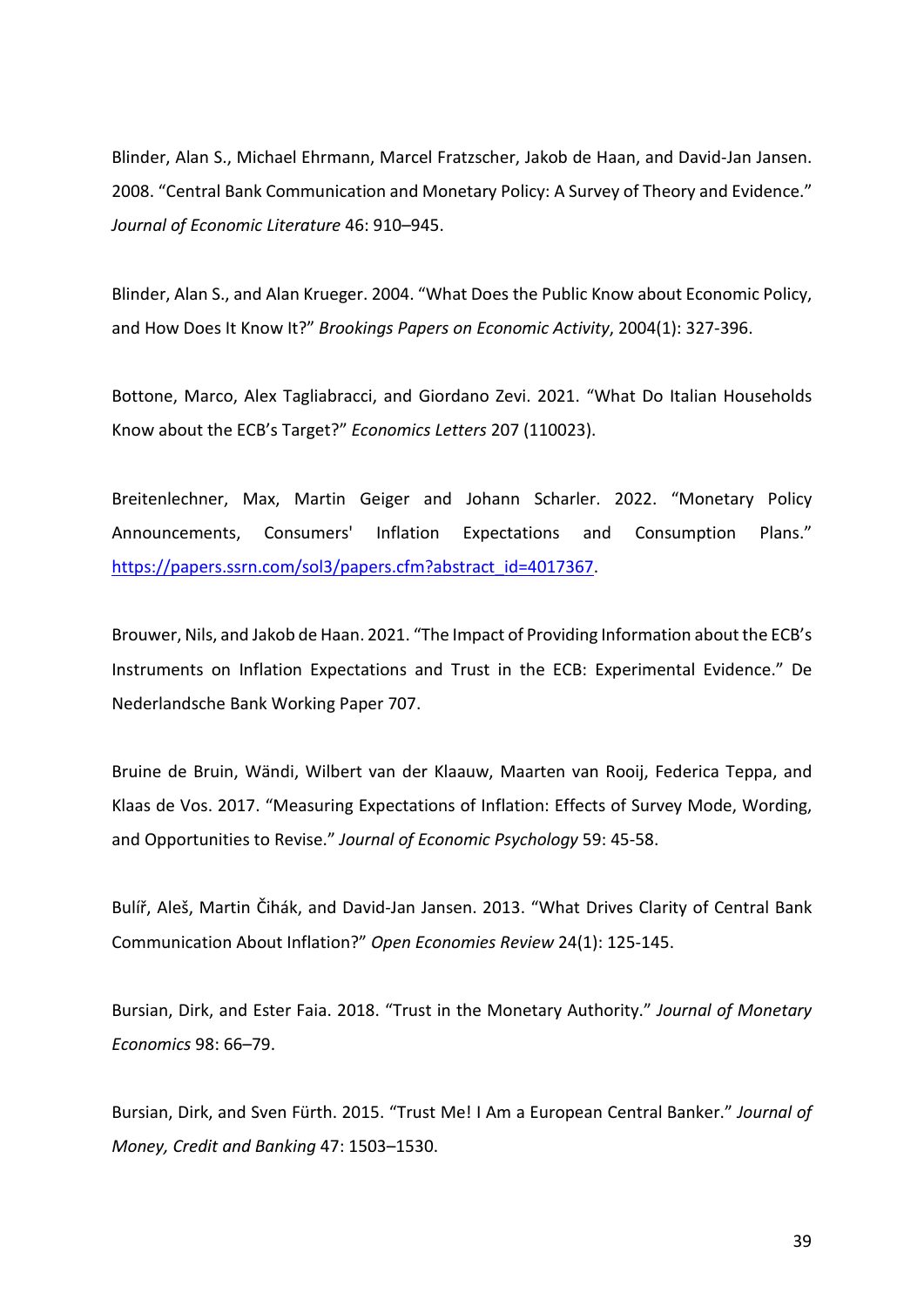Candia, Bernardo, Olivier Coibion, and Yuriy Gorodnichenko. 2020. "Communication and the Beliefs of Economic Agents." In *Navigating the Decade Ahead: Implications for Monetary Policy*, Economic Policy Symposium (Jackson Hole, WY) Proceedings, Federal Reserve Bank of Kansas City.

Candia, Bernardo, Olivier Coibion, and Yuriy Gorodnichenko, 2021. "The Inflation Expectations of U.S. Firms: Evidence from a New Survey." National Bureau of Economic Research Working Paper 28836.

Carvalho, Carlos, and Fernanda Nechio. 2014. "Do People Understand Monetary Policy?" *Journal of Monetary Economics* 66: 108-123.

Cavallo, Alberto, Guillermo Cruces, and Ricardo Perez-Truglia. 2017. "Inflation Expectations, Learning, and Supermarket Prices: Evidence from Survey Experiments." *American Economic Journal Macroeconomics* 9(3): 1-35.

Christelis, Dimitris, Dimitris Georgarakos, Tullio Jappelli, and Maarten van Rooij. 2020. "Trust in the Central Bank and Inflation Expectations." *International Journal of Central Banking* 16(6): 1-37.

Coenen, Günter, Michael Ehrmann, Gaetano Gaballo, Peter Hoffmann, Anton Nakov, Stefano Nardelli, Eric Persson, and Georg Strasser. 2017. "Communication of Monetary Policy in Unconventional Times." European Central Bank Working Paper 2080.

Coibion, Olivier, Yuriy Gorodnichenko, and Saten Kumar. 2018. "How Do Firms Form Their Expectations? New Survey Evidence." *American Economic Review* 108: 2671-2713.

Coibion, Olivier, Yuriy Gorodnichenko, and Tiziano Ropele. 2020. "Inflation Expectations and Firm Decisions: New Causal Evidence." *Quarterly Journal of Economics* 135(1): 165–219.

Coibion, Olivier, Yuriy Gorodnichenko, and Michael Weber, 2020. "Does Policy Communication During Covid Work?" National Bureau of Economic Research 27384.

40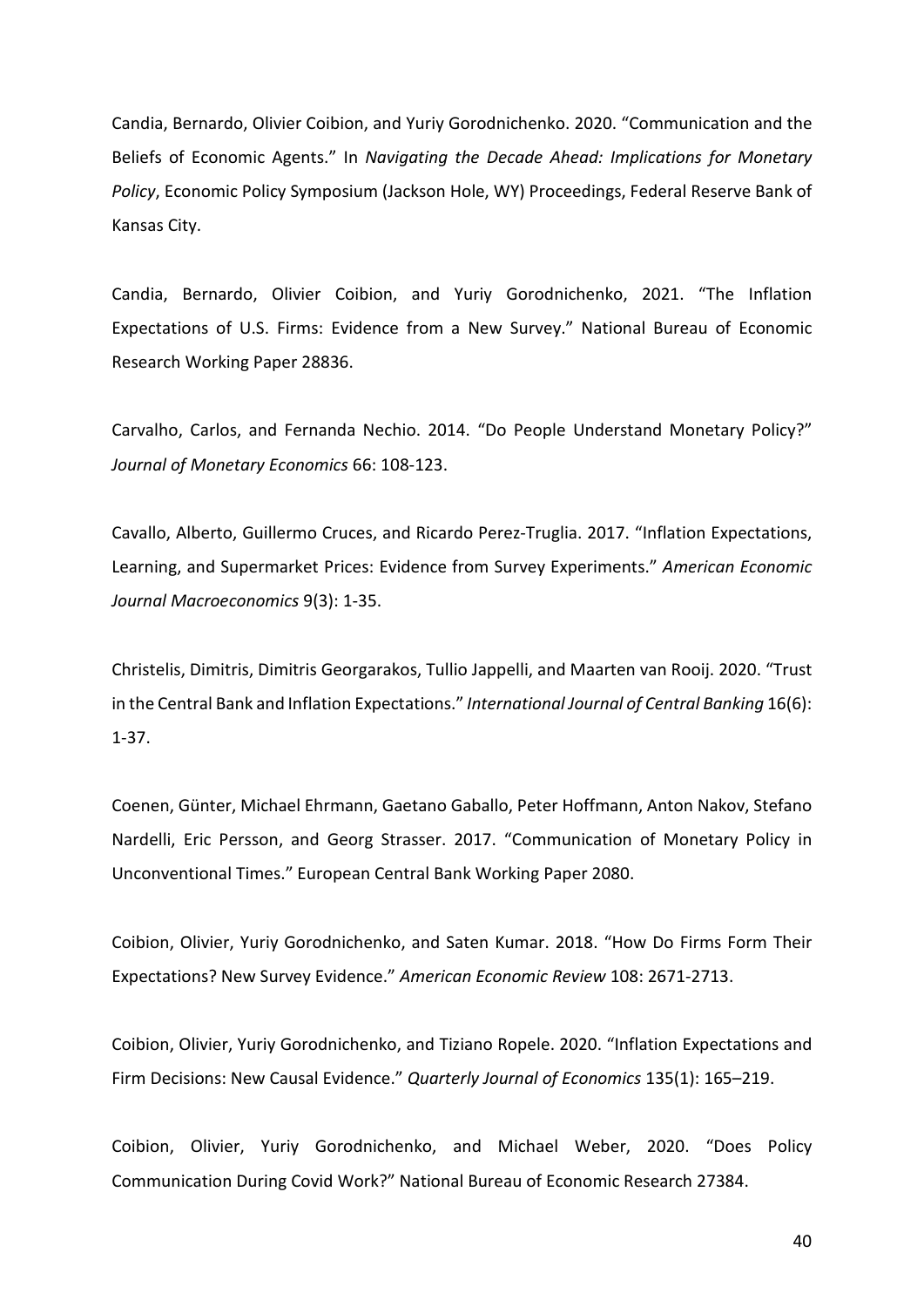Coibion, Olivier, Yuriy Gorodnichenko, and Michael Weber. 2022. "Monetary Policy Communications and their Effects on Household Inflation Expectations." *Journal of Political Economy*, forthcoming.

Coibion, Olivier, Dimitris Georgarakos, Yuriy Gorodnichenko, and Maarten van Rooij. 2022. "How Does Consumption Respond to News about Inflation? Field Evidence from a Randomized Control Trial." *American Economic Journal: Macroeconomics,* forthcoming.

Coibion, Olivier, Dimitris Georgarakos, Yuriy Gorodnichenko, and Michael Weber. 2020. "Forward Guidance and Household Expectations." National Bureau of Economic Research Working Paper 26778.

Coibion, Olivier, Yuriy Gorodnichenko, Edward S. Knotek II, and Raphael Schoenle. 2020. "Average Inflation Targeting and Household Expectations." National Bureau of Economic Research Working Paper 27836.

Coibion, Olivier, Yuriy Gorodnichenko, Saten Kumar, and Mathieu Pedemonte. 2020. "Inflation Expectations as a Policy Tool." *Journal of International Economics* 124(May), art. 103297.

Coleman, Winnie, and Dieter Nautz. 2021. "Inflation Expectations, Inflation Target Credibility and the COVID-19 Pandemic: New Evidence from Germany." Center for Financial Studies Goethe University Working Paper 658.

Conti-Brown, Peter, and Brian D. Feinstein. 2021. Twitter and the Federal Reserve. Brookings Center on Regulation & Markets Working Paper.

Corsello, Franceso, Stefano Neri, and Alex Tagliabracci. 2021. "Anchored or De-anchored? That is the Question." *European Journal of Political Economy* 69, art. 102031.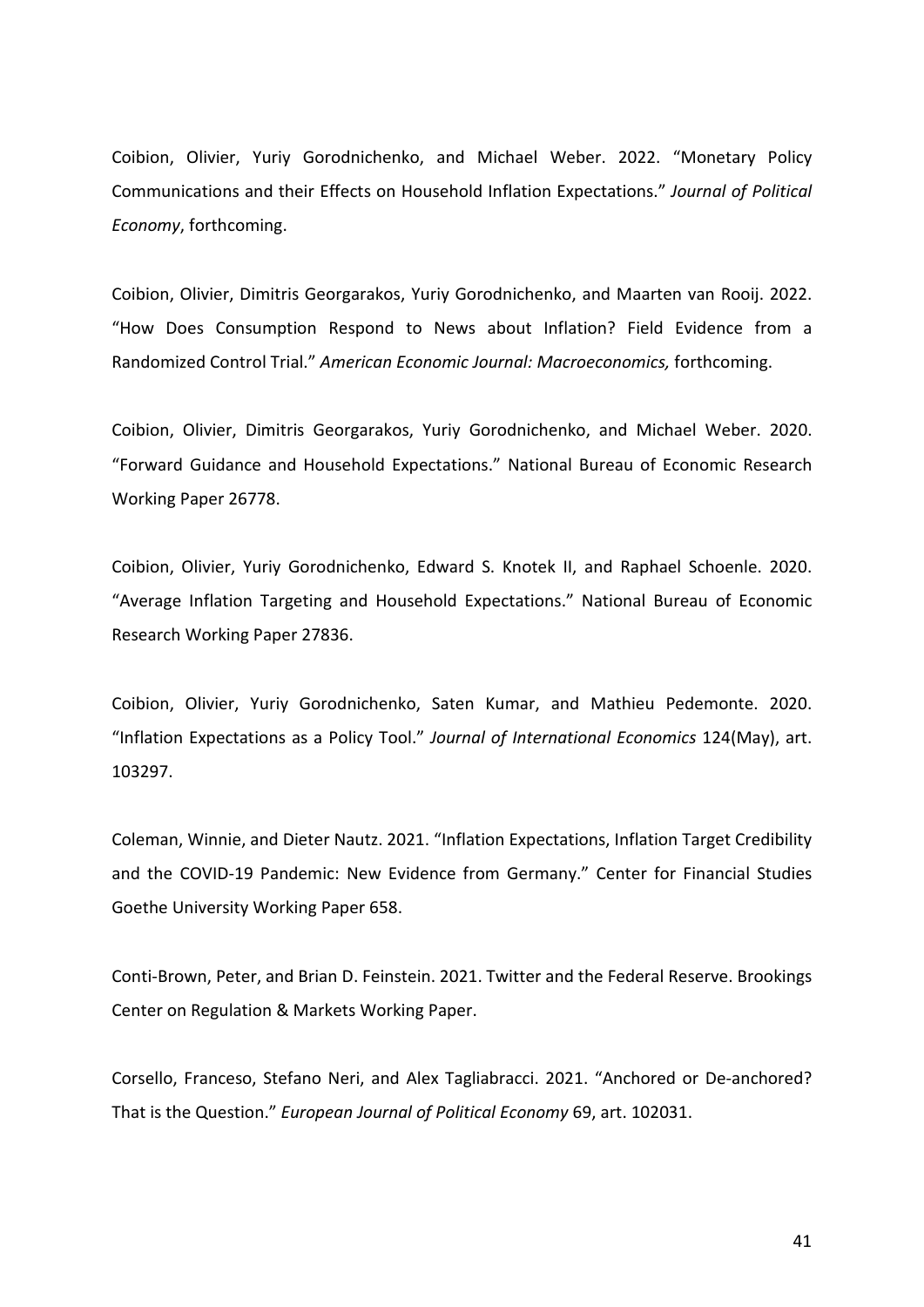D'Acunto, Francesco, Andreas Fuster, and Michael Weber. 2021. Diverse Policy Committees Can Reach Underrepresented Groups. National Bureau of Economic Research Working Paper 29275.

D'Acunto, Francesco, Daniel Hoang, and Michael Weber. 2022. "Managing Households' Expectations with Unconventional Policies." *Review of Financial Studies*, forthcoming.

D'Acunto, Francesco, Daniel Hoang, Maritta Paloviita, and Michael Weber. 2019a. "Cognitive Abilities and Inflation Expectations." *American Economic Review, Papers and Proceedings*  109: 562-566.

D'Acunto, Francesco, Daniel Hoang, Maritta Paloviita, and Michael Weber. 2019b. "IQ, Expectations, and Choice." National Bureau of Economic Research Working Paper 25496.

D'Acunto, Francesco, Daniel Hoang, Maritta Paloviita, and Michael Weber. 2020. "Effective Policy Communication: Targets versus Instruments." Bank of Finland Research Discussion Paper 17.

De Fiore, Fiorella, Marco Lombardi, and Johannes Schuffels. 2021. "Are Households Indifferent to Monetary Policy Announcements?" Bank for International Settlements Working Paper 956.

Demiralp, Selva, Sharmila King, and Chiara Scotti. 2019. "Does Anyone Listen when Politicians Talk? The Effect of Political Commentaries on Policy Rate Decisions and Expectations." *Journal of International Money and Finance* 95: 95-111.

Draeger, Lena, Michael J. Lamla, and Damjan Pfajfar. 2016. "Are Survey Expectations Theoryconsistent? The Role of Central Bank Communication and News." *European Economic Review* 85: 84-111.

Draghi, Mario. 2014. "Monetary Policy Communication in Turbulent Times", speech at the Conference "De Nederlandsche Bank 200 Years: Central Banking in the Next Two Decades",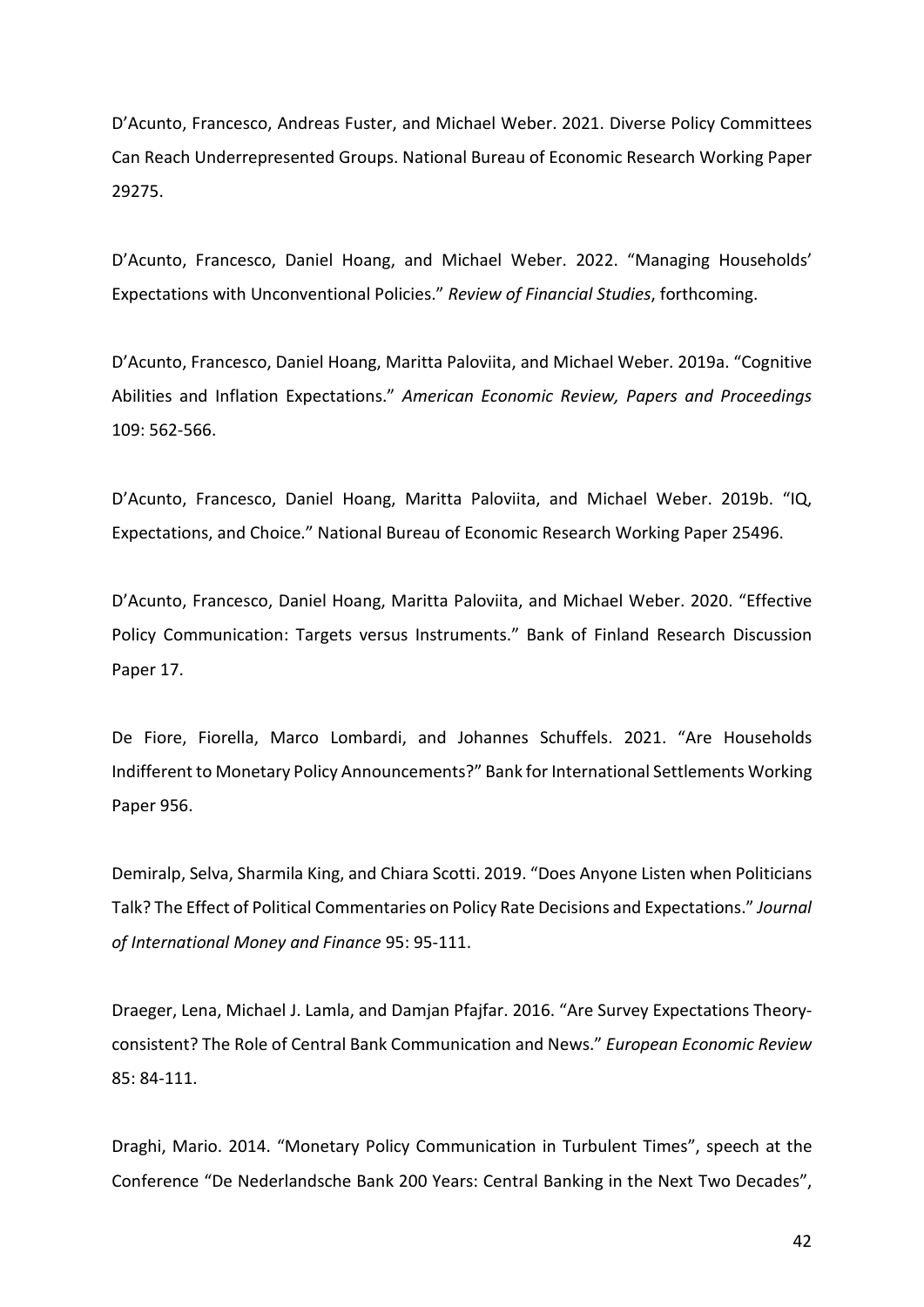Amsterdam, 24 April 2014. Available at [https://www.ecb.europa.eu/press/key/date/2014/html/sp140424.en.html.](https://www.ecb.europa.eu/press/key/date/2014/html/sp140424.en.html)

Duca-Radu, Iona, Geoff Kenny, and Andreas Reuter. 2021. "Inflation Expectations, Consumption and the Lower Bound: Micro Evidence from a Large Multi-Country Survey." *Journal of Monetary Economics* 118: 120-134.

ECB. 2021. "Clear, Consistent and Engaging: ECB Monetary Policy Communication in a Changing World." ECB Occasional Paper 274.

Ehrmann, Michael, and Marcel Fratzscher. 2011. "Politics and Monetary Policy." *Review of Economics and Statistics* 93(3): 941-960.

Ehrmann, Michael, Damjan Pfajfar, and Emilio Santonero. 2017. "Consumer Attitudes and Their Inflation Expectations." *International Journal of Central Banking* 13(1): 225-259.

Ehrmann, Michael, and Jonathan Talmi. 2020. "Starting from a Blank Page? Semantic Similarity in Central Bank Communication and Market Volatility." *Journal of Monetary Economics* 111: 48–62.

Ehrmann, Michael, and Alena Wabitsch. 2022. "Central Bank Communication with Non-Experts – A Road to Nowhere?" *Journal of Monetary Economics*, forthcoming.

Ehrmann, Michael, Dimitris Georgarakos, and Geoff Kenny. 2022. "Credibility Gains from Communicating with the Public: Evidence from the ECB's new Monetary Policy Strategy." Mimeo, European Central Bank.

Ehrmann, Michael, Michel Soudan, and Livio Stracca. 2013. "Explaining European Union Citizens' Trust in the European Central Bank in Normal and Crisis Times." *Scandinavian Journal of Economics* 115(3): 781–807.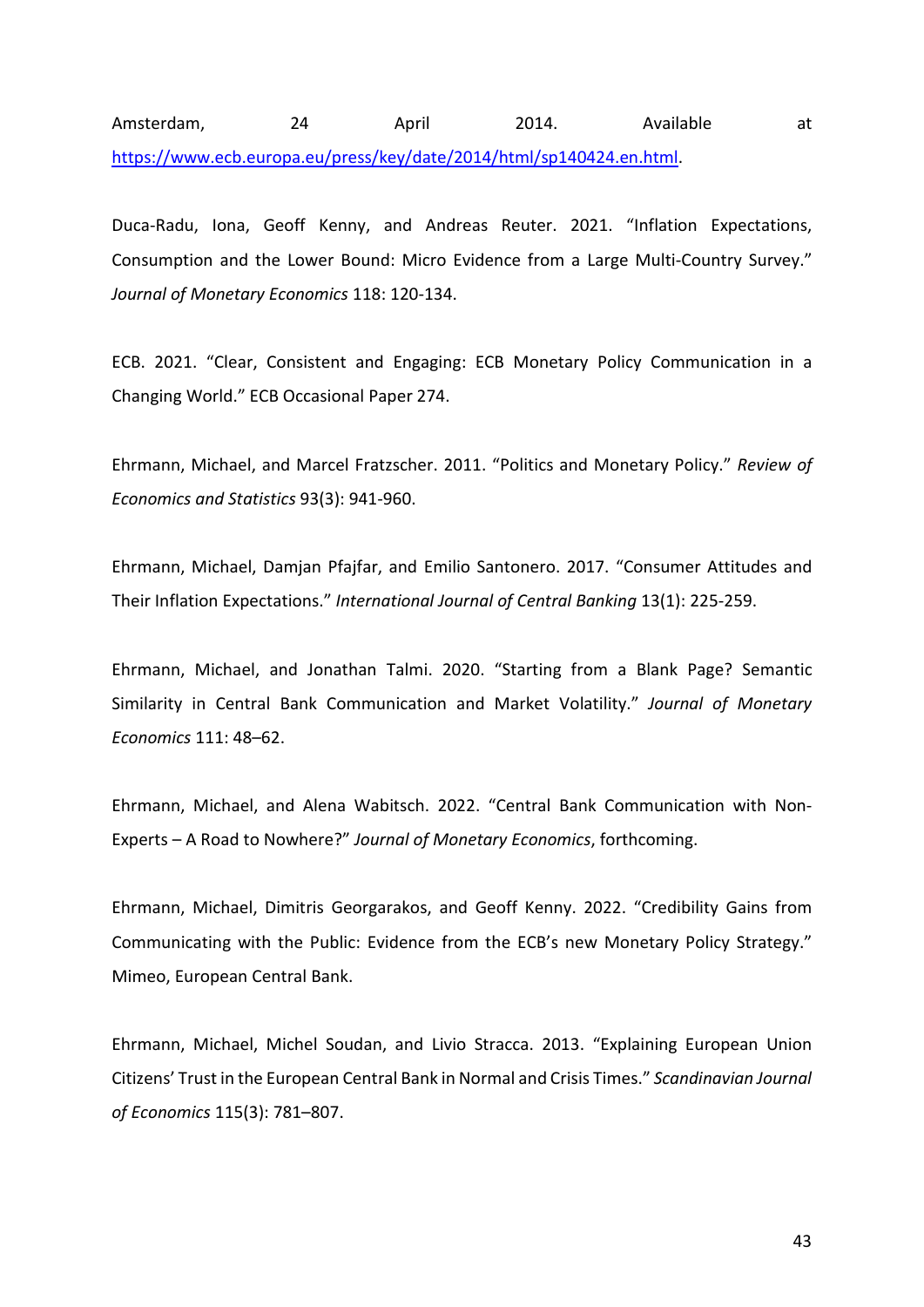Ehrmann, Michael, Sarah Holton, Danielle Kedan, and Gillian Phelan. 2021. "Monetary Policy Communication: Perspectives from Former Policy Makers at the ECB." Centre for Economic Policy Research Discussion Paper 16816.

Enders, Zeno, Franziska Hünnekes, and Gernot J. Müller. 2019. "Monetary Policy Announcements and Expectations: Evidence from German Firms." *Journal of Monetary Economics* 108: 45-63.

Farrell, Lisa, Jane M. Fry, and Tim R.L. Fry. 2021. "Who Trusts the Bank of England and High Street Banks in Britain?" *Applied Economics* 53(16): 1886-1898.

Farvaque, Etienne, Muhammad Azmat Hayat, and Alexander Mihailov. 2017. "Who Supports the ECB? Evidence from Eurobarometer Survey Data." *The World Economy* 40: 654–677.

Fernandes, Daniel, John G. Lynch Jr., and Richard G. Netemeyer. 2014. "Financial Literacy, Financial Education, and Downstream Financial Behaviors." *Management Science* 60(8): 1861-1883.

Ferrara, Federico Maria, and Siria Angino. 2021. "Does Clarity Make Central Banks More Engaging? Lessons from ECB Communications." *European Journal of Political Economy*, forthcoming.

Fogarty, B. 2005. "Determining Economic News Coverage." *International Journal of Public Opinion Research* 17(2): 149-72.

Fraccaroli, Nicolò, Alessandro Giovannini, and Jean-François Jamet. 2018. "The Evolution of the ECB's Accountability Practices during the Crisis." *ECB Economic Bulletin*, Issue 5/2018.

Friedman, Milton. 1962. "Should There Be an Independent Monetary Authority?" In *In Search of a Monetary Constitution*, ed. Leland B. Yeager, Harvard University Press: Cambridge, Massachusetts.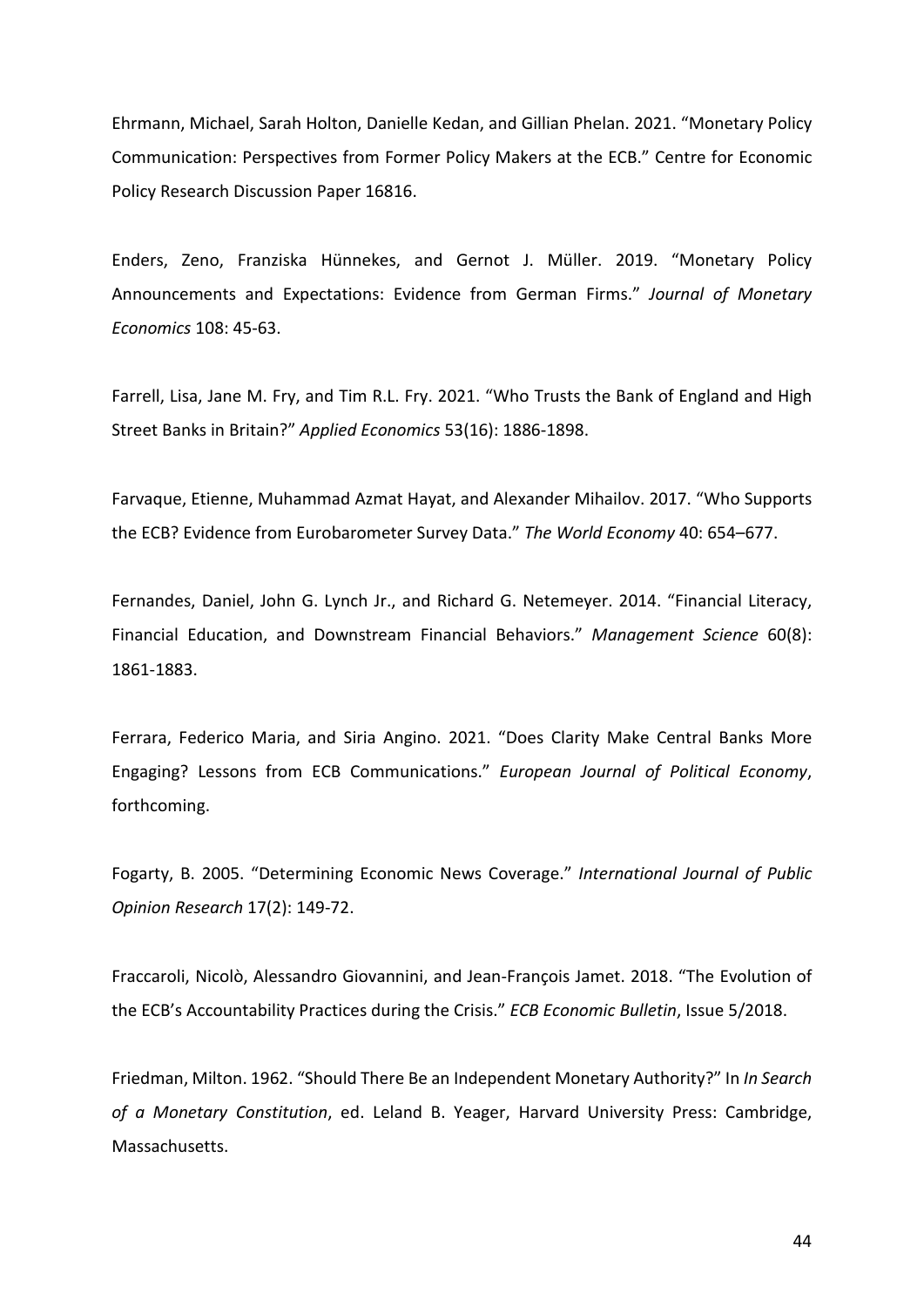Galati, Gabriele, Richhild Moessner, and Maarten van Rooij. 2021. "Anchoring of Consumers' Long-Term Euro Area Inflation Expectations During the Pandemic." De Nederlandsche Bank Working Paper 715.

Gardt, Marius, Marie Therese Bitterlich, and Gabriel Glöckler. 2021. "From Information to Collaboration: Quantifying Central Banks' Engagement with the Public", ECB, mimeo.

Gardt, Marius, Siria Angino, Simon Mee, and Gabriel Glöckler. 2022. "ECB Communication with the Wider Public." *Economic Bulletin* 8/2021, European Central Bank, January 2022.

Goodhart, Charles, and Rosa Lastra. 2018. "Populism and Central Bank Independence." *Open Economies Review* 29: 49–68.

Haldane, Andrew. 2017. "A Little More Conversation, a Little Less Action." Bank of England-Speech, available at [https://www.bankofengland.co.uk/-/media/boe/files/speech/2017/a](https://www.bankofengland.co.uk/-/media/boe/files/speech/2017/a-little-more-conversation-a-little-less-action.pdf?la=en&hash=E49F87ECF3D5A52A5E17349026B1CFAC18E2B78F)[little-more-conversation-a-little-less-](https://www.bankofengland.co.uk/-/media/boe/files/speech/2017/a-little-more-conversation-a-little-less-action.pdf?la=en&hash=E49F87ECF3D5A52A5E17349026B1CFAC18E2B78F)

[action.pdf?la=en&hash=E49F87ECF3D5A52A5E17349026B1CFAC18E2B78F](https://www.bankofengland.co.uk/-/media/boe/files/speech/2017/a-little-more-conversation-a-little-less-action.pdf?la=en&hash=E49F87ECF3D5A52A5E17349026B1CFAC18E2B78F)

Haldane, Andrew, and Michael McMahon. 2018. "Central Bank Communications and the General Public." *American Economic Association Papers and Proceedings* 108: 578-583.

Haldane, Andrew, Alistair Macauly, and Michael McMahon. 2020. "The 3 E's of Central Bank Communication with the Public." Bank of England Staff Working Paper 847.

Hamilton, J., 2004. *All the News That's Fit to Sell: How the Market Transforms Information into News*. Princeton University Press: Princeton, NJ.

Hayo, Bernd, and Piere-Guillaume Méon. 2021. "Measuring Household Inflation Perceptions and Expectations: The Effect of Guided vs Non-Guided Inflation Questions." MAGKS Discussion Paper 27-2021.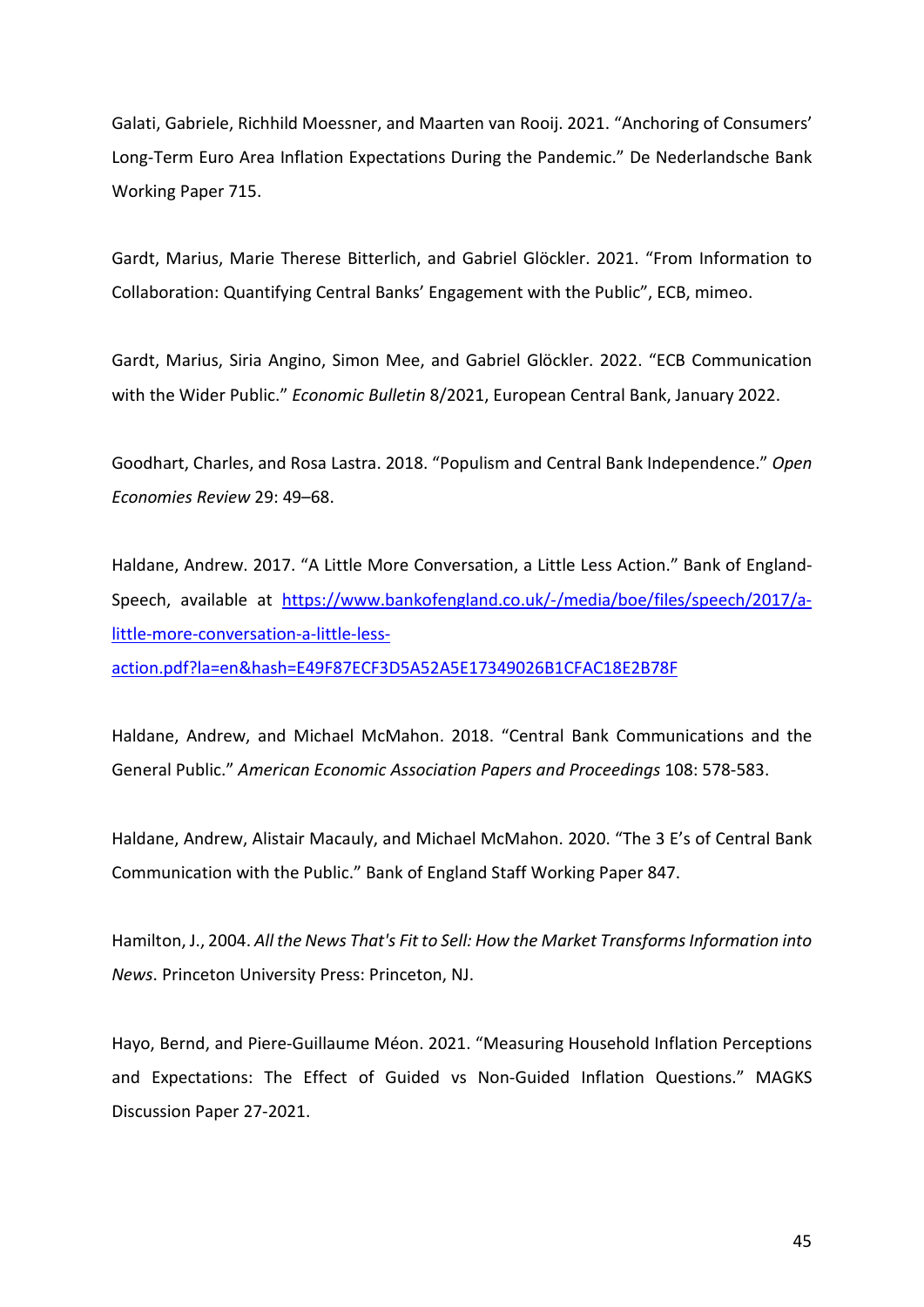Hayo, Bernd, and Edith Neuenkirch. 2014. "The German Public and its Trust in the ECB: The Role of Knowledge and Information Search." *Journal of International Money and Finance* 47: 286–303.

Hayo, Bernd, and Edith Neuenkirch. 2018. "The Influence of Media Use on Layperson Monetary Policy Knowledge in Germany." *Scottish Journal of Political Economy* 65(1): 1-26.

Hayo, Bernd, and Florian Neumeier. 2020. "Public Knowledge about and Attitudes Towards Central Bank Independence in New Zealand." *Journal of Banking and Finance* 113 (105737).

Hayo, Bernd, and Florian Neumeier. 2021. "Explaining Central Bank Trust in an Inflationtargeting Country: The Case of the Reserve Bank of New Zealand." *Oxford Economic Papers* 73(1): 27–48.

Horvath, Roman, and Dominika Katuscakova. 2016. "Transparency and Trust: The Case of the European Central Bank." *Applied Economics* 48(57): 5625-5638.

Hwang, Do, Thomas Lustenberger, and Enzo Rossi. 2021. "Does Communication Influence Executives' Opinion of Central Bank Policy?" *Journal of International Money and Finance* 115: art. 102393.

Issing, Otmar. 2014. "Communication and Transparency – The Example of the ECB." *Journal of Economic Dynamics and Control* 49: 70-73.

Istrefi, Klodiana. 2021. "Comment on: Enhancing Central Bank Communications Using Simple and Relatable Information." *Journal of Monetary Economics* 108, 16-20.

Istrefi, Klodiana, and Anamaria Piloiu. 2020. "Public Opinion on Central Banks when Economic Policy is Uncertain." Banque de France Working Paper 765.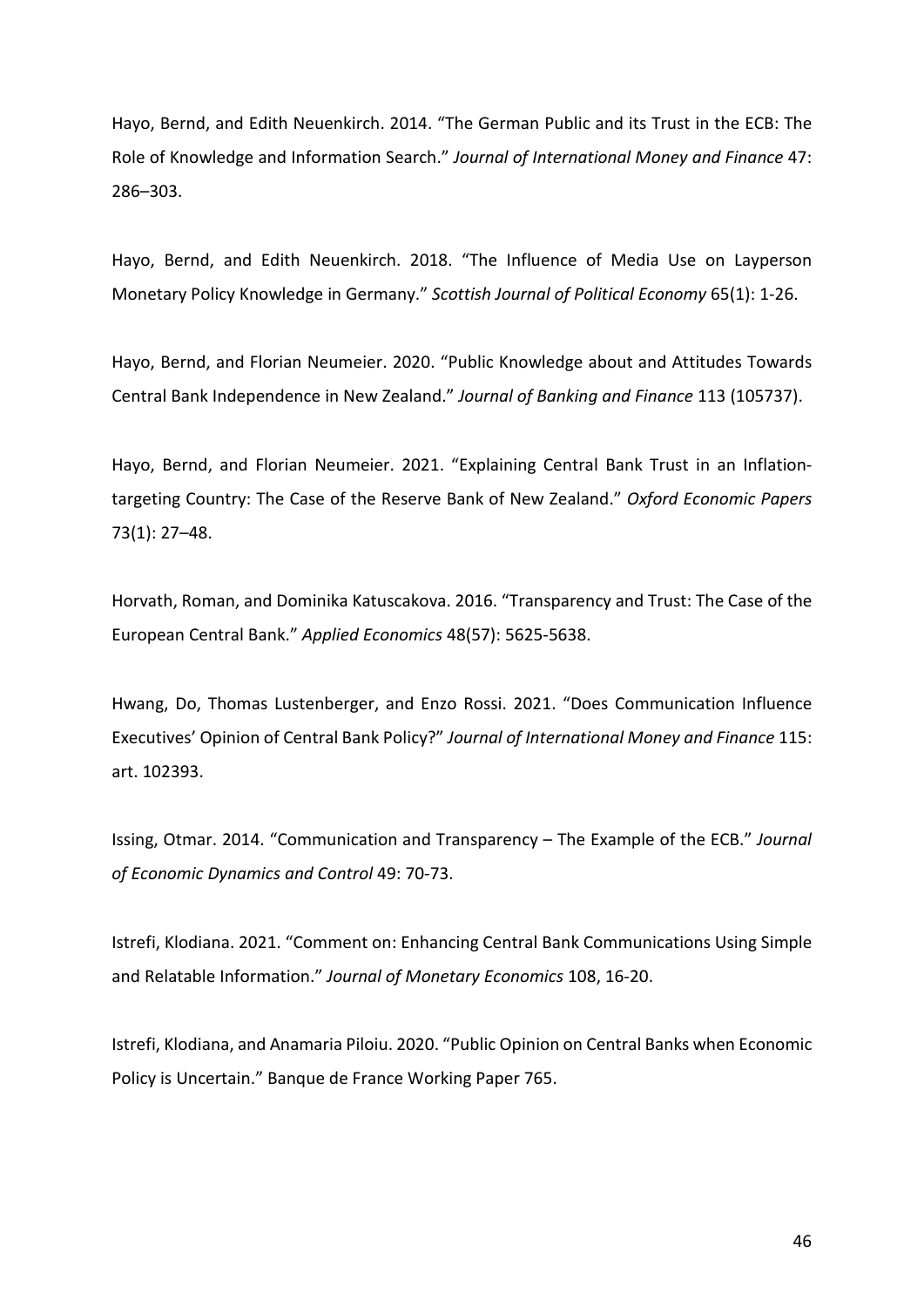Jansen, David-Jan. 2011. "Does the Clarity of Central Bank Communication Affect Volatility in Financial Markets? Evidence from Humphrey-Hawkins Testimonies." *Contemporary Economic Policy* 29(4): 494-509.

Jansen, David-Jan, and Matthias Neuenkirch. 2018. "Does the Media Help the General Public in Understanding Inflation?" *Oxford Bulletin of Economics and Statistics* 80(6): 1185-1212.

Jeanneau, Serge, 2009. "Communication of Monetary Policy Decisions by Central Banks: What is Revealed and Why", Bank for International Settlements Papers 47.

Jost, Adriel. 2017. "Is Monetary Policy Too Complex for the Public?" Evidence from the UK. Swiss National Bank Working Paper 15/2017.

Kaiser, Tim, Annamaria Lusardi, Lukas Menkhoff and Carly Urban. 2020. "Financial Education Affects Financial Knowledge and Downstream Behaviors." Discussion Paper 14741; *Journal of Financial Economics*, forthcoming.

Kaiser, Tim, and Lukas Menkhoff. 2017. Does Financial Education Impact Financial Literacy and Financial Behavior, and If So, When? World Bank Policy Research Working Paper 8161, World Bank: Washington, DC.

Korhonen, Iiika, and Elisa Newby. 2019. "Mastering Central Bank Communication Challenges via Twitter." *Bank of Finland Economics Review* 7/2019.

Kril, Zeev, David Leiser, and Avia Spivak. 2016. "What Determines the Credibility of the Central Bank of Israel in the Public Eye?" *International Journal of Central Banking* 12(1): 67-93.

Kryvtsov, Oleksiy, and Luba Petersen. 2021. "Central Bank Communication That Works: Lessons from Lab Experiments." *Journal of Monetary Economics* 117: 760–780.

Kyriakopoulou, Danae and Pierre Ortlieb. 2019. "Central Banks Take on Social Media." OMFIF Special Report.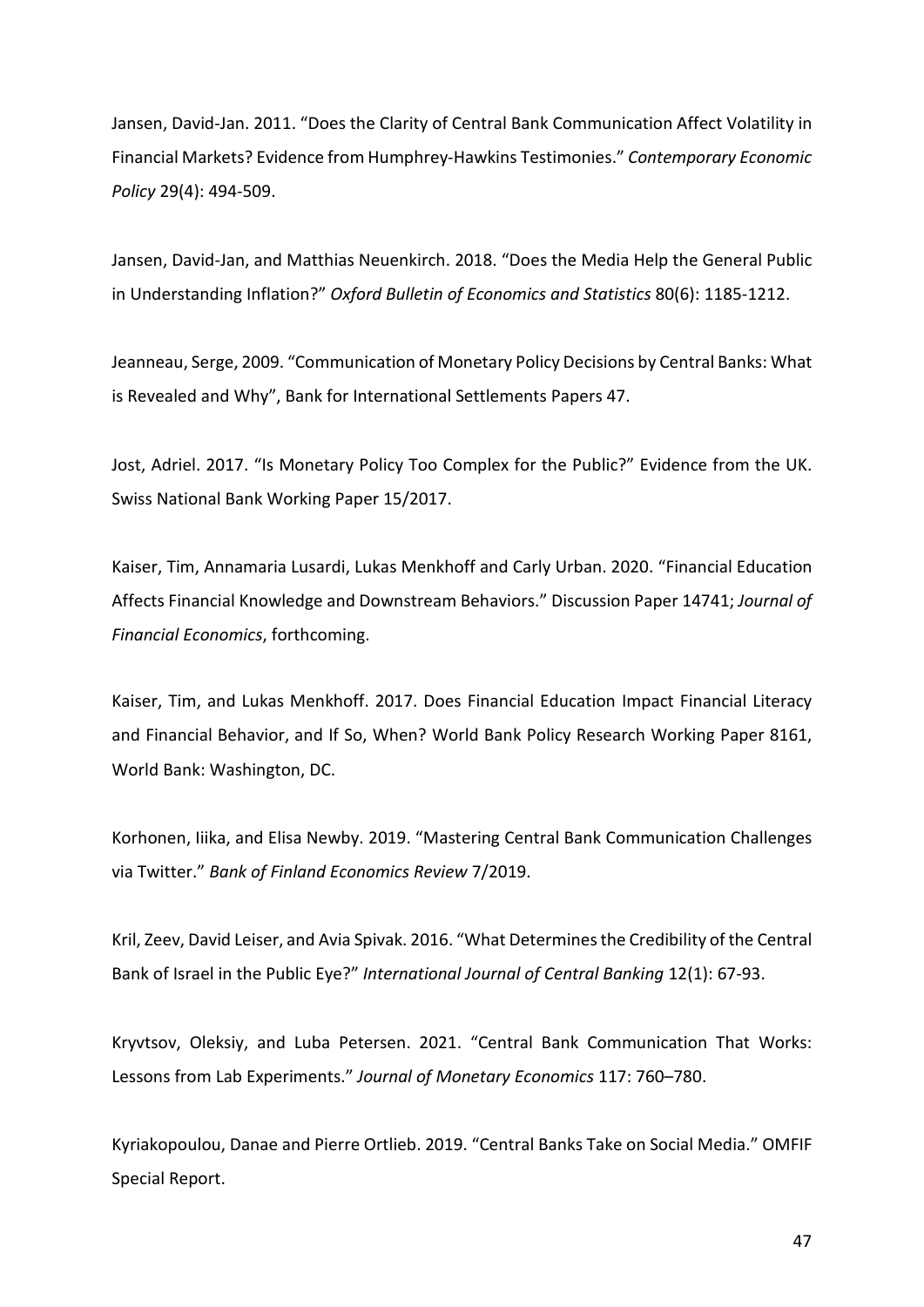Lamla, Michael, and Thomas Maag. 2012. "The Role of Media for Inflation Forecast Disagreement of Households and Professional Forecasters." *Journal of Money, Credit and Banking* 44(7): 1325-1350

Lamla, Michael, and Dmitri Vinogradov. 2019. "Central Bank Announcements: Big News for Little People?" *Journal of Monetary Economics* 108: 21–38.

Lamla, Michael, and Dmitri Vinogradov. 2021. "Is the Word of a Gentleman as Good as His Tweet? Policy Communications of the Bank of England." Mimeo, University of Glasgow.

Lewis, Daniel J., Christos Makridis, and Karel Mertens. 2019. "Do Monetary Policy Announcements Shift Household Expectations?" Federal Reserve Bank of Dallas Working Paper 1906.

Lokdam, Hjalte. 2020. "'We Serve the People of Europe': Reimagining the ECB's Political Master in the Wake of its Emergency Politics." *Journal of Common Market Studies* 58(4): 978– 998.

Mellina, Sathy, and Tobias Schmidt. 2018. "The Role of Central Bank Knowledge and Trust for the Public's Inflation Expectations." Deutsche Bundesbank Discussion Paper 32/2018.

Miyajima, Ken, and James Yetman. 2018. "Inflation Expectations Anchoring Across Different Types of Agents: The Case of South Africa." International Monetary Fund Working Paper 18/177.

Morris, Stephen, and Hyun Song Shin. 2002. "Social Value of Public Information." *American Economic Review* 92(5): 1521–34.

Morris, Stephen, and Hyun Song Shin. 2018. "Central Bank Forward Guidance and the Signal Value of Market Prices." *AEA Papers and Proceedings* 108: 572-577.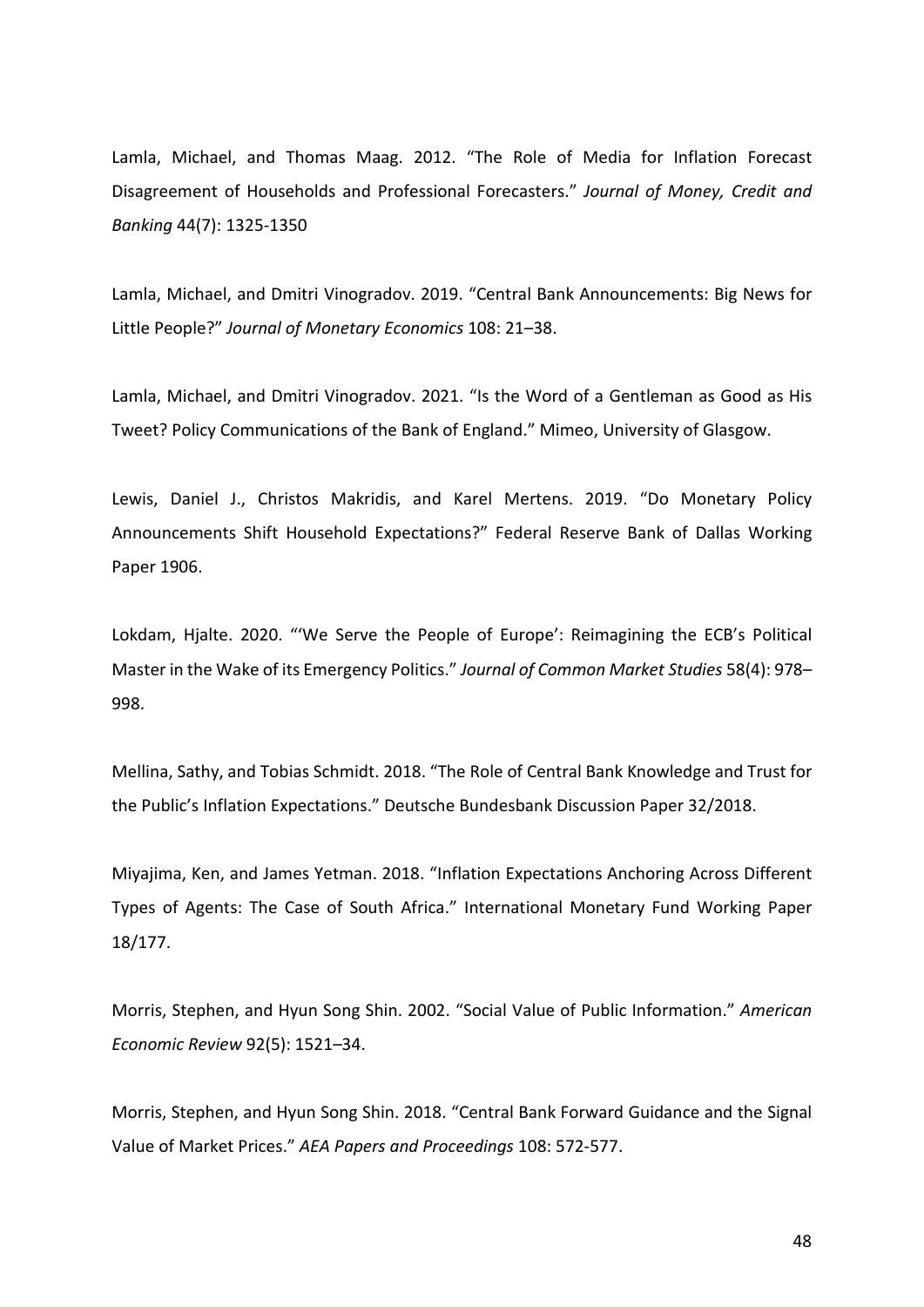Mullainathan, S., and A. Shleifer. 2005. "The Market for News." *American Economic Review* 95(4): 1031-53.

Munday, Tim, and James Brookes. 2021. "Mark My Words: The Transmission of Central Bank Communication to the General Public via the Print Media." Bank of England Staff Working Paper 944.

Muñoz-Murillo, Melisa, Pilar B. Álvarez-Franco, and Diego A. Restrepo-Tobón. 2020. "The Role of Cognitive Abilities on Financial Literacy: New Experimental Evidence." *Journal of Behavioral and Experimental Economics* 84, art. 101482.

OECD/INFE, 2020. "OECD/INFE 2020 International Survey of Adult Financial Literacy". OECD: Paris.

Plekhanov, Dmitriy. 2020. "Social Media Adoption and Usage in Central Banking." In: *Communications in Computer and Information Science* 1135*,* ed. Andrei Chugunov, Igor Khodachek, Yuri Misnikov and Dmitri Trutnev (eds.), 413-424, Cham: Springer.

Powell, Jerome (2018). "Monetary Policy in a Changing Economy." Speech given at "Changing Market Structure and Implications for Monetary Policy," a symposium sponsored by the Federal Reserve Bank of Kansas City, Jackson Hole, Wyoming, 24 August 2018, available at https://www.federalreserve.gov/newsevents/speech/powell20180824a.htm.

Rumler, Fabio, and Maria T. Valderrama. 2020. "Inflation Literacy and Inflation Expectations: Evidence from Austrian Household Survey Data." *Economic Modelling* 87: 8–23.

Stanisławska, Ewa, and Maritta Paloviita, 2021. "Medium- vs. Short-Term Consumer Inflation Expectations: Evidence from A New Euro Area Survey." Narodowy Bank Polski Working Paper 338.

Tenreyro, Silvana. 2019. "Understanding Inflation: Expectations and Reality." Ronald Tress Memorial Lecture, Birkbeck University of London, 10 July 2019, available at